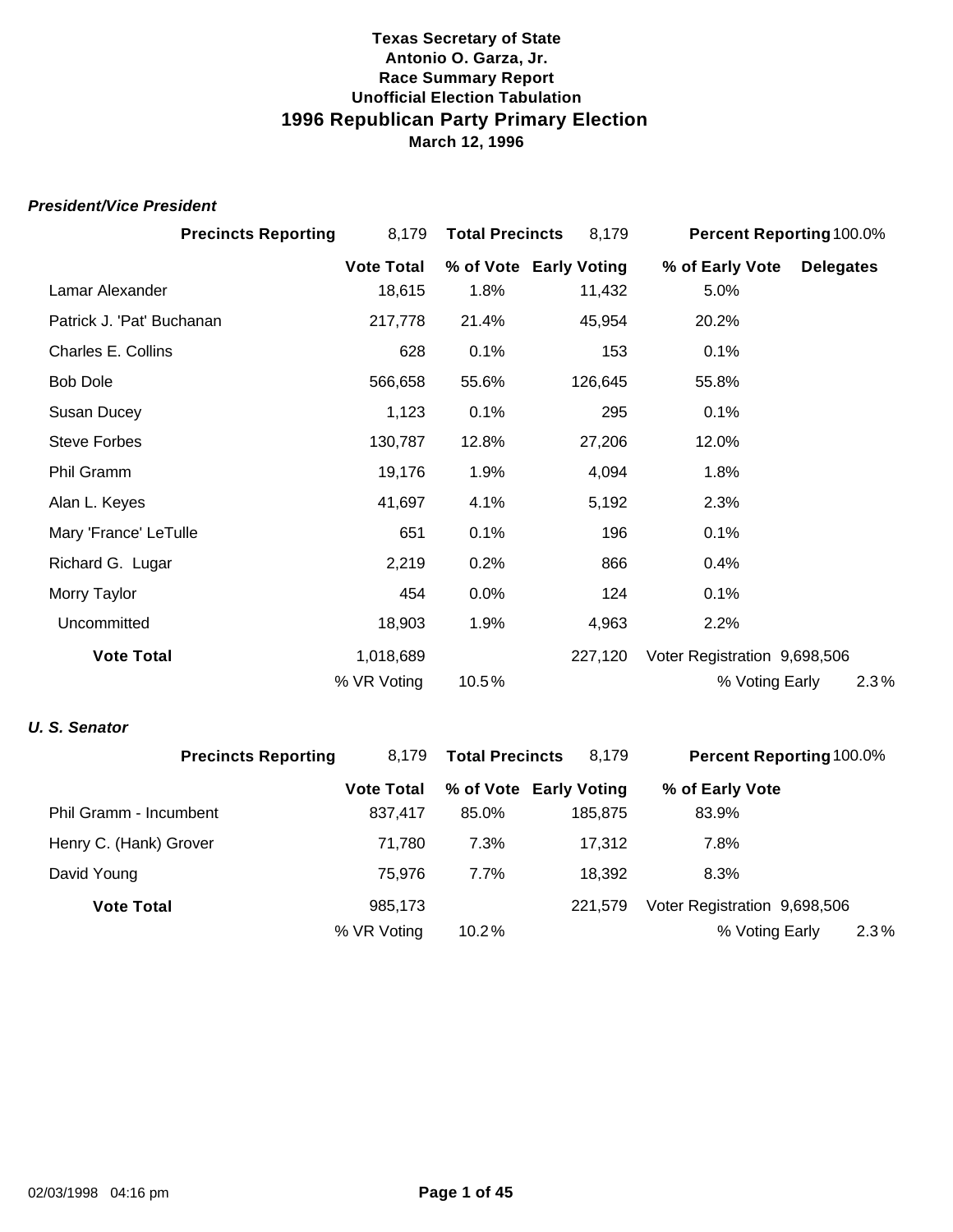| <b>U. S. Representative District 1</b> |                            |                   |                        |                        |                                 | <b>Multi County</b> |
|----------------------------------------|----------------------------|-------------------|------------------------|------------------------|---------------------------------|---------------------|
|                                        | <b>Precincts Reporting</b> | 293               | <b>Total Precincts</b> | 293                    | <b>Percent Reporting 100.0%</b> |                     |
|                                        |                            | <b>Vote Total</b> |                        | % of Vote Early Voting | % of Early Vote                 |                     |
| Dennis Boerner                         |                            | 6.374             | 29.7%                  | 1.409                  | 29.0%                           |                     |
| Hamp Hodges                            |                            | 5.171             | 24.1%                  | 1.166                  | 24.0%                           |                     |
| <b>Ed Merritt</b>                      |                            | 9,925             | 46.2%                  | 2,279                  | 47.0%                           |                     |
| <b>Vote Total</b>                      |                            | 21,470            |                        | 4,854                  |                                 |                     |

. .

. .

. .

# **U. S. Representative District 2** Multi County

|                   | <b>Precincts Reporting</b> | 330               | <b>Total Precincts</b> | 330                    | <b>Percent Reporting 100.0%</b> |  |
|-------------------|----------------------------|-------------------|------------------------|------------------------|---------------------------------|--|
|                   |                            | <b>Vote Total</b> |                        | % of Vote Early Voting | % of Early Vote                 |  |
| Brian Babin       |                            | 7,064             | 31.2%                  | 1,692                  | 30.6%                           |  |
| Ben Bius          |                            | 2,969             | 13.1%                  | 529                    | 9.6%                            |  |
| <b>Bob Currie</b> |                            | 2,153             | 9.5%                   | 615                    | 11.1%                           |  |
| Jim Hughes        |                            | 2,385             | 10.5%                  | 575                    | 10.4%                           |  |
| Donna Peterson    |                            | 8,083             | 35.7%                  | 2,120                  | 38.3%                           |  |
| <b>Vote Total</b> |                            | 22,654            |                        | 5,531                  |                                 |  |
|                   |                            |                   |                        |                        |                                 |  |

#### **U. S. Representative District 4** Multi County

|                   | <b>Precincts Reporting</b> | 278               | <b>Total Precincts</b> | 278                    | <b>Percent Reporting 100.0%</b> |
|-------------------|----------------------------|-------------------|------------------------|------------------------|---------------------------------|
|                   |                            | <b>Vote Total</b> |                        | % of Vote Early Voting | % of Early Vote                 |
| Jerry Ray Hall    |                            | 19.950            | 53.8%                  | 4.215                  | 54.0%                           |
| Jon Newton        |                            | 17.117            | 46.2%                  | 3.593                  | 46.0%                           |
| <b>Vote Total</b> |                            | 37,067            |                        | 7,808                  |                                 |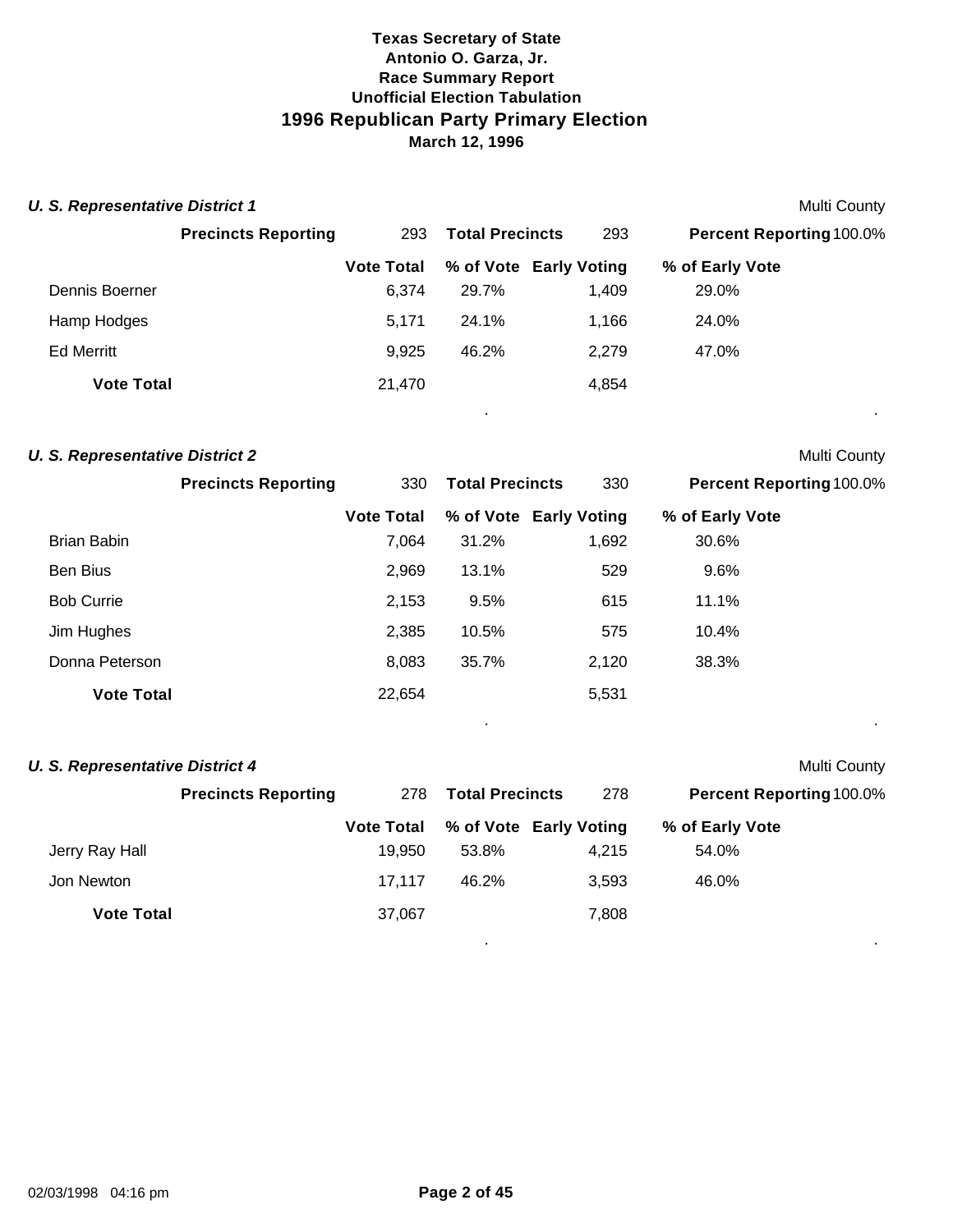| <b>U. S. Representative District 5</b> |                            |                   |                        |                        |                                 | Multi County |
|----------------------------------------|----------------------------|-------------------|------------------------|------------------------|---------------------------------|--------------|
|                                        | <b>Precincts Reporting</b> | 331               | <b>Total Precincts</b> | 331                    | <b>Percent Reporting 100.0%</b> |              |
|                                        |                            | <b>Vote Total</b> |                        | % of Vote Early Voting | % of Early Vote                 |              |
| Glenn Box                              |                            | 8.787             | 42.0%                  | 1.452                  | 39.8%                           |              |
| Pete Sessions                          |                            | 12.155            | 58.0%                  | 2,192                  | 60.2%                           |              |
| <b>Vote Total</b>                      |                            | 20,942            |                        | 3,644                  |                                 |              |

. .

. .

. .

#### **U. S. Representative District 8** Multi County

|                       | <b>Precincts Reporting</b> | 217               | <b>Total Precincts</b> | 217                    | <b>Percent Reporting 100.0%</b> |
|-----------------------|----------------------------|-------------------|------------------------|------------------------|---------------------------------|
|                       |                            | <b>Vote Total</b> |                        | % of Vote Early Voting | % of Early Vote                 |
| Kevin Brady           |                            | 14,582            | 22.0%                  | 3,880                  | 29.9%                           |
| Gene Fontenot         |                            | 23,988            | 36.1%                  | 3,989                  | 30.8%                           |
| Don Henderson         |                            | 10,567            | 15.9%                  | 2,024                  | 15.6%                           |
| Daniel D. New         |                            | 2,744             | 4.1%                   | 441                    | 3.4%                            |
| <b>Betty Reinbeck</b> |                            | 4,770             | 7.2%                   | 778                    | 6.0%                            |
| Fred D. Thornberry    |                            | 9,719             | 14.6%                  | 1,851                  | 14.3%                           |
| <b>Vote Total</b>     |                            | 66,370            |                        | 12,963                 |                                 |

#### **U. S. Representative District 11** Multi County

|                   | <b>Precincts Reporting</b> | 268               | <b>Total Precincts</b> | 268                    | <b>Percent Reporting 100.0%</b> |  |
|-------------------|----------------------------|-------------------|------------------------|------------------------|---------------------------------|--|
|                   |                            | <b>Vote Total</b> |                        | % of Vote Early Voting | % of Early Vote                 |  |
| Jim Broyles       |                            | 4,564             | 16.1%                  | 993                    | 15.7%                           |  |
| Dave Jenkins      |                            | 1,252             | 4.4%                   | 310                    | 4.9%                            |  |
| Jay Mathis        |                            | 12,938            | 45.6%                  | 2,893                  | 45.8%                           |  |
| Brian Pardo       |                            | 9.616             | 33.9%                  | 2,120                  | 33.6%                           |  |
| <b>Vote Total</b> |                            | 28,370            |                        | 6,316                  |                                 |  |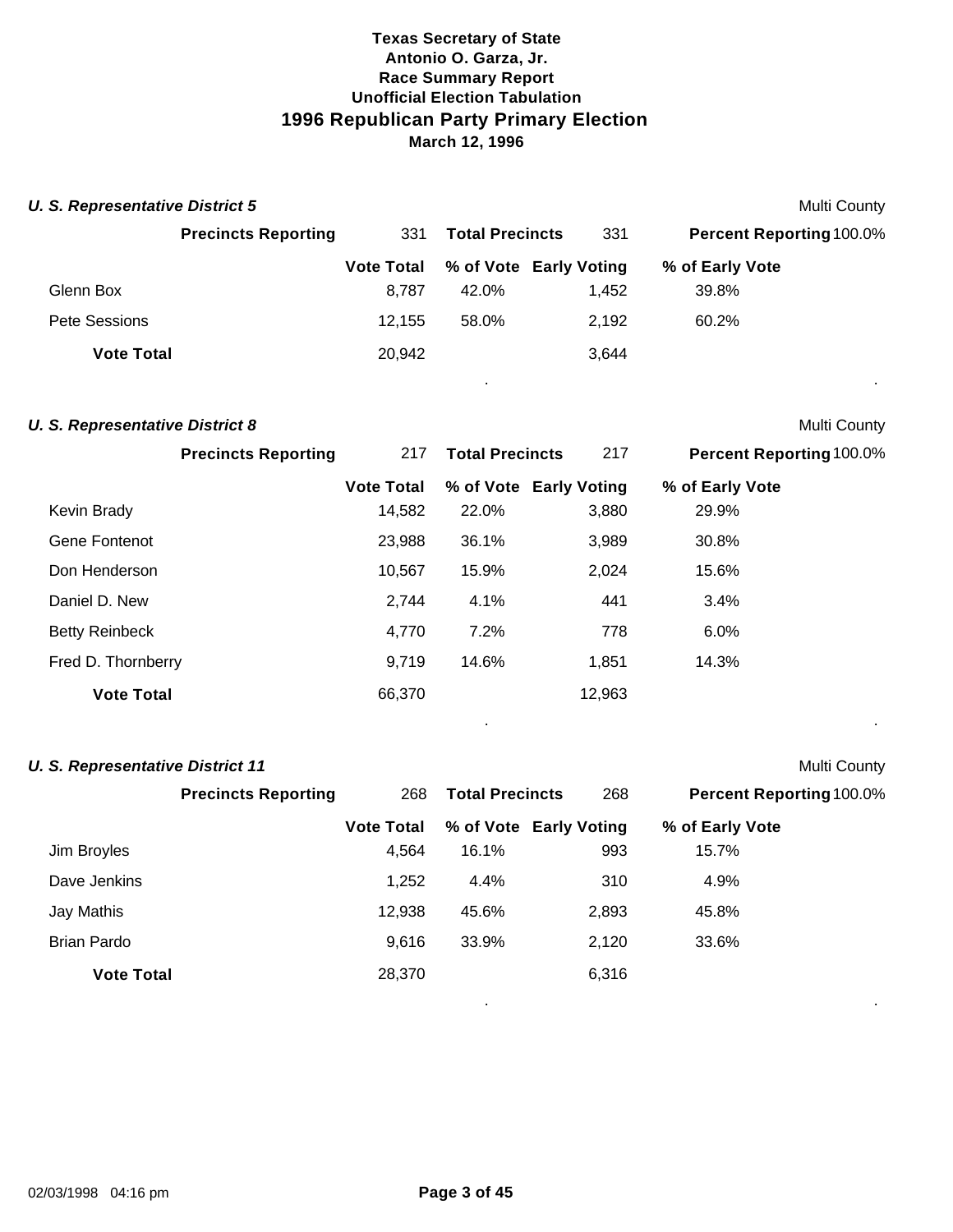| <b>U. S. Representative District 12</b> |                            |                   |                        |                        |                                 | Multi County |
|-----------------------------------------|----------------------------|-------------------|------------------------|------------------------|---------------------------------|--------------|
|                                         | <b>Precincts Reporting</b> | 273               | <b>Total Precincts</b> | 273                    | <b>Percent Reporting 100.0%</b> |              |
|                                         |                            | <b>Vote Total</b> |                        | % of Vote Early Voting | % of Early Vote                 |              |
| Ernest J. Anderson, Jr.                 |                            | 6,355             | 20.2%                  | 898                    | 17.1%                           |              |
| <b>Bill Burch</b>                       |                            | 3,355             | 10.7%                  | 491                    | 9.3%                            |              |
| Kay Granger                             |                            | 21,774            | 69.2%                  | 3,865                  | 73.6%                           |              |
| <b>Vote Total</b>                       |                            | 31,484            |                        | 5,254                  |                                 |              |
|                                         |                            |                   |                        |                        |                                 | $\bullet$    |

| <b>U. S. Representative District 14</b> |                   |                        |                        |                                 | Multi County |
|-----------------------------------------|-------------------|------------------------|------------------------|---------------------------------|--------------|
| <b>Precincts Reporting</b>              | 377               | <b>Total Precincts</b> | 377                    | <b>Percent Reporting 100.0%</b> |              |
|                                         | <b>Vote Total</b> |                        | % of Vote Early Voting | % of Early Vote                 |              |
| <b>Ted Bozarth</b>                      | 406               | 1.2%                   | 81                     | 1.1%                            |              |
| Jim Deats                               | 8,453             | 24.4%                  | 1.923                  | 26.1%                           |              |
| Greg Laughlin - Incumbent               | 14.721            | 42.5%                  | 3,046                  | 41.3%                           |              |
| Ron Paul                                | 11,080            | 32.0%                  | 2,324                  | 31.5%                           |              |
| <b>Vote Total</b>                       | 34,660            |                        | 7,374                  |                                 |              |

. .

. .

**Single County** 

| <b>U. S. Representative District 15</b> |  |                   |                        |                        | Multi County                    |  |
|-----------------------------------------|--|-------------------|------------------------|------------------------|---------------------------------|--|
| <b>Precincts Reporting</b>              |  | 231               | <b>Total Precincts</b> | 231                    | <b>Percent Reporting 100.0%</b> |  |
|                                         |  | <b>Vote Total</b> |                        | % of Vote Early Voting | % of Early Vote                 |  |
| Jose Aliseda                            |  | 3.400             | 31.0%                  | 1.191                  | 39.3%                           |  |
| Tom Haughey                             |  | 7.564             | 69.0%                  | 1.838                  | 60.7%                           |  |
| <b>Vote Total</b>                       |  | 10.964            |                        | 3,029                  |                                 |  |

| U. S. Representative District 16 |  |  |
|----------------------------------|--|--|
|----------------------------------|--|--|

|                   | <b>Precincts Reporting</b> | 145               | <b>Total Precincts</b> | 145                    | <b>Percent Reporting 100.0%</b> |  |
|-------------------|----------------------------|-------------------|------------------------|------------------------|---------------------------------|--|
|                   |                            | <b>Vote Total</b> |                        | % of Vote Early Voting | % of Early Vote                 |  |
| Dick Bowen        |                            | 5.225             | 38.5%                  | 1.613                  | 42.4%                           |  |
| Rick Ledesma      |                            | 8.329             | 61.5%                  | 2.195                  | 57.6%                           |  |
| <b>Vote Total</b> |                            | 13,554            |                        | 3,808                  |                                 |  |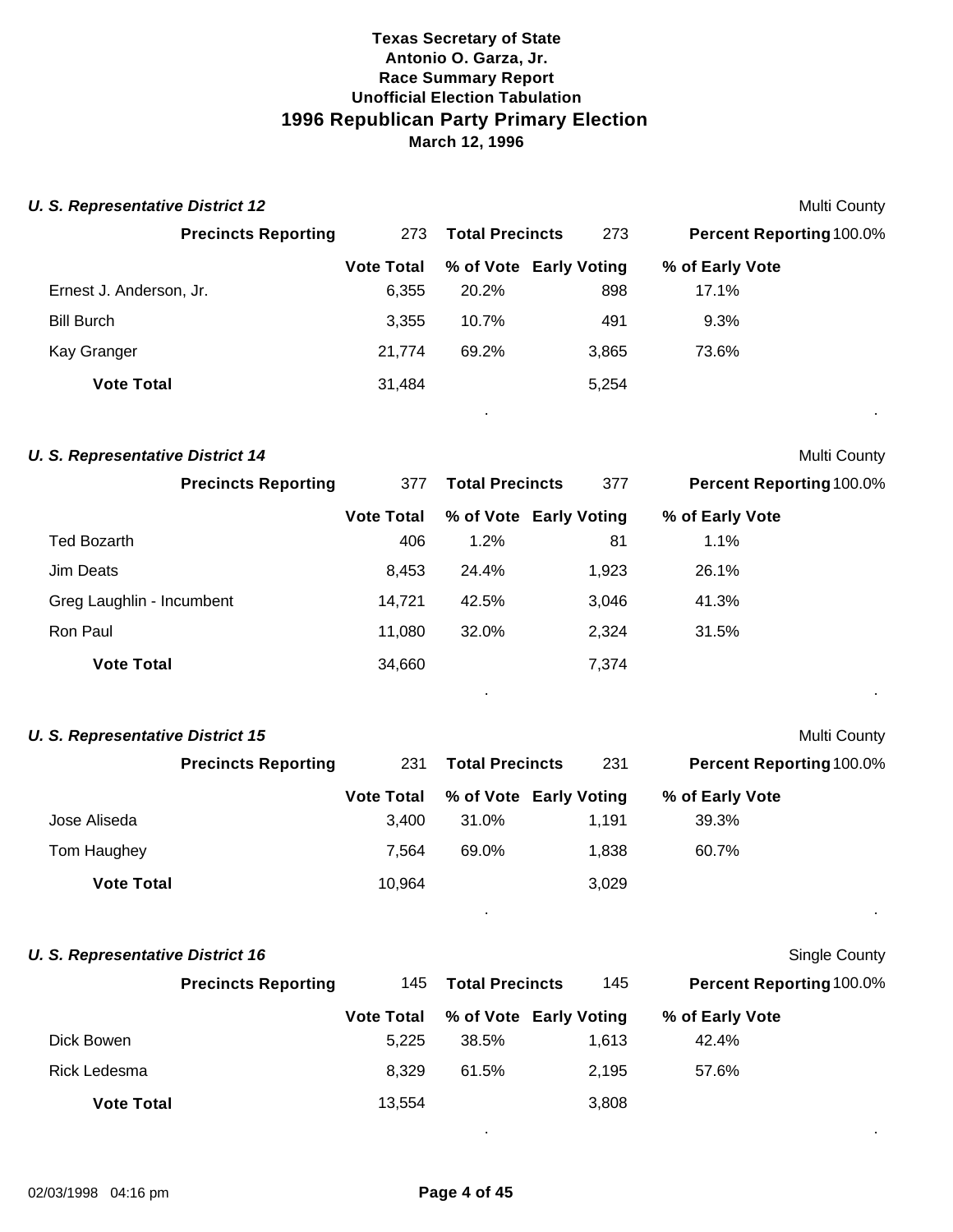| <b>U. S. Representative District 20</b> |                   |                        |                        | <b>Single County</b>     |  |
|-----------------------------------------|-------------------|------------------------|------------------------|--------------------------|--|
| <b>Precincts Reporting</b>              | 267               | <b>Total Precincts</b> | 267                    | Percent Reporting 100.0% |  |
|                                         | <b>Vote Total</b> |                        | % of Vote Early Voting | % of Early Vote          |  |
| Kirk K. Colyer                          | 4,771             | 30.0%                  | 1,821                  | 27.4%                    |  |
| John Shull                              | 4,872             | 30.6%                  | 1,857                  | 27.9%                    |  |
| James Walker                            | 6,274             | 39.4%                  | 2,971                  | 44.7%                    |  |
| <b>Vote Total</b>                       | 15,917            |                        | 6,649                  |                          |  |
| <b>U. S. Representative District 22</b> |                   |                        |                        | Multi County             |  |
| <b>Precincts Reporting</b>              | 210               | <b>Total Precincts</b> | 210                    | Percent Reporting 100.0% |  |
|                                         | <b>Vote Total</b> |                        | % of Vote Early Voting | % of Early Vote          |  |
| Tom DeLay - Incumbent                   | 41,872            | 80.0%                  | 6,800                  | 78.2%                    |  |
| <b>Greg Pepper</b>                      | 10,464            | 20.0%                  | 1,896                  | 21.8%                    |  |
| <b>Vote Total</b>                       | 52,336            |                        | 8,696                  |                          |  |
| <b>U. S. Representative District 24</b> |                   |                        |                        | Multi County             |  |
| <b>Precincts Reporting</b>              | 280               | <b>Total Precincts</b> | 280                    | Percent Reporting 100.0% |  |
|                                         | <b>Vote Total</b> |                        | % of Vote Early Voting | % of Early Vote          |  |
| Olivia Coggin Eudaly                    | 5,310             | 24.8%                  | 857                    | 20.2%                    |  |
| Ed Harrison                             | 16,078            | 75.2%                  | 3,382                  | 79.8%                    |  |
| <b>Vote Total</b>                       | 21,388            |                        | 4,239                  |                          |  |
| <b>U. S. Representative District 25</b> |                   |                        |                        | <b>Single County</b>     |  |
| <b>Precincts Reporting</b>              | 207               | <b>Total Precincts</b> | 207                    | Percent Reporting 100.0% |  |
|                                         | <b>Vote Total</b> |                        | % of Vote Early Voting | % of Early Vote          |  |
| <b>Bill Brock</b>                       | 5,796             | 34.3%                  | 714                    | 34.0%                    |  |
| <b>Brent Perry</b>                      | 11,090            | 65.7%                  | 1,383                  | 66.0%                    |  |
| <b>Vote Total</b>                       | 16,886            |                        | 2,097                  |                          |  |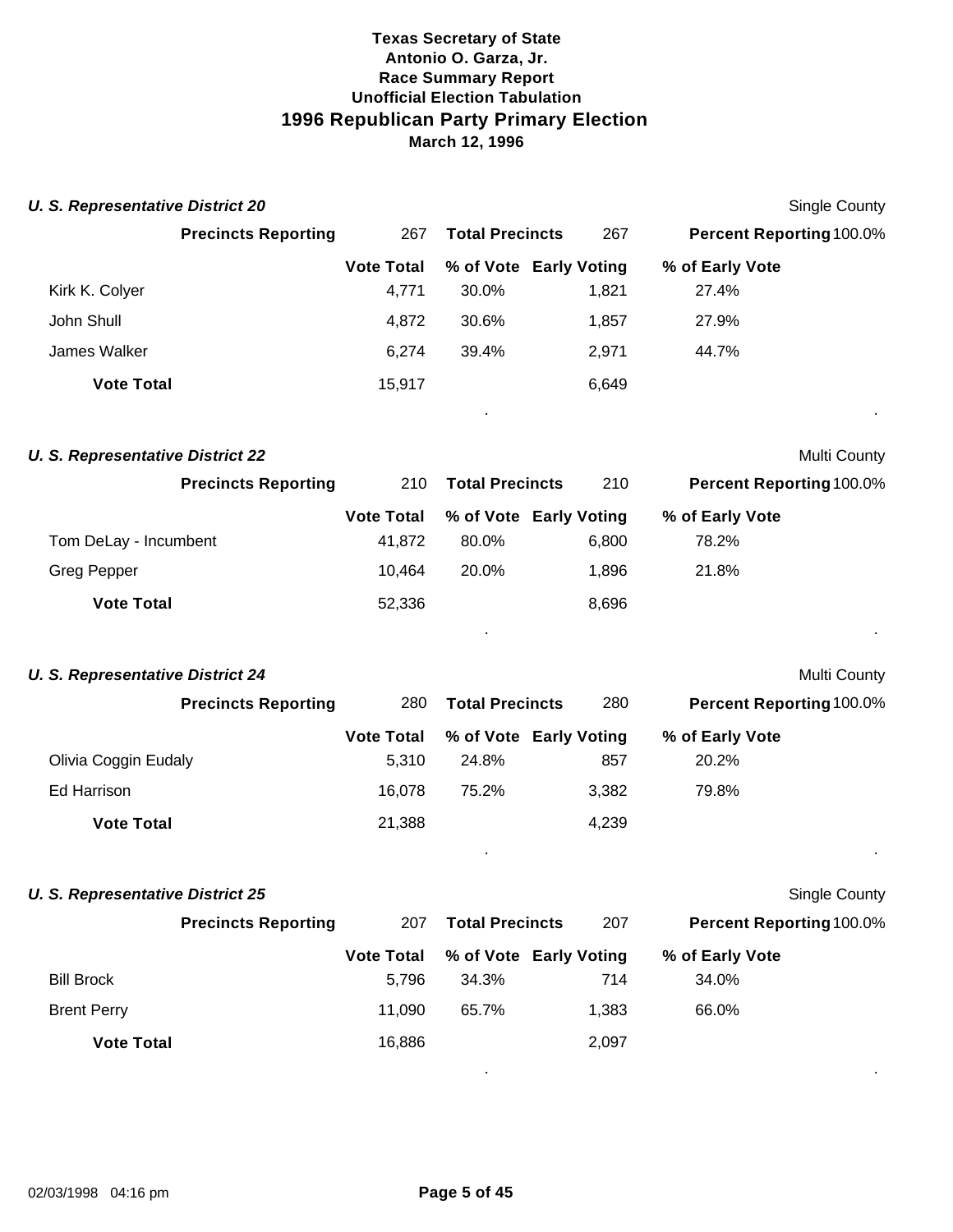#### *Railroad Commissioner*

| <b>Precincts Reporting</b>       | 8.179             | <b>Total Precincts</b> | 8.179                  | <b>Percent Reporting 100.0%</b> |         |
|----------------------------------|-------------------|------------------------|------------------------|---------------------------------|---------|
|                                  | <b>Vote Total</b> |                        | % of Vote Early Voting | % of Early Vote                 |         |
| Carole Keeton Rylander - Incumbe | 541.524           | 63.1%                  | 117.454                | 60.4%                           |         |
| Robert A. (Bob) Wood             | 316.785           | 36.9%                  | 76.914                 | 39.6%                           |         |
| <b>Vote Total</b>                | 858,309           |                        | 194.368                | Voter Registration 9,698,506    |         |
|                                  | % VR Voting       | 8.8%                   |                        | % Voting Early                  | $2. \%$ |

#### *Judge, Court of Criminal Appeals Place 1*

| <b>Precincts Reporting</b> | 8,179             | <b>Total Precincts</b> | 8,179   | <b>Percent Reporting 100.0%</b> |
|----------------------------|-------------------|------------------------|---------|---------------------------------|
|                            | <b>Vote Total</b> | % of Vote Early Voting |         | % of Early Vote                 |
| Glen Beaman                | 44,755            | 6.3%                   | 11,387  | 7.0%                            |
| James (Daniel) Boone       | 127,770           | 18.1%                  | 29,144  | 17.8%                           |
| Susan Baetz Brown          | 100,994           | 14.3%                  | 21,183  | 13.0%                           |
| Sue Holland                | 184,177           | 26.1%                  | 39,825  | 24.4%                           |
| Jeffrey B. Keck            | 51,576            | 7.3%                   | 12,545  | $7.7\%$                         |
| Janice Law                 | 86,365            | 12.2%                  | 21,750  | 13.3%                           |
| <b>Matthew Paul</b>        | 111,184           | 15.7%                  | 27,556  | 16.9%                           |
| <b>Vote Total</b>          | 706,821           |                        | 163.390 | Voter Registration 9,698,506    |
|                            | % VR Voting       | 7.3%                   |         | % Voting Early<br>1.7%          |

#### *Judge, Court of Criminal Appeals Place 2*

|                    | <b>Precincts Reporting</b> | 8,179             | <b>Total Precincts</b> | 8,179                  | <b>Percent Reporting 100.0%</b> |
|--------------------|----------------------------|-------------------|------------------------|------------------------|---------------------------------|
|                    |                            | <b>Vote Total</b> |                        | % of Vote Early Voting | % of Early Vote                 |
| Pat Barber         |                            | 147.359           | 21.9%                  | 34,763                 | 22.2%                           |
| Mike Keasler       |                            | 148,052           | 22.0%                  | 35,382                 | 22.6%                           |
| Ray J. McQuary     |                            | 76,061            | 11.3%                  | 18,505                 | 11.8%                           |
| <b>Brad Wiewel</b> |                            | 86.440            | 12.9%                  | 17.596                 | 11.2%                           |
| Paul Womack        |                            | 214,093           | 31.9%                  | 50.601                 | 32.3%                           |
| <b>Vote Total</b>  |                            | 672.005           |                        | 156,847                | Voter Registration 9,698,506    |
|                    |                            | % VR Voting       | 6.9%                   |                        | $1.6\%$<br>% Voting Early       |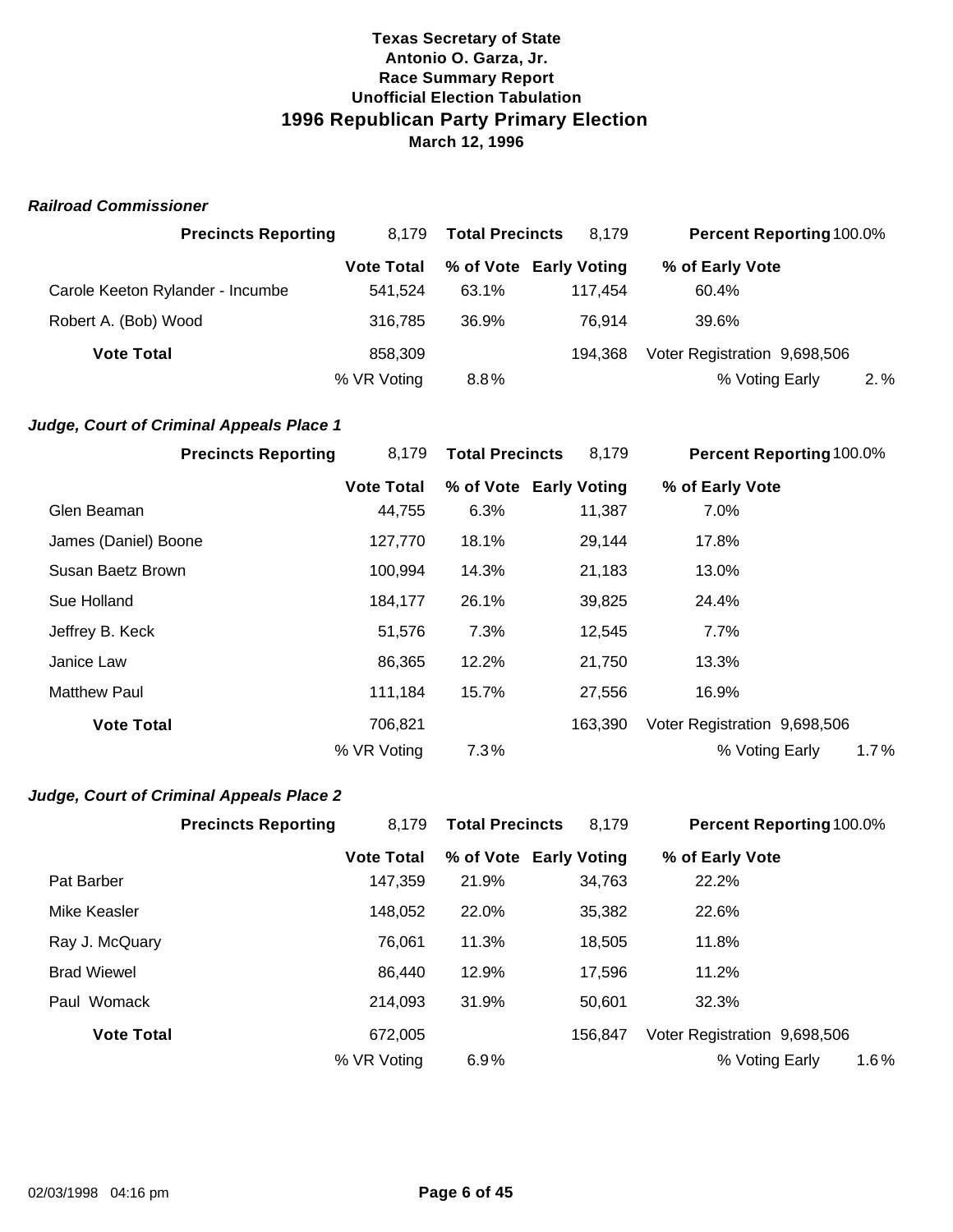#### *Judge, Court of Criminal Appeals Place 3*

|                           | <b>Precincts Reporting</b>                          | 8,179             | <b>Total Precincts</b> | 8,179   | Percent Reporting 100.0%     |                |
|---------------------------|-----------------------------------------------------|-------------------|------------------------|---------|------------------------------|----------------|
|                           |                                                     | <b>Vote Total</b> | % of Vote Early Voting |         | % of Early Vote              |                |
| John Bradley              |                                                     | 204,638           | 30.1%                  | 46,500  | 29.7%                        |                |
| Cheryl A. Johnson         |                                                     | 207,856           | 30.5%                  | 47,715  | 30.4%                        |                |
| <b>Tom Price</b>          |                                                     | 206,951           | 30.4%                  | 49,567  | 31.6%                        |                |
| J. Gary Trichter          |                                                     | 61,327            | 9.0%                   | 13,039  | 8.3%                         |                |
| <b>Vote Total</b>         |                                                     | 680,772           |                        | 156,821 | Voter Registration 9,698,506 |                |
|                           |                                                     | % VR Voting       | $7. \%$                |         | % Voting Early               | 1.6%           |
|                           | <b>Member, State Board of Education, District 6</b> |                   |                        |         |                              | Multi County   |
|                           | <b>Precincts Reporting</b>                          | 453               | <b>Total Precincts</b> | 453     | Percent Reporting 100.0%     |                |
|                           |                                                     | <b>Vote Total</b> | % of Vote Early Voting |         | % of Early Vote              |                |
| Jack Christie - Incumbent |                                                     | 44,074            | 54.9%                  | 5,293   | 56.4%                        |                |
| Terri Leo                 |                                                     | 36,232            | 45.1%                  | 4,085   | 43.6%                        |                |
| <b>Vote Total</b>         |                                                     | 80,306            |                        | 9,378   |                              |                |
|                           |                                                     |                   |                        |         |                              | $\blacksquare$ |
|                           |                                                     |                   |                        |         |                              |                |

#### **Member, State Board of Education, District 10** Multi County

# **Vote Total % of Vote Early Voting % of Early Vote**  Don Clark 16,307 25.7% 4,130 25.2% Cynthia A. Thornton 24,163 38.1% 6,495 39.7% Charlie Weaver 22,996 36.2% 5,751 35.1% **Vote Total** 63,466 16,376 **Precincts Reporting** 608 **Total Precincts** 608 **Percent Reporting**100.0%

. .

| <b>State Senator, District 2</b> |                            |                   |                        |                        |                                 | Multi County |
|----------------------------------|----------------------------|-------------------|------------------------|------------------------|---------------------------------|--------------|
|                                  | <b>Precincts Reporting</b> | 348               | <b>Total Precincts</b> | 348                    | <b>Percent Reporting 100.0%</b> |              |
|                                  |                            | <b>Vote Total</b> |                        | % of Vote Early Voting | % of Early Vote                 |              |
| <b>Richard Harvey</b>            |                            | 9.508             | 41.5%                  | 2.018                  | 45.7%                           |              |
| <b>Bob Reese</b>                 |                            | 13.427            | 58.5%                  | 2.393                  | 54.3%                           |              |
| <b>Vote Total</b>                |                            | 22,935            |                        | 4,411                  |                                 |              |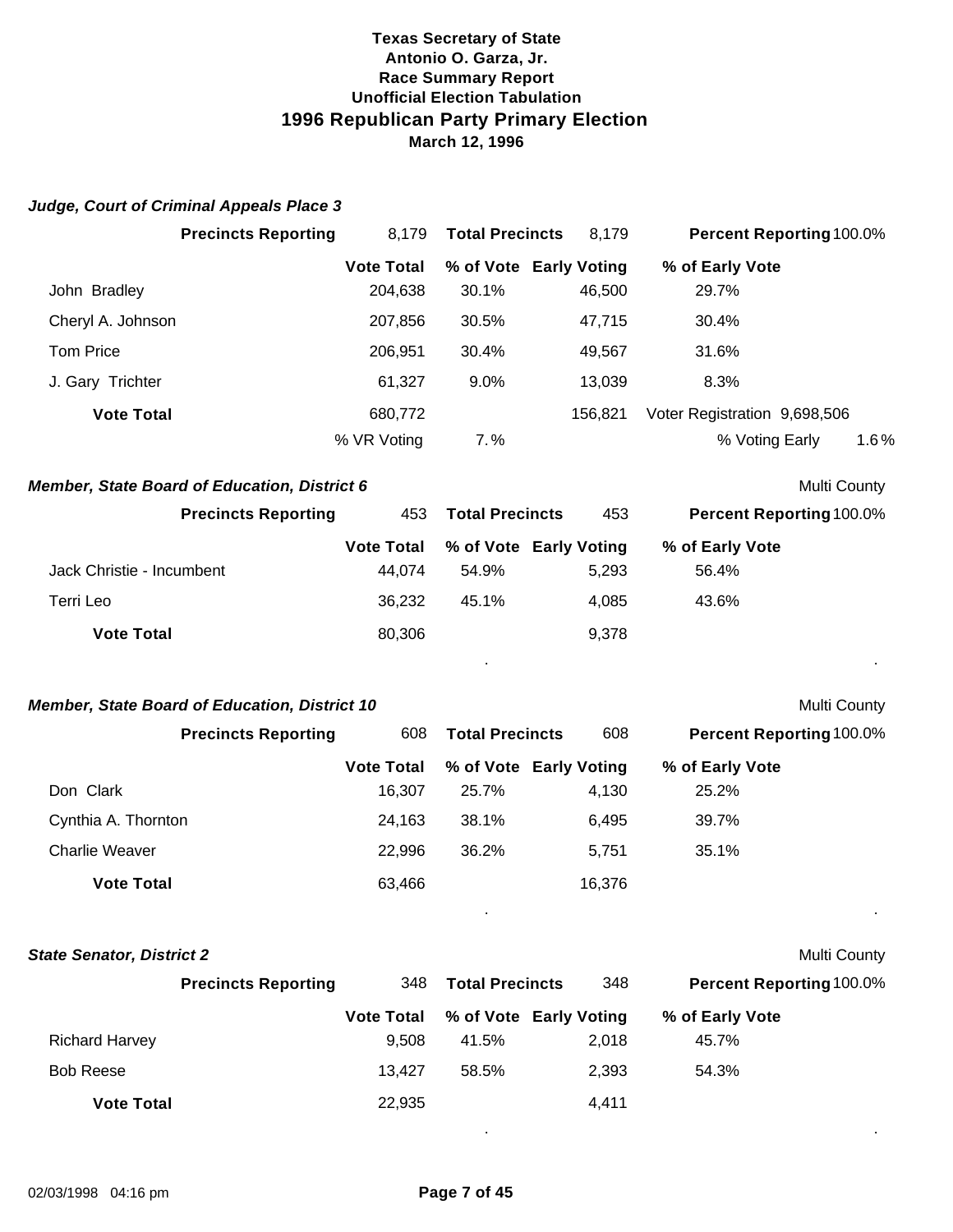| <b>State Senator, District 7</b>  |                            |                             |                                 |       |                          | <b>Single County</b> |
|-----------------------------------|----------------------------|-----------------------------|---------------------------------|-------|--------------------------|----------------------|
|                                   | <b>Precincts Reporting</b> | 168                         | <b>Total Precincts</b>          | 168   | Percent Reporting 100.0% |                      |
|                                   |                            | <b>Vote Total</b>           | % of Vote Early Voting          |       | % of Early Vote          |                      |
| Jerry Dumas                       |                            | 27,648                      | 48.5%                           | 3,116 | 47.2%                    |                      |
| Jon Lindsay                       |                            | 29,301                      | 51.5%                           | 3,492 | 52.8%                    |                      |
| <b>Vote Total</b>                 |                            | 56,949                      |                                 | 6,608 |                          |                      |
|                                   |                            |                             |                                 |       |                          |                      |
| <b>State Senator, District 10</b> |                            |                             |                                 |       |                          | Multi County         |
|                                   | <b>Precincts Reporting</b> | 212                         | <b>Total Precincts</b>          | 212   | Percent Reporting 100.0% |                      |
| Chris Harris - Incumbent          |                            | <b>Vote Total</b><br>29,984 | % of Vote Early Voting<br>77.8% | 5,505 | % of Early Vote<br>79.8% |                      |
| Jim Lollar                        |                            | 8,566                       | 22.2%                           | 1,393 | 20.2%                    |                      |
| <b>Vote Total</b>                 |                            | 38,550                      |                                 | 6,898 |                          |                      |
|                                   |                            |                             |                                 |       |                          |                      |
| <b>State Senator, District 15</b> |                            |                             |                                 |       |                          | <b>Single County</b> |
|                                   | <b>Precincts Reporting</b> | 293                         | <b>Total Precincts</b>          | 293   | Percent Reporting 100.0% |                      |
|                                   |                            | <b>Vote Total</b>           | % of Vote Early Voting          |       | % of Early Vote          |                      |
| Tom Kelly                         |                            | 8,608                       | 67.7%                           | 887   | 64.1%                    |                      |
| David D. Schein                   |                            | 4,103                       | 32.3%                           | 497   | 35.9%                    |                      |
| <b>Vote Total</b>                 |                            | 12,711                      |                                 | 1,384 |                          |                      |
|                                   |                            |                             |                                 |       |                          |                      |
| <b>State Senator, District 24</b> |                            |                             |                                 |       |                          | Multi County         |
|                                   | <b>Precincts Reporting</b> | 239                         | <b>Total Precincts</b>          | 239   | Percent Reporting 100.0% |                      |
|                                   |                            | <b>Vote Total</b>           | % of Vote Early Voting          |       | % of Early Vote          |                      |
| Bob Barina                        |                            | 4,208                       | 19.2%                           | 1,181 | 18.9%                    |                      |
| <b>Troy Fraser</b>                |                            | 17,754                      | 80.8%                           | 5,055 | 81.1%                    |                      |
| <b>Vote Total</b>                 |                            | 21,962                      |                                 | 6,236 |                          |                      |
|                                   |                            |                             |                                 |       |                          |                      |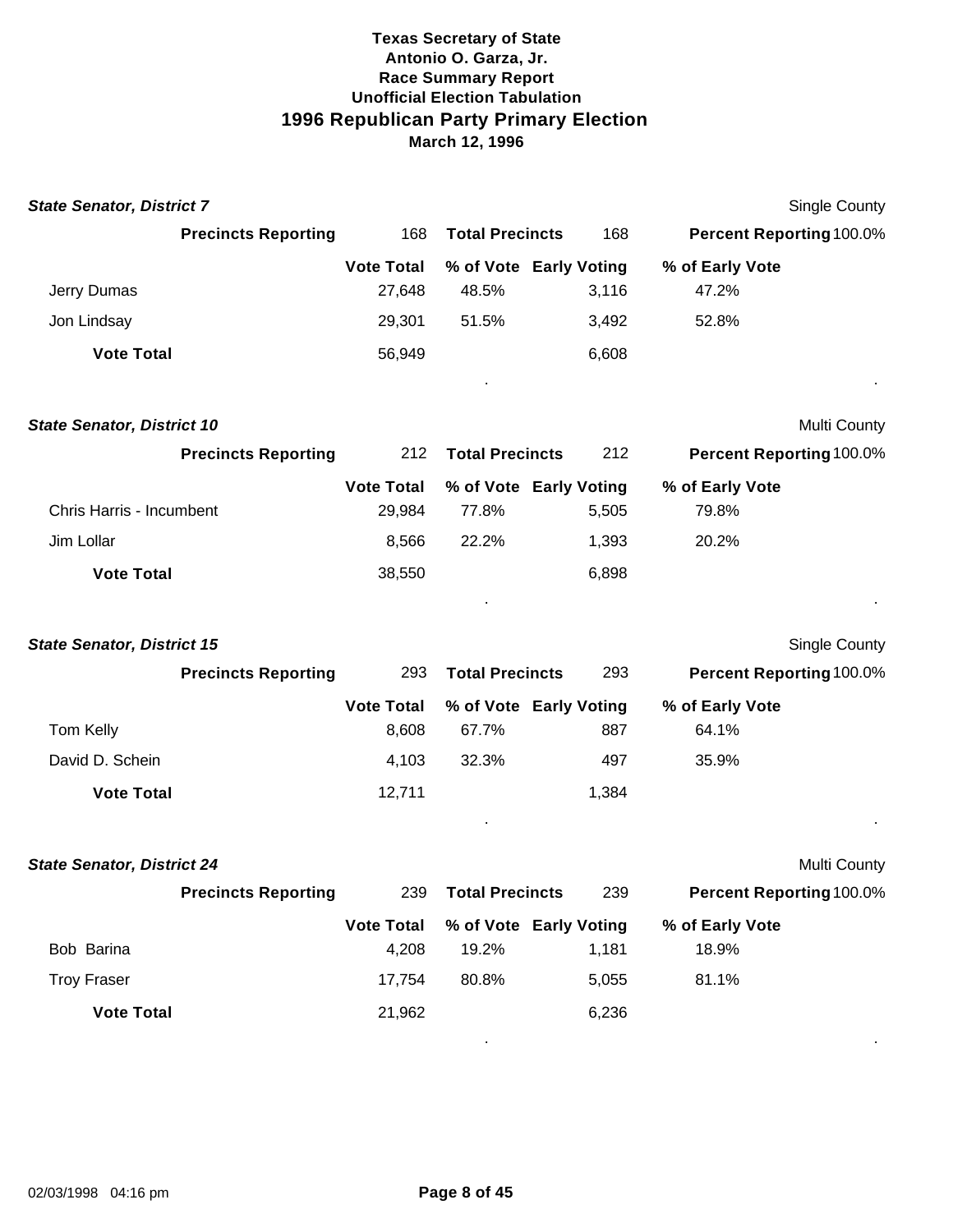| <b>State Senator, District 25</b> |                   |                        |                        |                                 | Multi County |
|-----------------------------------|-------------------|------------------------|------------------------|---------------------------------|--------------|
| <b>Precincts Reporting</b>        | 405               | <b>Total Precincts</b> | 405                    | <b>Percent Reporting 100.0%</b> |              |
|                                   | <b>Vote Total</b> |                        | % of Vote Early Voting | % of Early Vote                 |              |
| <b>Randy Staudt</b>               | 24.884            | 29.5%                  | 7,039                  | 26.5%                           |              |
| Jeff Wentworth - Incumbent        | 59,436            | 70.5%                  | 19,559                 | 73.5%                           |              |
| <b>Vote Total</b>                 | 84,320            |                        | 26,598                 |                                 |              |
|                                   |                   |                        |                        |                                 |              |

| <b>State Representative District 7</b> |                            |                   |                        |                        |                                 | Multi County |
|----------------------------------------|----------------------------|-------------------|------------------------|------------------------|---------------------------------|--------------|
|                                        | <b>Precincts Reporting</b> | 26                | <b>Total Precincts</b> | 26                     | <b>Percent Reporting 100.0%</b> |              |
|                                        |                            | <b>Vote Total</b> |                        | % of Vote Early Voting | % of Early Vote                 |              |
| Peppy Blount                           |                            | 3,075             | 26.0%                  | 1,202                  | 30.0%                           |              |
| <b>Bill Fisher</b>                     |                            | 892               | 7.5%                   | 302                    | 7.5%                            |              |
| <b>Tommy Merritt</b>                   |                            | 7,396             | 62.4%                  | 2,367                  | 59.1%                           |              |
| John Rothra                            |                            | 482               | 4.1%                   | 133                    | 3.3%                            |              |
| <b>Vote Total</b>                      |                            | 11,845            |                        | 4,004                  |                                 |              |

. .

| <b>State Representative District 12</b> |                            |                   |                        |                        | Multi County                    |  |
|-----------------------------------------|----------------------------|-------------------|------------------------|------------------------|---------------------------------|--|
|                                         | <b>Precincts Reporting</b> | 81                | <b>Total Precincts</b> | 81                     | <b>Percent Reporting 100.0%</b> |  |
|                                         |                            | <b>Vote Total</b> |                        | % of Vote Early Voting | % of Early Vote                 |  |
| Jerry Moon                              |                            | 1.702             | 36.7%                  | 366                    | 43.3%                           |  |
| Greg Orr                                |                            | 2.930             | 63.3%                  | 480                    | 56.7%                           |  |
| <b>Vote Total</b>                       |                            | 4,632             |                        | 846                    |                                 |  |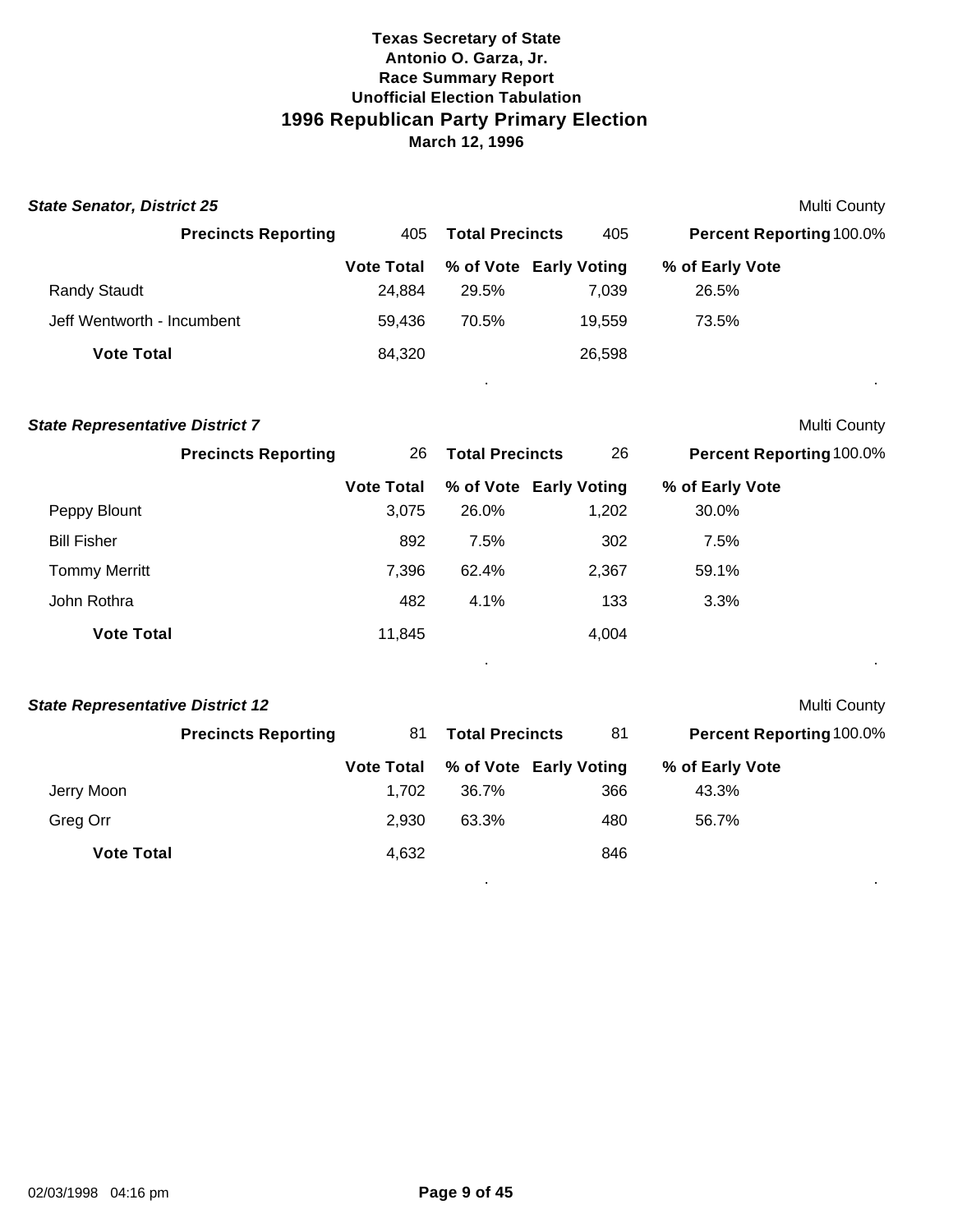| <b>State Representative District 15</b> |                   |                        |       |                                 | <b>Multi County</b> |
|-----------------------------------------|-------------------|------------------------|-------|---------------------------------|---------------------|
| <b>Precincts Reporting</b>              | 71                | <b>Total Precincts</b> | 71    | <b>Percent Reporting 100.0%</b> |                     |
|                                         | <b>Vote Total</b> | % of Vote Early Voting |       | % of Early Vote                 |                     |
| Jim Alexander                           | 2,502             | 19.9%                  | 534   | 15.5%                           |                     |
| Nelda Luce Blair                        | 3,663             | 29.1%                  | 976   | 28.3%                           |                     |
| A.R. Mikhail                            | 1,846             | 14.7%                  | 357   | 10.4%                           |                     |
| A. Neal Sample                          | 252               | 2.0%                   | 63    | 1.8%                            |                     |
| Thomas 'Tommy' Williams                 | 4,332             | 34.4%                  | 1,519 | 44.0%                           |                     |
| <b>Vote Total</b>                       | 12,595            | $\bullet$              | 3,449 |                                 | $\bullet$           |
| <b>State Representative District 25</b> |                   |                        |       |                                 | Single County       |
| <b>Precincts Reporting</b>              | 37                | <b>Total Precincts</b> | 37    | <b>Percent Reporting 100.0%</b> |                     |

|                          |        |       | Vote Total % of Vote Early Voting | % of Early Vote |
|--------------------------|--------|-------|-----------------------------------|-----------------|
| Dee Allen                | 2,388  | 22.2% | 591                               | 26.7%           |
| Arch 'Beaver' Aplin, III | 2.647  | 24.6% | 513                               | 23.2%           |
| Dennis Bonnen            | 2.683  | 24.9% | 555                               | 25.1%           |
| Dianne Hensley           | 3,053  | 28.3% | 554                               | 25.0%           |
| <b>Vote Total</b>        | 10,771 |       | 2,213                             |                 |

. .

| <b>State Representative District 28</b> |                            |                   |                        |                        |                                 | Multi County |
|-----------------------------------------|----------------------------|-------------------|------------------------|------------------------|---------------------------------|--------------|
|                                         | <b>Precincts Reporting</b> | 83                | <b>Total Precincts</b> | 83                     | <b>Percent Reporting 100.0%</b> |              |
|                                         |                            | <b>Vote Total</b> |                        | % of Vote Early Voting | % of Early Vote                 |              |
| Alfred E. Drescher                      |                            | 845               | 15.0%                  | 178                    | 15.9%                           |              |
| Don Loucks                              |                            | 2.080             | 37.0%                  | 341                    | 30.5%                           |              |
| Chip Rayburn                            |                            | 2.698             | 48.0%                  | 599                    | 53.6%                           |              |
| <b>Vote Total</b>                       |                            | 5,623             |                        | 1,118                  |                                 |              |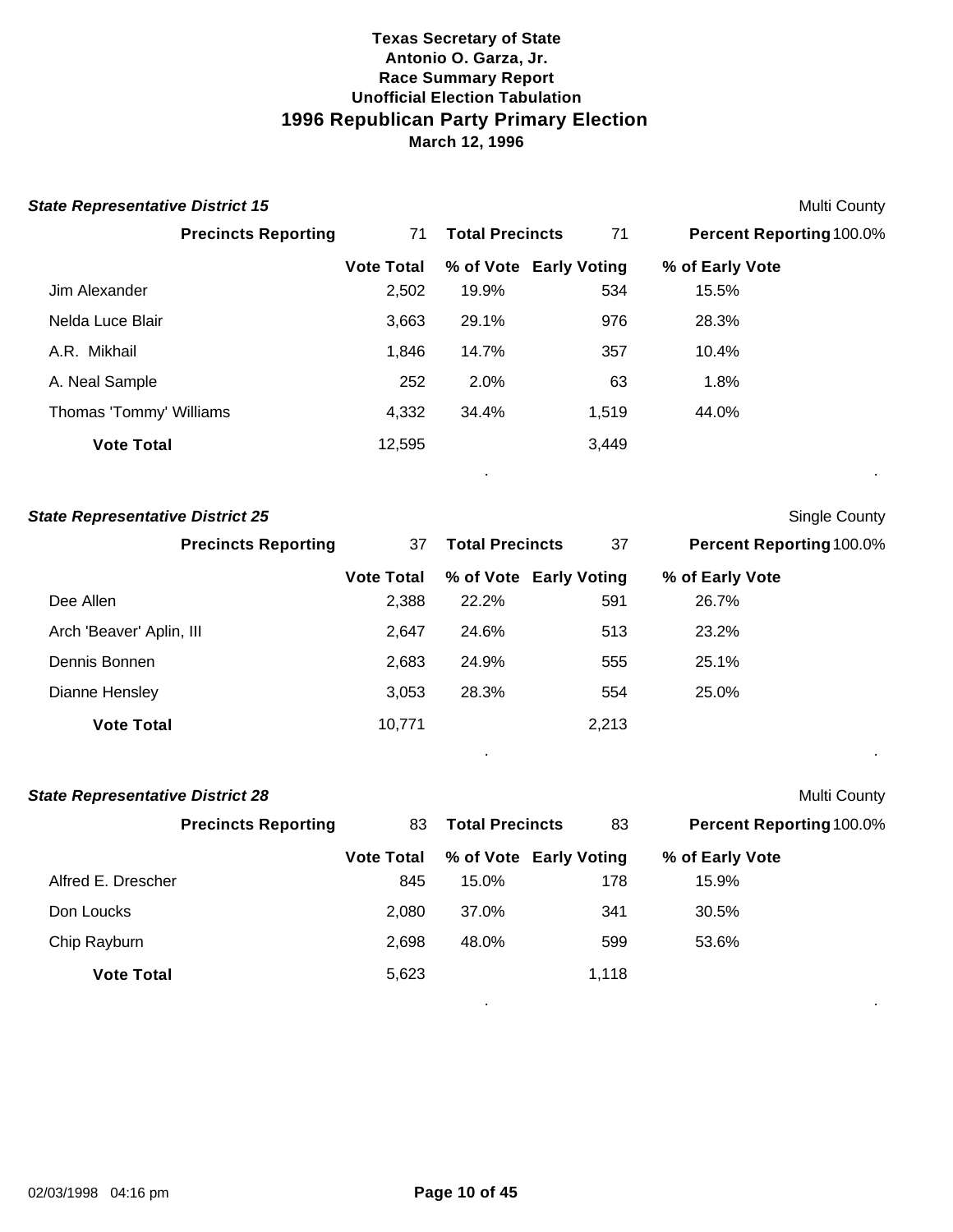| <b>State Representative District 32</b> |                            |                                 |       | Multi County                    |
|-----------------------------------------|----------------------------|---------------------------------|-------|---------------------------------|
| <b>Precincts Reporting</b>              | 71                         | <b>Total Precincts</b>          | 71    | Percent Reporting 100.0%        |
| Lance Bruun                             | <b>Vote Total</b><br>2,556 | % of Vote Early Voting<br>31.7% | 652   | % of Early Vote<br>31.4%        |
| <b>Harold Koclanes</b>                  | 1,646                      | 20.4%                           | 381   | 18.3%                           |
| Gene Seaman                             | 3,867                      | 47.9%                           | 1,045 | 50.3%                           |
| <b>Vote Total</b>                       | 8,069                      |                                 | 2,078 |                                 |
|                                         |                            |                                 |       |                                 |
| <b>State Representative District 36</b> |                            |                                 |       | Multi County                    |
| <b>Precincts Reporting</b>              | 33                         | <b>Total Precincts</b>          | 33    | <b>Percent Reporting 100.0%</b> |
|                                         | <b>Vote Total</b>          | % of Vote Early Voting          |       | % of Early Vote                 |
| Kathleen Holton                         | 1,409                      | 70.9%                           | 387   | 68.7%                           |
| J.J. Pena                               | 579                        | 29.1%                           | 176   | 31.3%                           |
| <b>Vote Total</b>                       | 1,988                      |                                 | 563   |                                 |
|                                         |                            |                                 |       |                                 |
| <b>State Representative District 45</b> |                            |                                 |       | Multi County                    |
| <b>Precincts Reporting</b>              | 71                         | <b>Total Precincts</b>          | 71    | <b>Percent Reporting 100.0%</b> |
|                                         | <b>Vote Total</b>          | % of Vote Early Voting          |       | % of Early Vote                 |
| Harold Bratcher, Jr.                    | 4,041                      | 26.3%                           | 983   | 22.8%                           |
| Edmund Kuempel - Incumbent              | 11,318                     | 73.7%                           | 3,328 | 77.2%                           |
| <b>Vote Total</b>                       | 15,359                     |                                 | 4,311 |                                 |
|                                         |                            |                                 |       |                                 |
| <b>State Representative District 47</b> |                            |                                 |       | <b>Single County</b>            |
| <b>Precincts Reporting</b>              | 54                         | <b>Total Precincts</b>          | 54    | Percent Reporting 100.0%        |
|                                         | <b>Vote Total</b>          | % of Vote Early Voting          |       | % of Early Vote                 |
| Jo Baylor                               | 4,338                      | 21.9%                           | 1,364 | 23.0%                           |
| Kirk Ingels                             | 4,757                      | 24.1%                           | 1,385 | 23.3%                           |
| <b>Terry Keel</b>                       | 8,639                      | 43.7%                           | 2,700 | 45.5%                           |
| <b>Randall Riley</b>                    | 2,038                      | 10.3%                           | 486   | 8.2%                            |
| <b>Vote Total</b>                       | 19,772                     |                                 | 5,935 |                                 |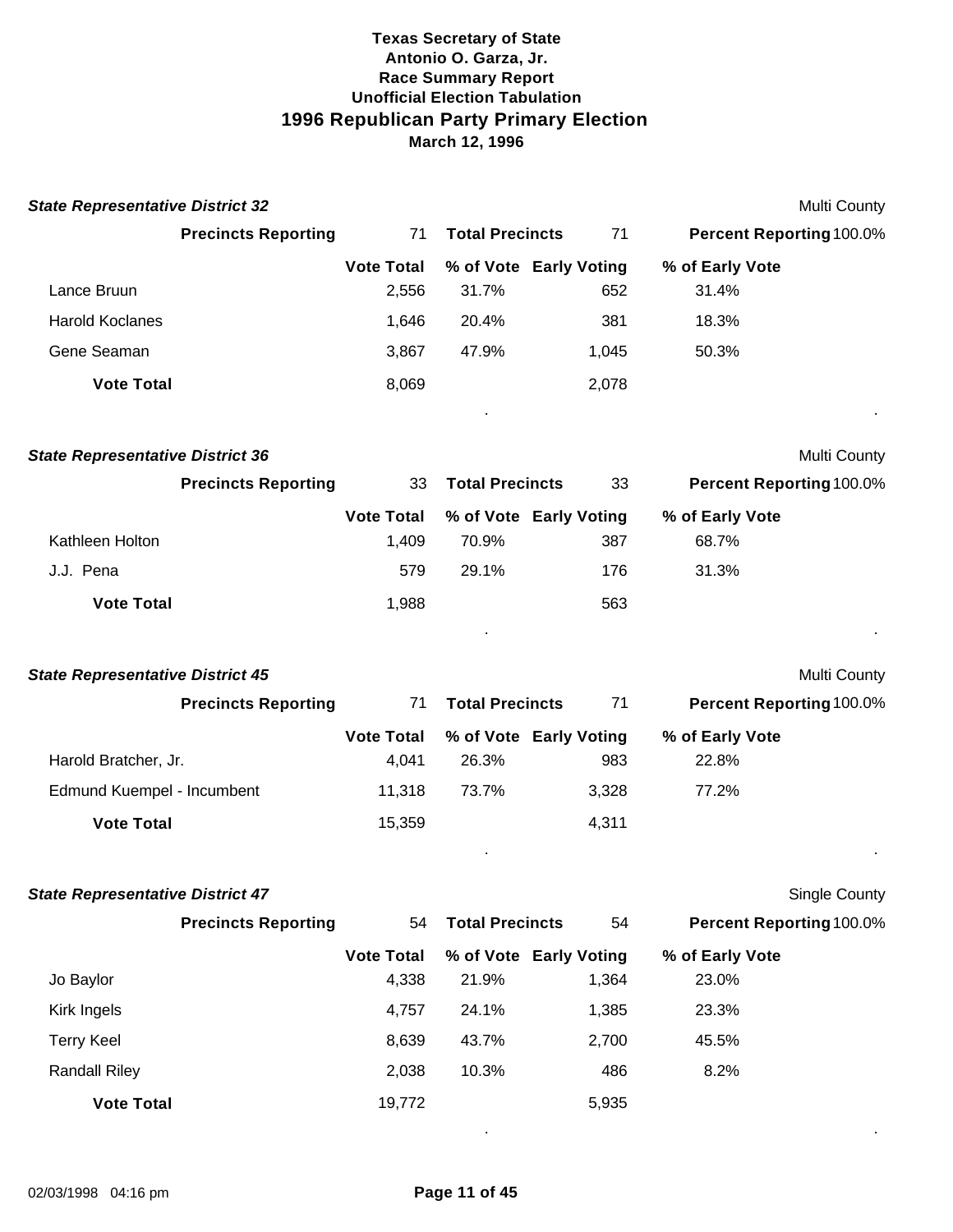| <b>State Representative District 53</b> |                   |                        |                        |                                 | Multi County |
|-----------------------------------------|-------------------|------------------------|------------------------|---------------------------------|--------------|
| <b>Precincts Reporting</b>              | 157               | <b>Total Precincts</b> | 157                    | <b>Percent Reporting 100.0%</b> |              |
|                                         | <b>Vote Total</b> |                        | % of Vote Early Voting | % of Early Vote                 |              |
| Harvey Hilderbran - Incumbent           | 14.767            | 69.1%                  | 4.848                  | 68.8%                           |              |
| <b>Steve Hopkins</b>                    | 6.593             | 30.9%                  | 2.197                  | 31.2%                           |              |
| <b>Vote Total</b>                       | 21,360            |                        | 7.045                  |                                 |              |
|                                         |                   |                        |                        |                                 |              |

| <b>State Representative District 64</b> |                   |                        |                        | <b>Single County</b>            |  |
|-----------------------------------------|-------------------|------------------------|------------------------|---------------------------------|--|
| <b>Precincts Reporting</b>              | 38                | <b>Total Precincts</b> | 38                     | <b>Percent Reporting 100.0%</b> |  |
|                                         | <b>Vote Total</b> |                        | % of Vote Early Voting | % of Early Vote                 |  |
| Vic Burgess                             | 1,342             | 15.9%                  | 355                    | 16.4%                           |  |
| George 'Doc' Holladay                   | 1,533             | 18.2%                  | 409                    | 18.8%                           |  |
| Jim Horn - Incumbent                    | 5,556             | 65.9%                  | 1.407                  | 64.8%                           |  |
| <b>Vote Total</b>                       | 8,431             |                        | 2,171                  |                                 |  |
|                                         |                   |                        |                        |                                 |  |

| <b>State Representative District 70</b> |                            |                   |                        |                        | <b>Multi County</b>             |  |
|-----------------------------------------|----------------------------|-------------------|------------------------|------------------------|---------------------------------|--|
|                                         | <b>Precincts Reporting</b> | 68                | <b>Total Precincts</b> |                        | <b>Percent Reporting 100.0%</b> |  |
|                                         |                            | <b>Vote Total</b> |                        | % of Vote Early Voting | % of Early Vote                 |  |
| Scott McLaughlin                        |                            | 3.339             | 70.1%                  | 1.510                  | 73.4%                           |  |
| Carl Willingham                         |                            | 1,424             | 29.9%                  | 546                    | 26.6%                           |  |
| <b>Vote Total</b>                       |                            | 4,763             |                        | 2,056                  |                                 |  |
|                                         |                            |                   |                        |                        |                                 |  |

| <b>State Representative District 89</b> |                   |                        |                        |                                 | <b>Single County</b> |
|-----------------------------------------|-------------------|------------------------|------------------------|---------------------------------|----------------------|
| <b>Precincts Reporting</b>              | 48                | <b>Total Precincts</b> | 48                     | <b>Percent Reporting 100.0%</b> |                      |
|                                         | <b>Vote Total</b> |                        | % of Vote Early Voting | % of Early Vote                 |                      |
| Al Foster                               | 312               | 5.3%                   | 49                     | 4.9%                            |                      |
| Michael J. ' Mike' Hardy                | 988               | 16.9%                  | 175                    | 17.5%                           |                      |
| Sue Palmer                              | 4,554             | 77.8%                  | 777                    | 77.6%                           |                      |
| <b>Vote Total</b>                       | 5,854             |                        | 1,001                  |                                 |                      |
|                                         |                   |                        |                        |                                 |                      |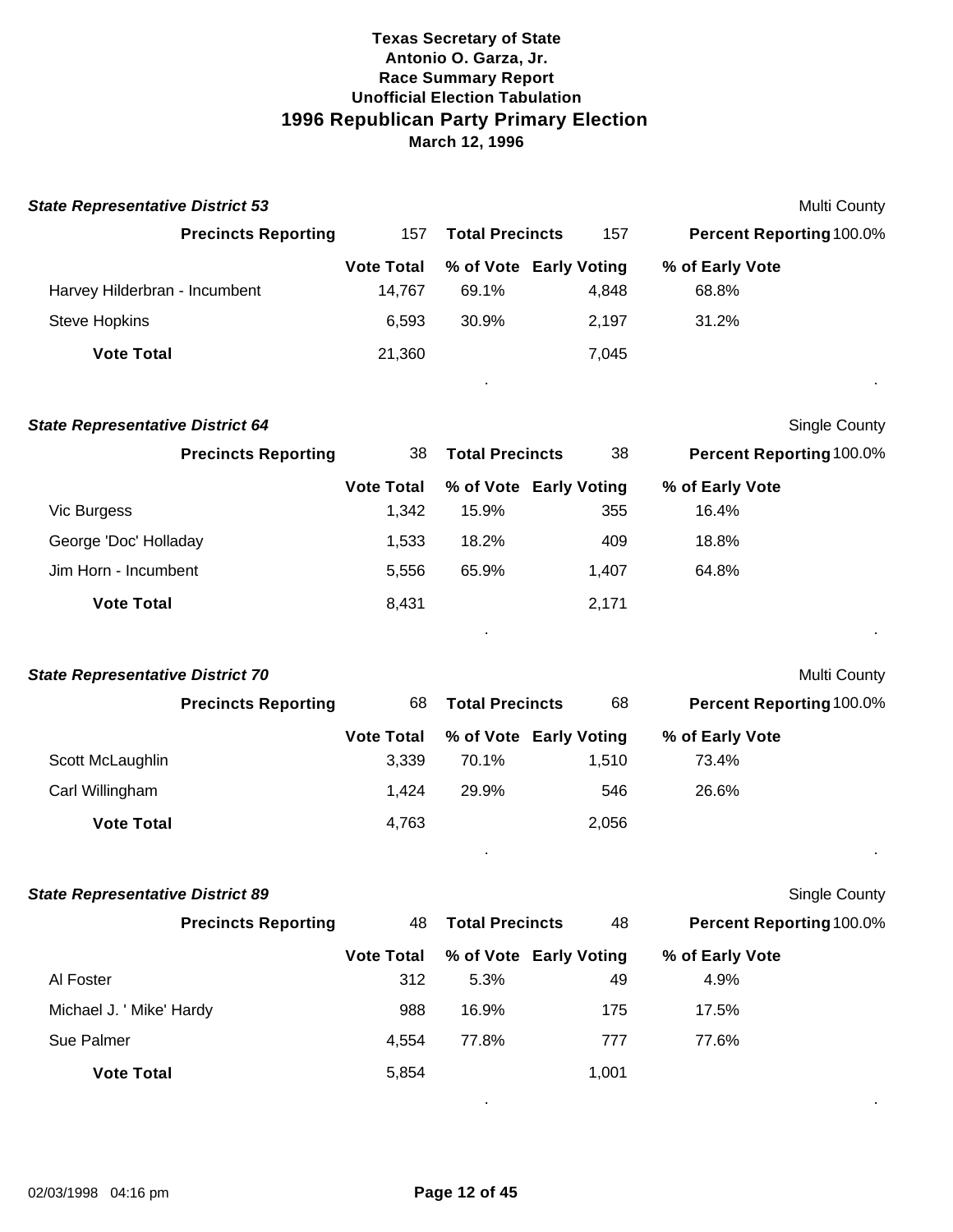| <b>State Representative District 92</b>  |                   |                        |                        | Single County            |
|------------------------------------------|-------------------|------------------------|------------------------|--------------------------|
| <b>Precincts Reporting</b>               | 53                | <b>Total Precincts</b> | 53                     | Percent Reporting 100.0% |
|                                          | <b>Vote Total</b> |                        | % of Vote Early Voting | % of Early Vote          |
| James Evans                              | 2,913             | 31.3%                  | 729                    | 35.8%                    |
| French Haralson                          | 615               | 6.6%                   | 148                    | 7.3%                     |
| <b>Todd Smith</b>                        | 3,291             | 35.4%                  | 580                    | 28.5%                    |
| <b>Bob Stewart</b>                       | 2,482             | 26.7%                  | 577                    | 28.4%                    |
| <b>Vote Total</b>                        | 9,301             |                        | 2,034                  |                          |
| <b>State Representative District 98</b>  |                   |                        |                        | <b>Single County</b>     |
| <b>Precincts Reporting</b>               | 52                | <b>Total Precincts</b> | 52                     | Percent Reporting 100.0% |
|                                          | <b>Vote Total</b> |                        | % of Vote Early Voting | % of Early Vote          |
| Nancy Moffat - Incumbent                 | 6,511             | 73.6%                  | 888                    | 72.4%                    |
| Gary Wall                                | 2,333             | 26.4%                  | 338                    | 27.6%                    |
| <b>Vote Total</b>                        | 8,844             |                        | 1,226                  |                          |
| <b>State Representative District 121</b> |                   |                        |                        | <b>Single County</b>     |
| <b>Precincts Reporting</b>               | 79                | <b>Total Precincts</b> | 79                     | Percent Reporting 100.0% |
|                                          | <b>Vote Total</b> |                        | % of Vote Early Voting | % of Early Vote          |
| <b>Bill Siebert</b>                      | 7,945             | 62.8%                  | 3,476                  | 64.5%                    |
| David Swift                              | 4,707             | 37.2%                  | 1,911                  | 35.5%                    |
| <b>Vote Total</b>                        | 12,652            |                        | 5,387                  |                          |
|                                          |                   |                        |                        |                          |
| <b>State Representative District 123</b> |                   |                        |                        | Single County            |
| <b>Precincts Reporting</b>               | 78                | <b>Total Precincts</b> | 78                     | Percent Reporting 100.0% |
|                                          | <b>Vote Total</b> |                        | % of Vote Early Voting | % of Early Vote          |
| Frank J. Corte, Jr. - Incumbent          | 8,313             | 64.8%                  | 2,853                  | 58.0%                    |
| <b>Caron DeMars</b>                      | 4,506             | 35.2%                  | 2,067                  | 42.0%                    |
| <b>Vote Total</b>                        | 12,819            |                        | 4,920                  |                          |
|                                          |                   |                        |                        |                          |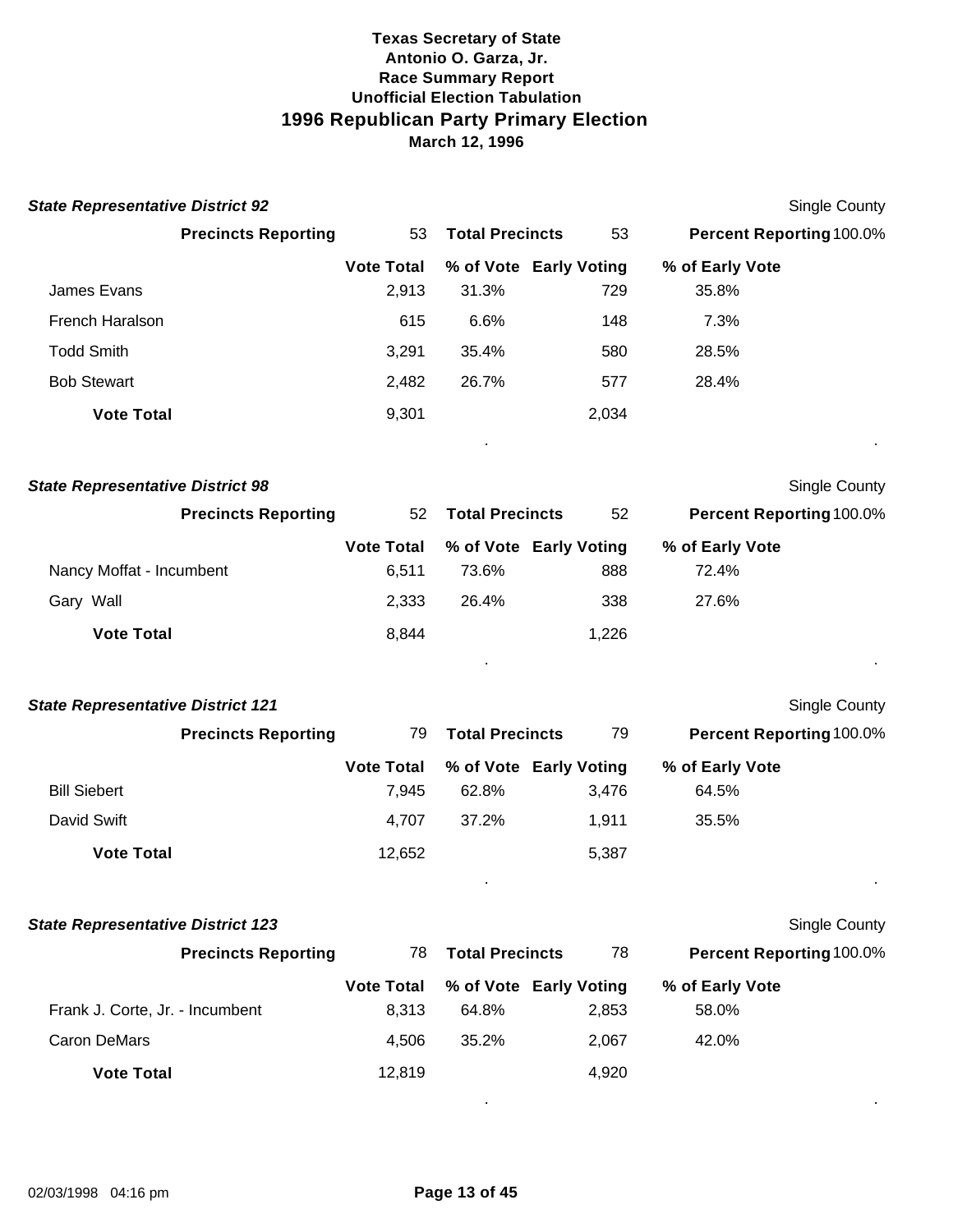| <b>State Representative District 126</b> |                   |                        |                        | Single County                   |  |
|------------------------------------------|-------------------|------------------------|------------------------|---------------------------------|--|
| <b>Precincts Reporting</b>               | 42                | <b>Total Precincts</b> | 42                     | <b>Percent Reporting 100.0%</b> |  |
|                                          | <b>Vote Total</b> |                        | % of Vote Early Voting | % of Early Vote                 |  |
| Peggy Hamric - Incumbent                 | 9.149             | 81.1%                  | 1,381                  | 85.8%                           |  |
| Ethel M. Wolfe                           | 2,136             | 18.9%                  | 229                    | 14.2%                           |  |
| <b>Vote Total</b>                        | 11,285            |                        | 1,610                  |                                 |  |
|                                          |                   |                        |                        |                                 |  |

| <b>State Representative District 136</b> |                            |                              |       |                        |                 | Single County                   |
|------------------------------------------|----------------------------|------------------------------|-------|------------------------|-----------------|---------------------------------|
|                                          | <b>Precincts Reporting</b> | <b>Total Precincts</b><br>78 |       |                        | 78              | <b>Percent Reporting 100.0%</b> |
|                                          |                            | <b>Vote Total</b>            |       | % of Vote Early Voting | % of Early Vote |                                 |
| Sam 'Texas' Fayad                        |                            | 1.539                        | 12.9% | 115                    | 7.4%            |                                 |
| <b>Beverly Woolley</b>                   |                            | 10.370                       | 87.1% | 1.446                  | 92.6%           |                                 |
| <b>Vote Total</b>                        |                            | 11,909                       |       | 1,561                  |                 |                                 |

| <b>State Representative District 137</b> |                            |                              |       |                        | <b>Single County</b>            |  |
|------------------------------------------|----------------------------|------------------------------|-------|------------------------|---------------------------------|--|
|                                          | <b>Precincts Reporting</b> | <b>Total Precincts</b><br>48 |       | 48                     | <b>Percent Reporting 100.0%</b> |  |
|                                          |                            | <b>Vote Total</b>            |       | % of Vote Early Voting | % of Early Vote                 |  |
| Thomas L. Gatton                         |                            | 1.214                        | 46.2% | 160                    | 54.4%                           |  |
| Chris LaRue                              |                            | 1,415                        | 53.8% | 134                    | 45.6%                           |  |
| <b>Vote Total</b>                        |                            | 2,629                        |       | 294                    |                                 |  |
|                                          |                            |                              |       |                        |                                 |  |

| <b>State Representative District 146</b> |                            |                              |       |                        | <b>Single County</b>            |  |
|------------------------------------------|----------------------------|------------------------------|-------|------------------------|---------------------------------|--|
|                                          | <b>Precincts Reporting</b> | <b>Total Precincts</b><br>44 |       | 44                     | <b>Percent Reporting 100.0%</b> |  |
|                                          |                            | <b>Vote Total</b>            |       | % of Vote Early Voting | % of Early Vote                 |  |
| David Lee Fuson                          |                            | 1,335                        | 68.0% | 85                     | 62.0%                           |  |
| Kevin B. Hromas                          |                            | 627                          | 32.0% | 52                     | 38.0%                           |  |
| <b>Vote Total</b>                        |                            | 1,962                        |       | 137                    |                                 |  |
|                                          |                            |                              |       |                        |                                 |  |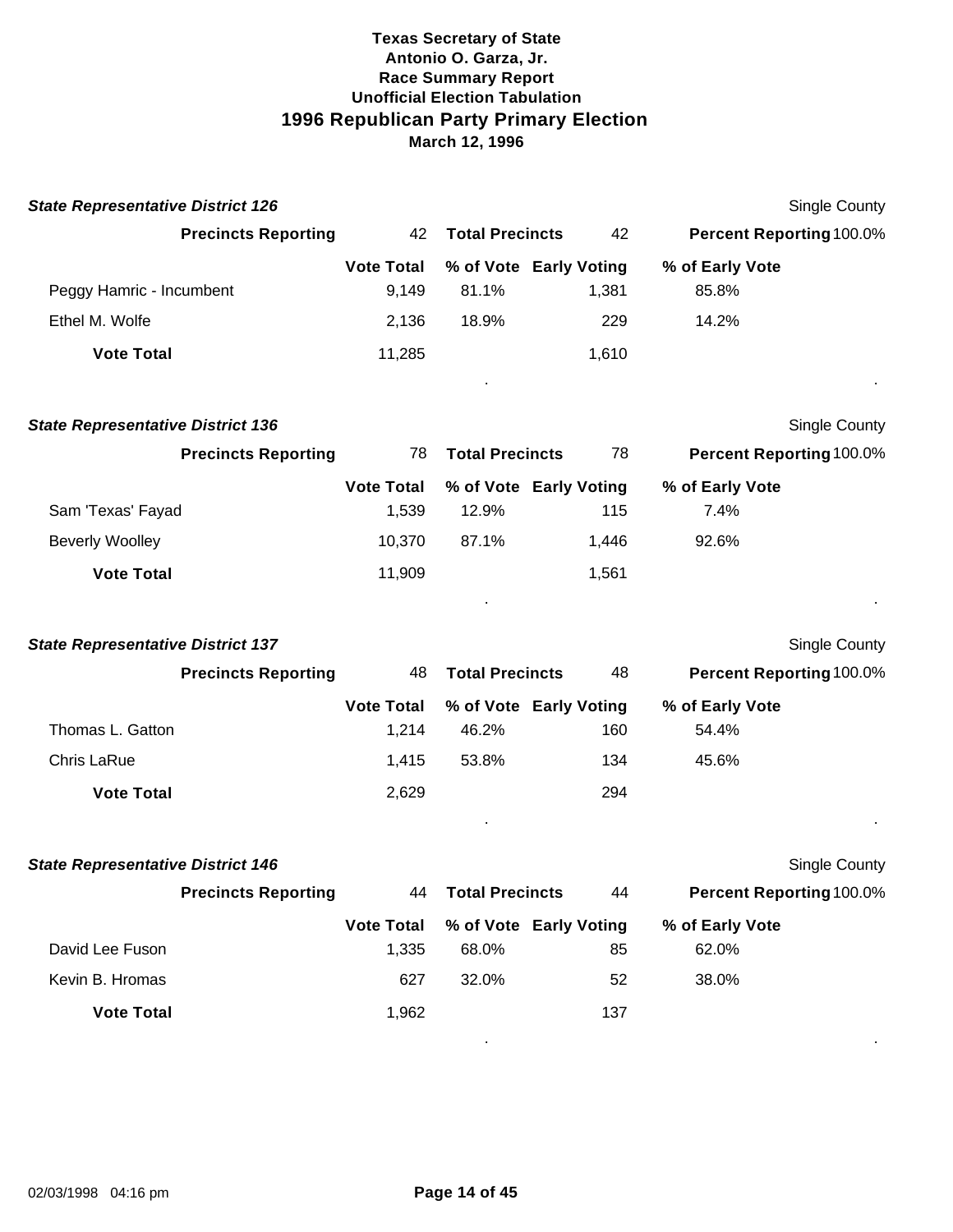| <b>State Representative District 150</b> |                   |                        |                        | Single County                   |  |
|------------------------------------------|-------------------|------------------------|------------------------|---------------------------------|--|
| <b>Precincts Reporting</b>               | 30 I              | <b>Total Precincts</b> | 30                     | <b>Percent Reporting 100.0%</b> |  |
|                                          | <b>Vote Total</b> |                        | % of Vote Early Voting | % of Early Vote                 |  |
| Paul J. Hilbert - Incumbent              | 5.681             | 69.6%                  | 697                    | 78.2%                           |  |
| <b>Todd Langston</b>                     | 2,483             | 30.4%                  | 194                    | 21.8%                           |  |
| <b>Vote Total</b>                        | 8.164             |                        | 891                    |                                 |  |
|                                          |                   |                        |                        |                                 |  |

#### *Justice, 1st Court of Appeals District, Place 2* **Multi County Apple 2 Multi County Apple 2 Multi County Appeals District, Place 2 Multi County Appeals District, Place 2 Multi County Appeals District, Place 2 Multi County**

|                   | <b>Precincts Reporting</b> | 1.675             | <b>Total Precincts</b> | 1.675                  | <b>Percent Reporting 100.0%</b> |
|-------------------|----------------------------|-------------------|------------------------|------------------------|---------------------------------|
|                   |                            | <b>Vote Total</b> |                        | % of Vote Early Voting | % of Early Vote                 |
| Jim Gieseke       |                            | 57,596            | 40.1%                  | 7,647                  | 37.1%                           |
| Daniel W. Leedy   |                            | 43,950            | 30.6%                  | 6,288                  | 30.5%                           |
| Gerald Zimmerer   |                            | 41.915            | 29.2%                  | 6,701                  | 32.5%                           |
| <b>Vote Total</b> |                            | 143.461           |                        | 20,636                 |                                 |
|                   |                            |                   | ٠                      |                        |                                 |

#### *Justice, 2nd Court of Appeals, Place 7* Multi County

|                               | <b>Precincts Reporting</b> | <b>Total Precincts</b><br>795 |       | 795                    |                                 |  |
|-------------------------------|----------------------------|-------------------------------|-------|------------------------|---------------------------------|--|
|                               |                            |                               |       |                        | <b>Percent Reporting 100.0%</b> |  |
|                               |                            | <b>Vote Total</b>             |       | % of Vote Early Voting | % of Early Vote                 |  |
| Terrie Livingston - Incumbent |                            | 51.071                        | 61.9% | 9,608                  | 60.8%                           |  |
| George Petrovich              |                            | 31,454                        | 38.1% | 6.206                  | 39.2%                           |  |
| <b>Vote Total</b>             |                            | 82,525                        |       | 15,814                 |                                 |  |
|                               |                            |                               |       |                        |                                 |  |

#### **Justice, 14th Court of Appeals District**

|                             | <b>Precincts Reporting</b><br>1.675 | <b>Total Precincts</b> | 1.675  | <b>Percent Reporting 100.0%</b> |  |
|-----------------------------|-------------------------------------|------------------------|--------|---------------------------------|--|
|                             | <b>Vote Total</b>                   | % of Vote Early Voting |        | % of Early Vote                 |  |
| Henry L. Burkholder         | 30.991                              | 20.6%                  | 4.436  | 20.7%                           |  |
| Jack Holland                | 40.326                              | 26.8%                  | 5.574  | 26.0%                           |  |
| Harriet O'Neill - Incumbent | 79.062                              | 52.6%                  | 11.431 | 53.3%                           |  |
| <b>Vote Total</b>           | 150,379                             |                        | 21.441 |                                 |  |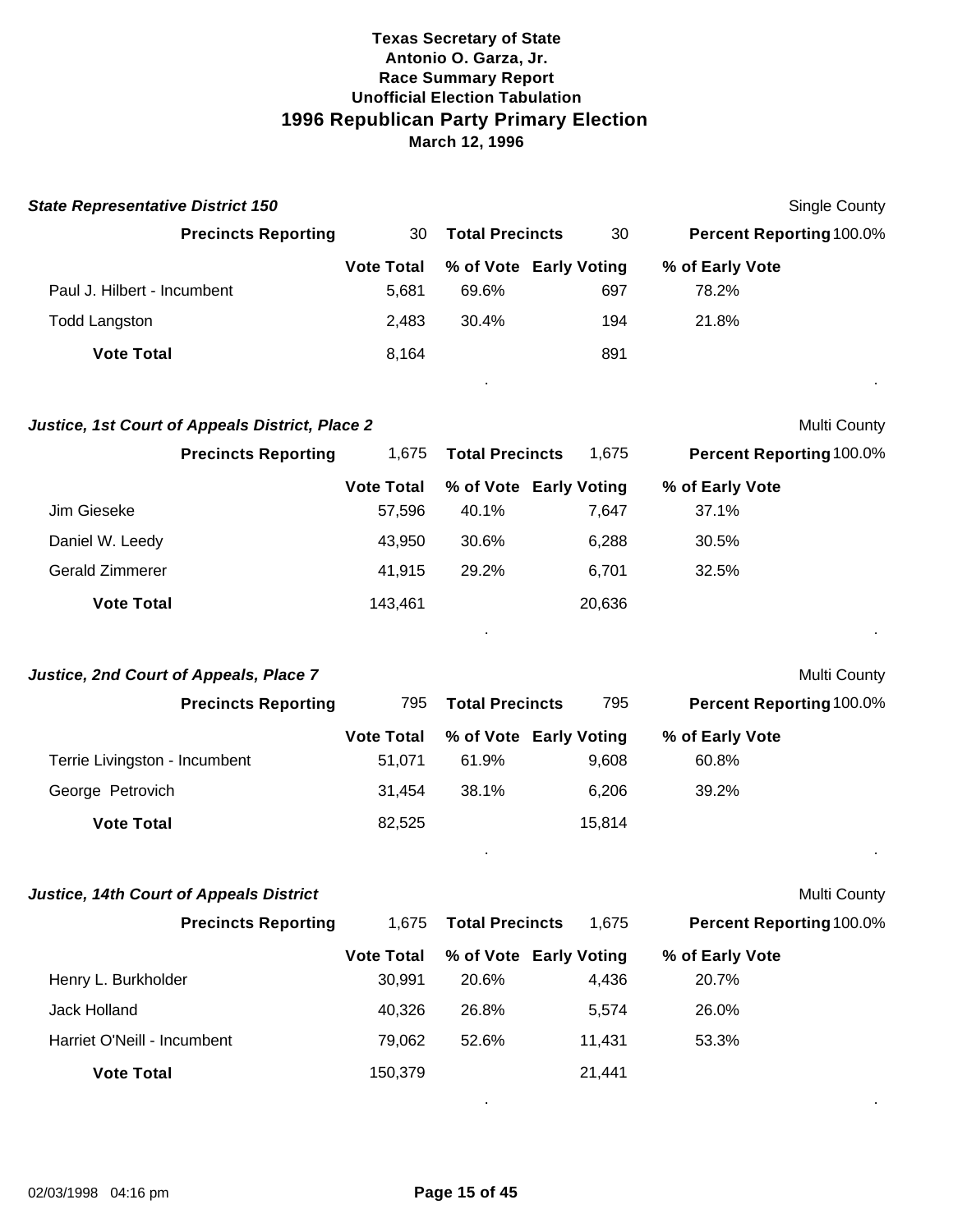| <b>President, Congressional District 1</b> |                               |       |                        |                          | <b>Multi County</b> |
|--------------------------------------------|-------------------------------|-------|------------------------|--------------------------|---------------------|
| <b>Precincts Reporting</b>                 | 293<br><b>Total Precincts</b> |       | 293                    | Percent Reporting 100.0% |                     |
|                                            | <b>Vote Total</b>             |       | % of Vote Early Voting | % of Early Vote          | <b>Delegates</b>    |
| Lamar Alexander                            | 414                           | 1.7%  | 271                    | 5.1%                     |                     |
| Patrick J. 'Pat' Buchanan                  | 6,224                         | 26.3% | 1,238                  | 23.1%                    |                     |
| Charles E. Collins                         | 26                            | 0.1%  | 4                      | 0.1%                     |                     |
| <b>Bob Dole</b>                            | 12,953                        | 54.7% | 2,895                  | 54.0%                    |                     |
| Susan Ducey                                | 18                            | 0.1%  | 5                      | 0.1%                     |                     |
| <b>Steve Forbes</b>                        | 2,259                         | 9.5%  | 547                    | 10.2%                    |                     |
| Phil Gramm                                 | 602                           | 2.5%  | 133                    | 2.5%                     |                     |
| Alan L. Keyes                              | 636                           | 2.7%  | 111                    | 2.1%                     |                     |
| Mary 'France' LeTulle                      | 14                            | 0.1%  | 4                      | 0.1%                     |                     |
| Richard G. Lugar                           | 38                            | 0.2%  | 9                      | 0.2%                     |                     |
| Morry Taylor                               | 11                            | 0.0%  | 4                      | 0.1%                     |                     |
| Uncommitted                                | 474                           | 2.0%  | 145                    | 2.7%                     |                     |
| <b>Vote Total</b>                          | 23,669                        |       | 5,366                  |                          |                     |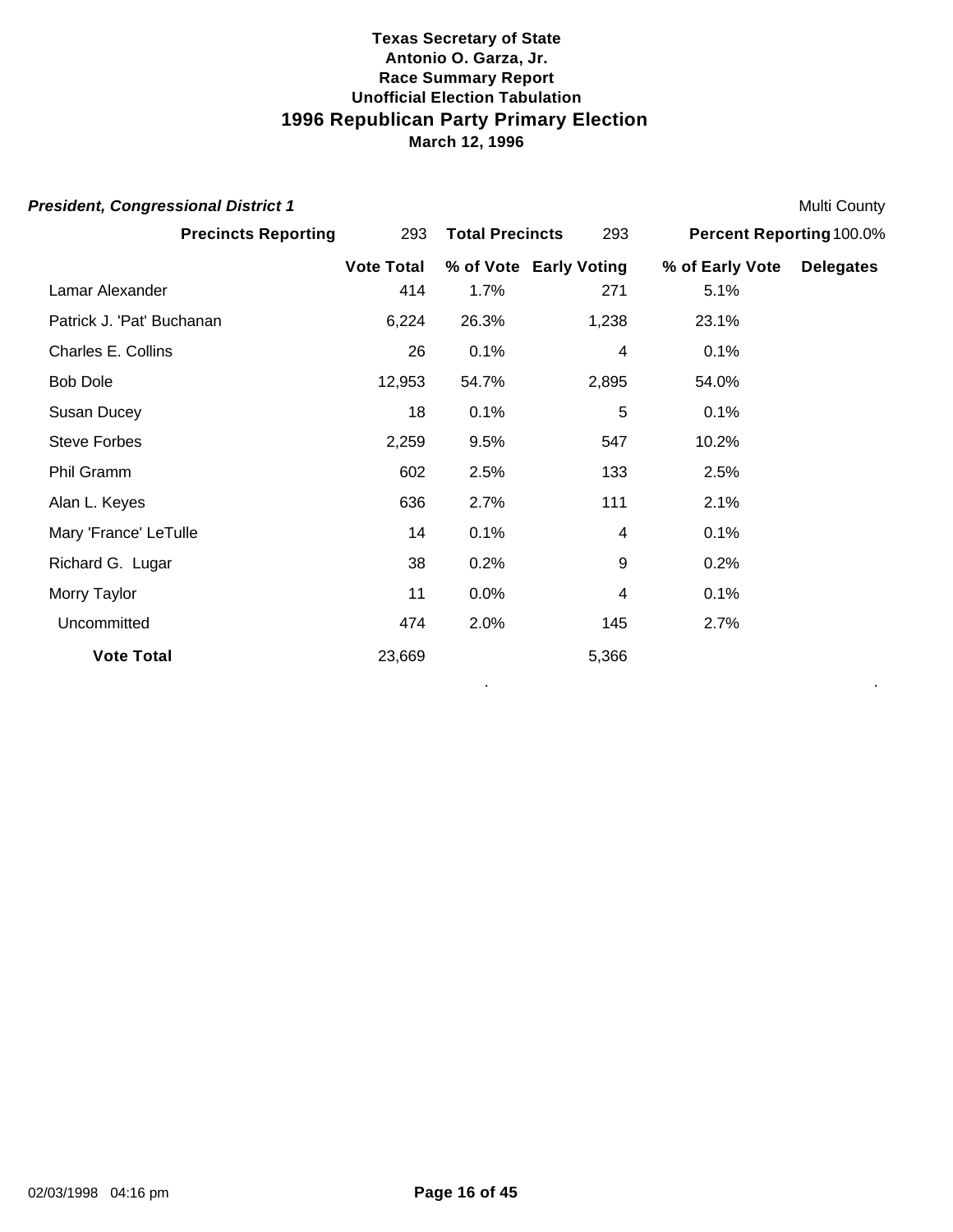| <b>President, Congressional District 2</b> |                   |                        |                        |                          | <b>Multi County</b> |
|--------------------------------------------|-------------------|------------------------|------------------------|--------------------------|---------------------|
| <b>Precincts Reporting</b>                 | 330               | <b>Total Precincts</b> | 330                    | Percent Reporting 100.0% |                     |
|                                            | <b>Vote Total</b> |                        | % of Vote Early Voting | % of Early Vote          | <b>Delegates</b>    |
| Lamar Alexander                            | 420               | 1.8%                   | 293                    | 5.1%                     |                     |
| Patrick J. 'Pat' Buchanan                  | 8,247             | 34.7%                  | 1,859                  | 32.4%                    |                     |
| Charles E. Collins                         | 15                | 0.1%                   | 3                      | 0.1%                     |                     |
| <b>Bob Dole</b>                            | 11,430            | 48.1%                  | 2,693                  | 46.9%                    |                     |
| Susan Ducey                                | 27                | 0.1%                   | 9                      | 0.2%                     |                     |
| <b>Steve Forbes</b>                        | 2,033             | 8.6%                   | 514                    | 9.0%                     |                     |
| Phil Gramm                                 | 476               | 2.0%                   | 106                    | 1.8%                     |                     |
| Alan L. Keyes                              | 539               | 2.3%                   | 83                     | 1.4%                     |                     |
| Mary 'France' LeTulle                      | 15                | 0.1%                   | 4                      | 0.1%                     |                     |
| Richard G. Lugar                           | 71                | 0.3%                   | 25                     | 0.4%                     |                     |
| Morry Taylor                               | 14                | 0.1%                   | 6                      | 0.1%                     |                     |
| Uncommitted                                | 462               | 1.9%                   | 143                    | 2.5%                     |                     |
| <b>Vote Total</b>                          | 23,749            |                        | 5,738                  |                          |                     |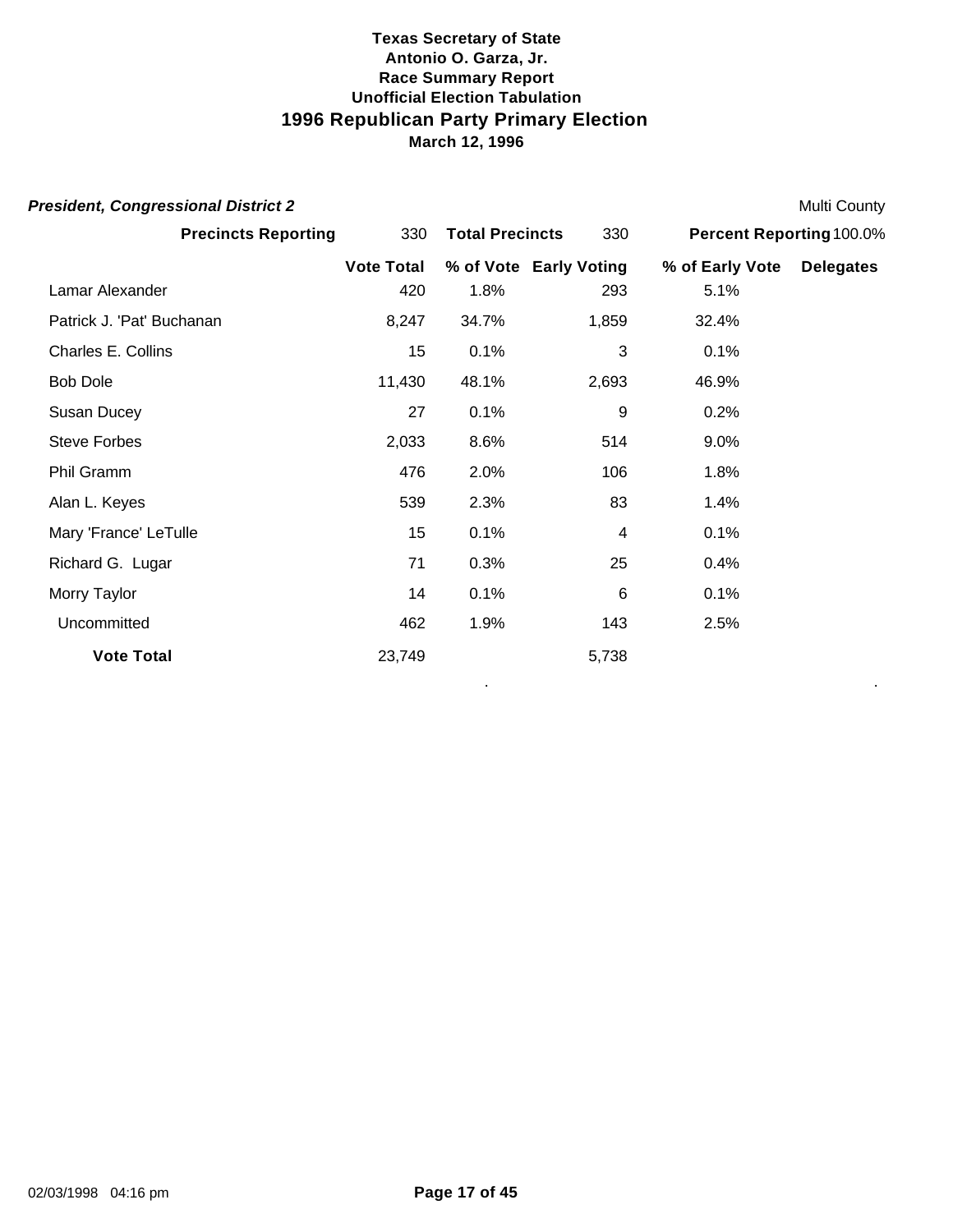| <b>President, Congressional District 3</b> |                   |                        |                        |                          | Multi County     |
|--------------------------------------------|-------------------|------------------------|------------------------|--------------------------|------------------|
| <b>Precincts Reporting</b>                 | 253               | <b>Total Precincts</b> |                        | Percent Reporting 100.0% |                  |
|                                            | <b>Vote Total</b> |                        | % of Vote Early Voting | % of Early Vote          | <b>Delegates</b> |
| Lamar Alexander                            | 954               | 1.7%                   | 235                    | 6.0%                     |                  |
| Patrick J. 'Pat' Buchanan                  | 10,093            | 18.1%                  | 754                    | 19.4%                    |                  |
| Charles E. Collins                         | 23                | 0.0%                   | $\mathbf 0$            | 0.0%                     |                  |
| <b>Bob Dole</b>                            | 32,257            | 57.9%                  | 2,080                  | 53.5%                    |                  |
| Susan Ducey                                | 34                | 0.1%                   | 4                      | 0.1%                     |                  |
| <b>Steve Forbes</b>                        | 7,697             | 13.8%                  | 500                    | 12.9%                    |                  |
| Phil Gramm                                 | 610               | 1.1%                   | 67                     | 1.7%                     |                  |
| Alan L. Keyes                              | 3,125             | 5.6%                   | 117                    | 3.0%                     |                  |
| Mary 'France' LeTulle                      | 17                | 0.0%                   | 5                      | 0.1%                     |                  |
| Richard G. Lugar                           | 129               | 0.2%                   | 18                     | 0.5%                     |                  |
| Morry Taylor                               | 9                 | 0.0%                   | 1                      | 0.0%                     |                  |
| Uncommitted                                | 734               | 1.3%                   | 105                    | 2.7%                     |                  |
| <b>Vote Total</b>                          | 55,682            |                        | 3,886                  |                          |                  |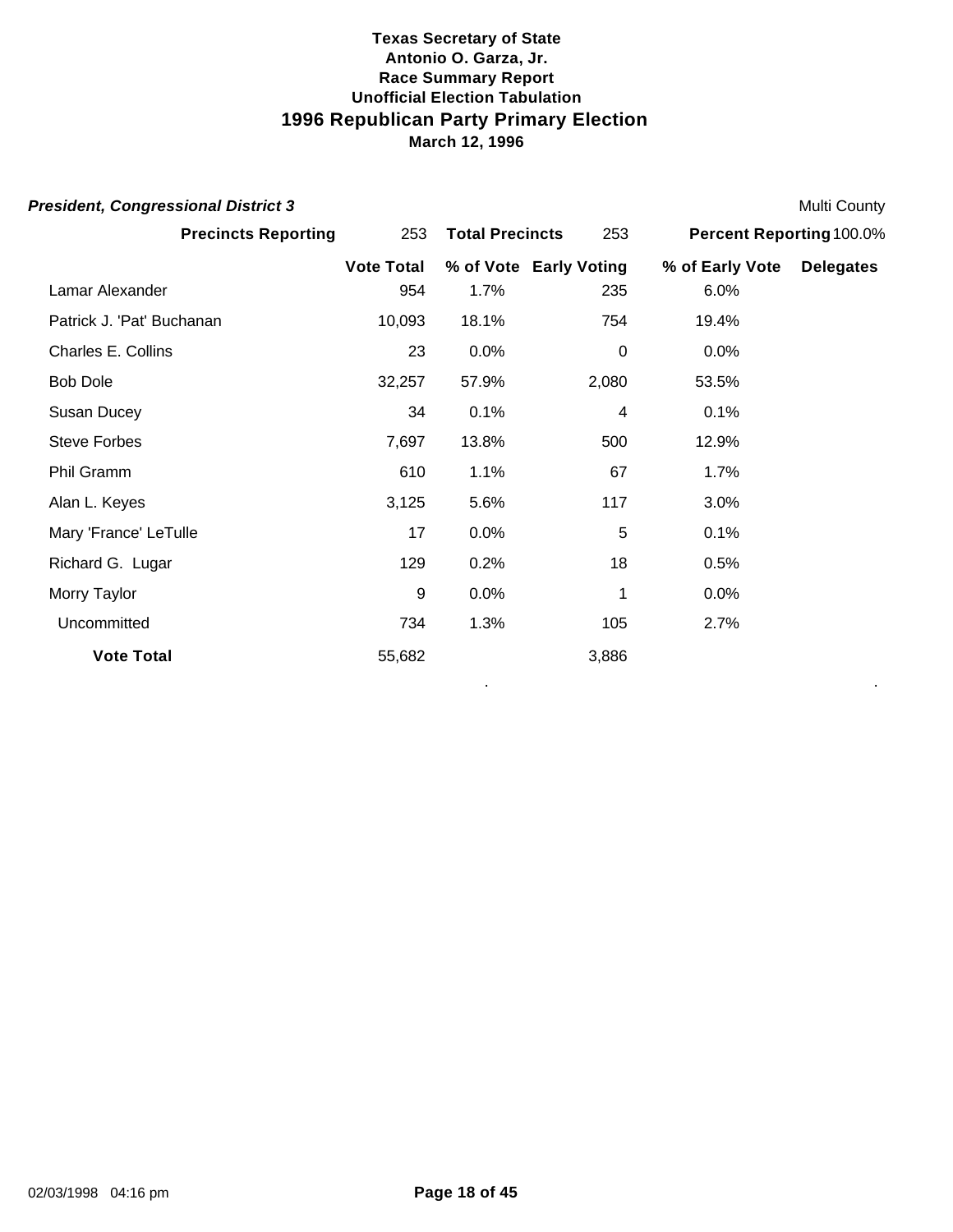| <b>President, Congressional District 4</b> |                   |                        |        |                          | <b>Multi County</b> |
|--------------------------------------------|-------------------|------------------------|--------|--------------------------|---------------------|
| <b>Precincts Reporting</b>                 | 278               | <b>Total Precincts</b> |        | Percent Reporting 100.0% |                     |
|                                            | <b>Vote Total</b> | % of Vote Early Voting |        | % of Early Vote          | <b>Delegates</b>    |
| Lamar Alexander                            | 863               | 1.8%                   | 543    | 5.3%                     |                     |
| Patrick J. 'Pat' Buchanan                  | 12,046            | 24.9%                  | 2,370  | 23.0%                    |                     |
| Charles E. Collins                         | 25                | 0.1%                   | 6      | 0.1%                     |                     |
| <b>Bob Dole</b>                            | 25,386            | 52.6%                  | 5,351  | 52.0%                    |                     |
| Susan Ducey                                | 62                | 0.1%                   | 16     | 0.2%                     |                     |
| <b>Steve Forbes</b>                        | 5,049             | 10.5%                  | 1,082  | 10.5%                    |                     |
| Phil Gramm                                 | 1,622             | 3.4%                   | 295    | 2.9%                     |                     |
| Alan L. Keyes                              | 1,786             | 3.7%                   | 188    | 1.8%                     |                     |
| Mary 'France' LeTulle                      | 36                | 0.1%                   | 9      | 0.1%                     |                     |
| Richard G. Lugar                           | 71                | 0.1%                   | 25     | 0.2%                     |                     |
| Morry Taylor                               | 26                | 0.1%                   | 6      | 0.1%                     |                     |
| Uncommitted                                | 1,328             | 2.7%                   | 398    | 3.9%                     |                     |
| <b>Vote Total</b>                          | 48,300            |                        | 10,289 |                          |                     |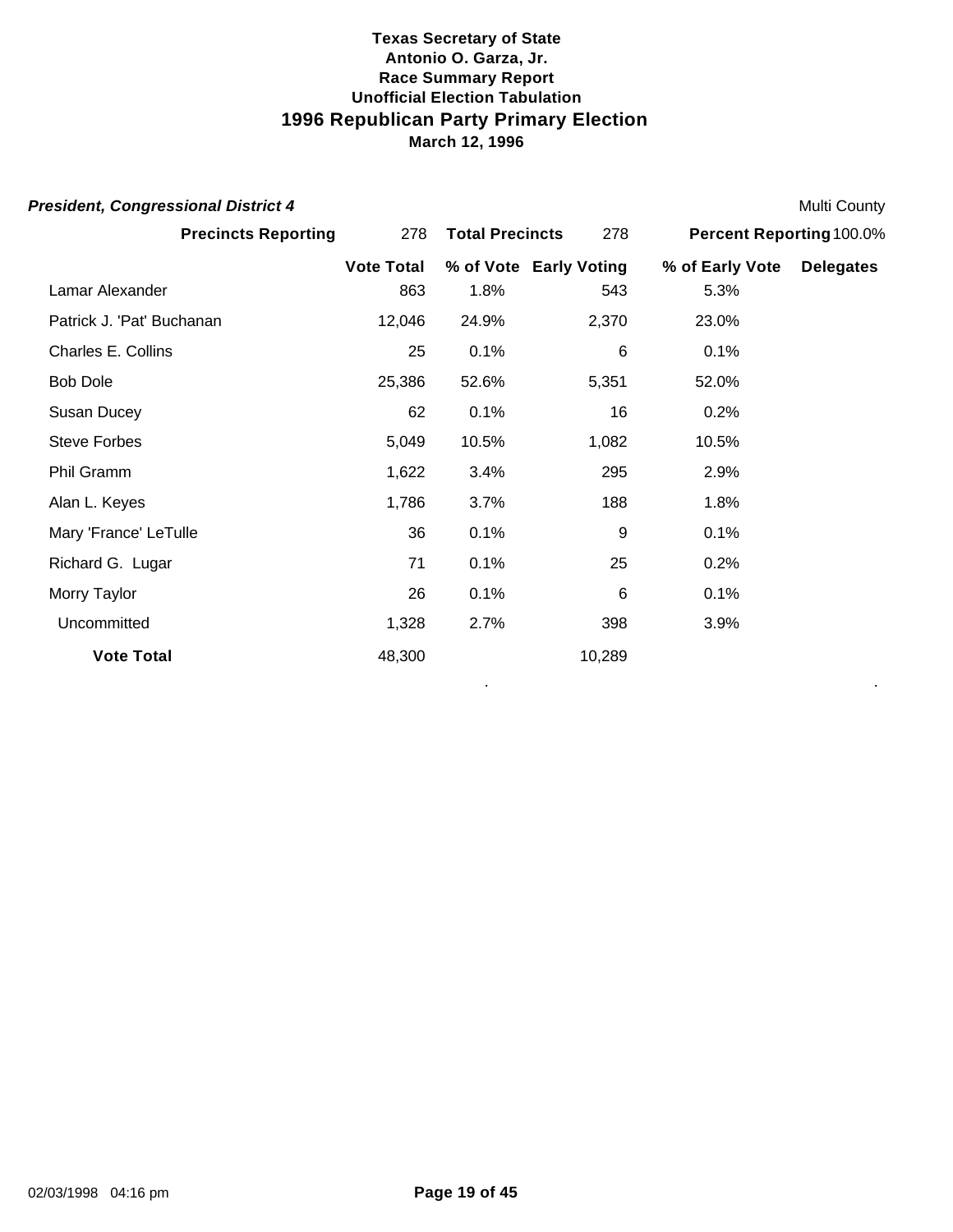| <b>President, Congressional District 5</b> |                   |                        |                        |                          | Multi County     |
|--------------------------------------------|-------------------|------------------------|------------------------|--------------------------|------------------|
| <b>Precincts Reporting</b>                 | 331               | <b>Total Precincts</b> |                        | Percent Reporting 100.0% |                  |
|                                            | <b>Vote Total</b> |                        | % of Vote Early Voting | % of Early Vote          | <b>Delegates</b> |
| Lamar Alexander                            | 254               | 1.2%                   | 138                    | 3.7%                     |                  |
| Patrick J. 'Pat' Buchanan                  | 5,826             | 27.0%                  | 867                    | 23.2%                    |                  |
| Charles E. Collins                         | 16                | 0.1%                   | 2                      | 0.1%                     |                  |
| <b>Bob Dole</b>                            | 11,376            | 52.7%                  | 2,005                  | 53.7%                    |                  |
| Susan Ducey                                | 17                | 0.1%                   | $\overline{0}$         | 0.0%                     |                  |
| <b>Steve Forbes</b>                        | 2,385             | 11.1%                  | 390                    | 10.4%                    |                  |
| Phil Gramm                                 | 349               | 1.6%                   | 146                    | 3.9%                     |                  |
| Alan L. Keyes                              | 967               | 4.5%                   | 73                     | 2.0%                     |                  |
| Mary 'France' LeTulle                      | 12                | 0.1%                   | $6\phantom{1}6$        | 0.2%                     |                  |
| Richard G. Lugar                           | 26                | 0.1%                   | 8                      | 0.2%                     |                  |
| Morry Taylor                               | 8                 | 0.0%                   | 5                      | 0.1%                     |                  |
| Uncommitted                                | 340               | 1.6%                   | 95                     | 2.5%                     |                  |
| <b>Vote Total</b>                          | 21,576            |                        | 3,735                  |                          |                  |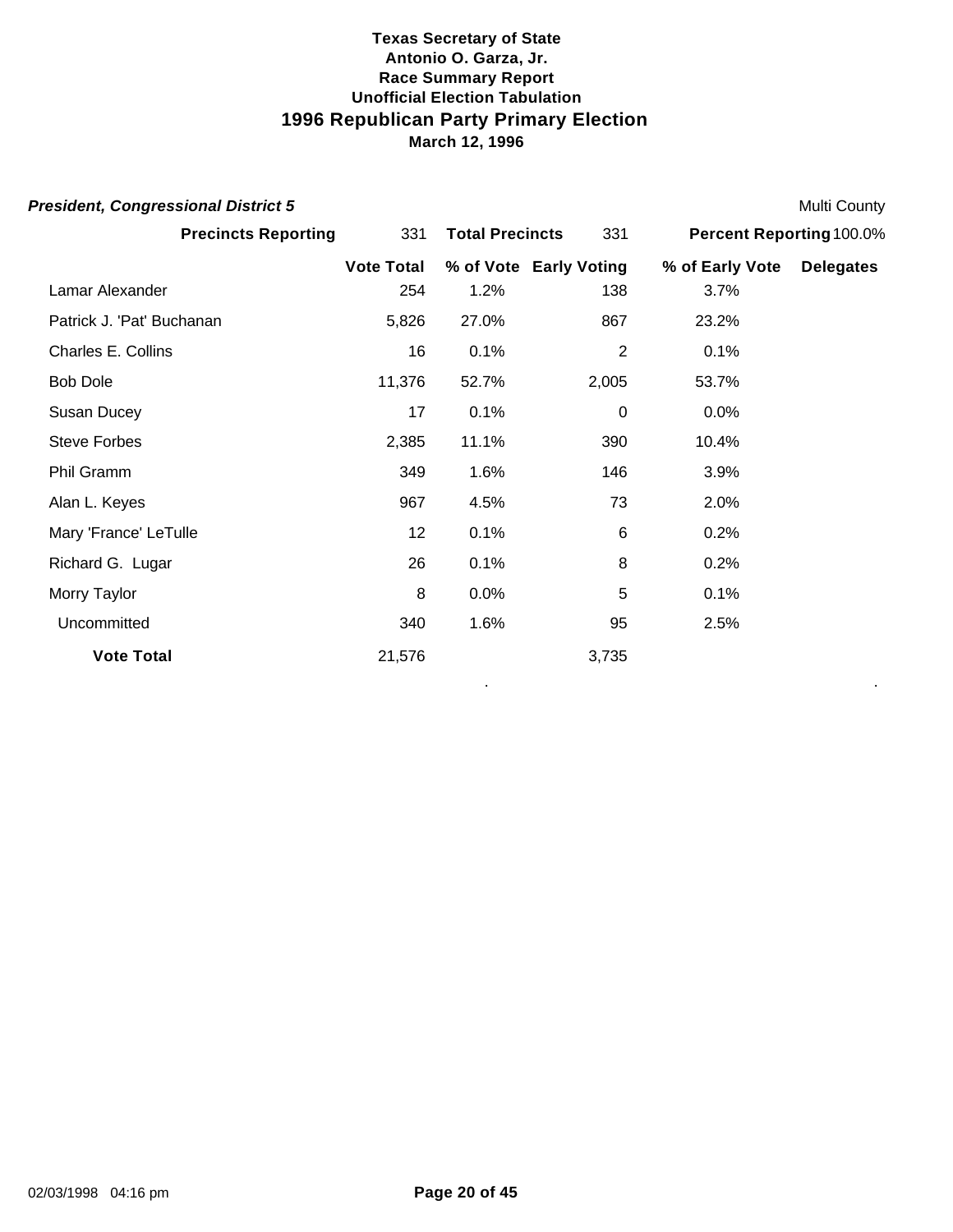| <b>President, Congressional District 6</b> |                   |                        |                        |                           | <b>Multi County</b> |
|--------------------------------------------|-------------------|------------------------|------------------------|---------------------------|---------------------|
| <b>Precincts Reporting</b>                 | 252               | <b>Total Precincts</b> |                        | Percent Reporting 100.0%  |                     |
|                                            | <b>Vote Total</b> |                        | % of Vote Early Voting | % of Early Vote Delegates |                     |
| Lamar Alexander                            | 890               | 1.5%                   | 491                    | 5.0%                      |                     |
| Patrick J. 'Pat' Buchanan                  | 12,156            | 21.1%                  | 1,858                  | 18.9%                     |                     |
| Charles E. Collins                         | 17                | 0.0%                   | 3                      | 0.0%                      |                     |
| <b>Bob Dole</b>                            | 32,188            | 55.8%                  | 5,755                  | 58.7%                     |                     |
| Susan Ducey                                | 45                | 0.1%                   | 7                      | 0.1%                      |                     |
| <b>Steve Forbes</b>                        | 7,326             | 12.7%                  | 1,078                  | 11.0%                     |                     |
| Phil Gramm                                 | 811               | 1.4%                   | 142                    | 1.4%                      |                     |
| Alan L. Keyes                              | 3,211             | 5.6%                   | 251                    | 2.6%                      |                     |
| Mary 'France' LeTulle                      | 19                | 0.0%                   | 1                      | 0.0%                      |                     |
| Richard G. Lugar                           | 78                | 0.1%                   | 27                     | 0.3%                      |                     |
| Morry Taylor                               | 21                | 0.0%                   | $6\phantom{1}6$        | 0.1%                      |                     |
| Uncommitted                                | 959               | 1.7%                   | 187                    | 1.9%                      |                     |
| <b>Vote Total</b>                          | 57,721            |                        | 9,806                  |                           |                     |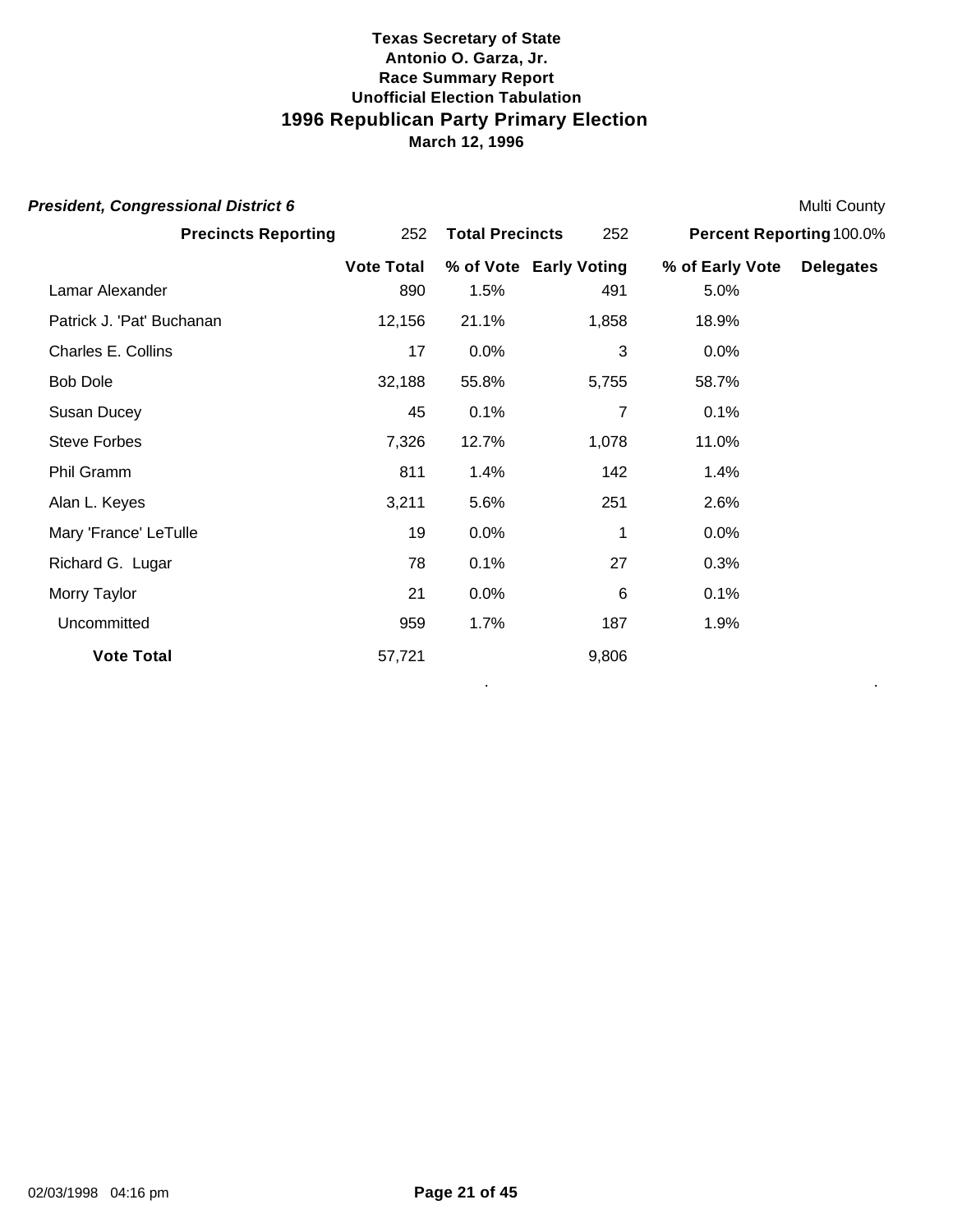| <b>President, Congressional District 7</b> |                   |                        |                        |                          | Single County    |
|--------------------------------------------|-------------------|------------------------|------------------------|--------------------------|------------------|
| <b>Precincts Reporting</b>                 | 198               | <b>Total Precincts</b> | 198                    | Percent Reporting 100.0% |                  |
|                                            | <b>Vote Total</b> |                        | % of Vote Early Voting | % of Early Vote          | <b>Delegates</b> |
| Lamar Alexander                            | 712               | 1.2%                   | 266                    | 4.3%                     |                  |
| Patrick J. 'Pat' Buchanan                  | 10,463            | 18.3%                  | 1,005                  | 16.4%                    |                  |
| Charles E. Collins                         | 31                | 0.1%                   | 7                      | 0.1%                     |                  |
| <b>Bob Dole</b>                            | 33,467            | 58.5%                  | 3,693                  | 60.1%                    |                  |
| Susan Ducey                                | 31                | 0.1%                   | $\overline{2}$         | 0.0%                     |                  |
| <b>Steve Forbes</b>                        | 8,940             | 15.6%                  | 857                    | 14.0%                    |                  |
| Phil Gramm                                 | 580               | 1.0%                   | 49                     | 0.8%                     |                  |
| Alan L. Keyes                              | 2,337             | 4.1%                   | 153                    | 2.5%                     |                  |
| Mary 'France' LeTulle                      | 14                | 0.0%                   | $\overline{4}$         | 0.1%                     |                  |
| Richard G. Lugar                           | 125               | 0.2%                   | 28                     | 0.5%                     |                  |
| Morry Taylor                               | 17                | 0.0%                   | 3                      | 0.0%                     |                  |
| Uncommitted                                | 532               | 0.9%                   | 76                     | 1.2%                     |                  |
| <b>Vote Total</b>                          | 57,249            |                        | 6,143                  |                          |                  |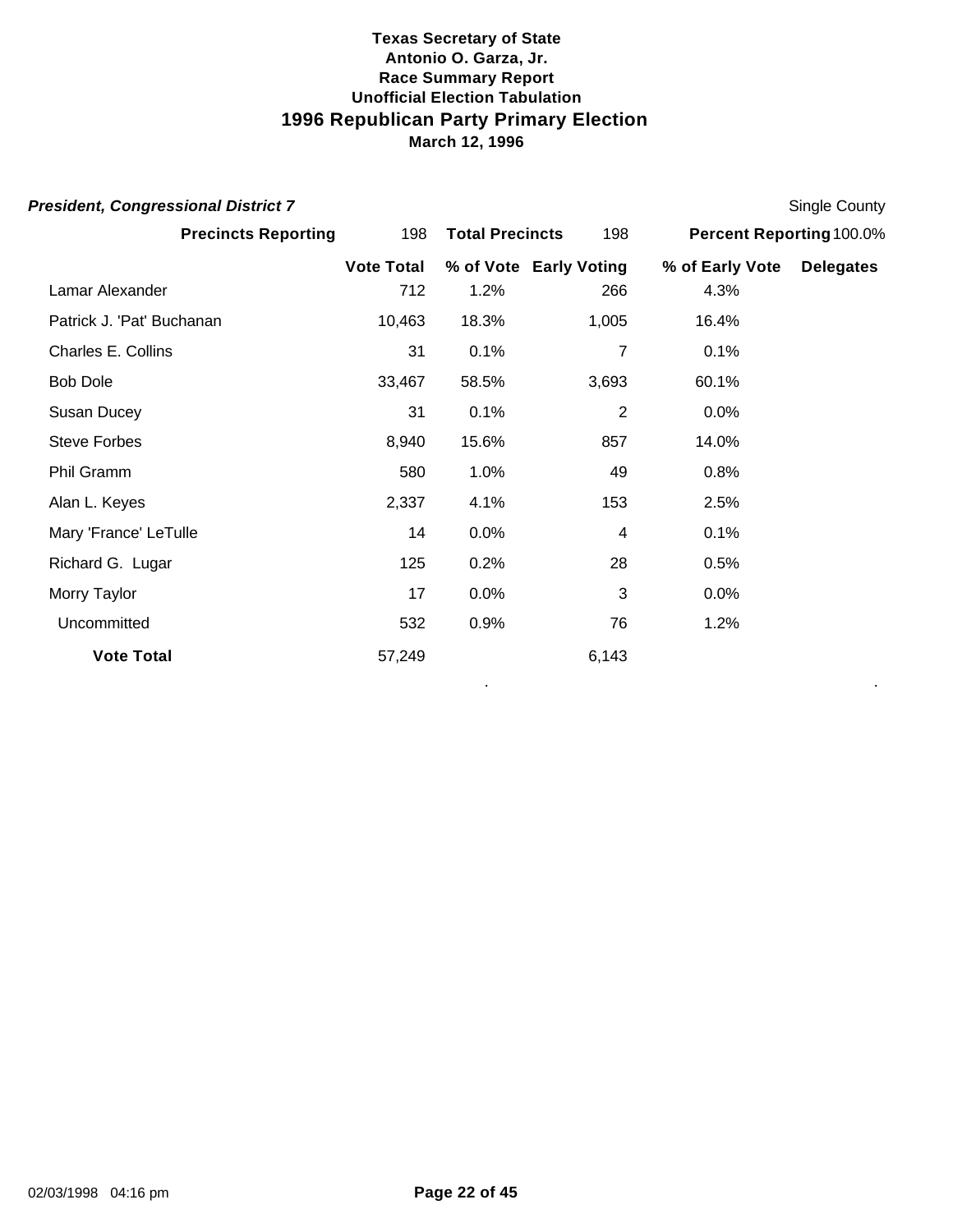| <b>President, Congressional District 8</b> |                               |       |                        |                          | <b>Multi County</b> |
|--------------------------------------------|-------------------------------|-------|------------------------|--------------------------|---------------------|
| <b>Precincts Reporting</b>                 | 217<br><b>Total Precincts</b> |       | 217                    | Percent Reporting 100.0% |                     |
|                                            | <b>Vote Total</b>             |       | % of Vote Early Voting | % of Early Vote          | <b>Delegates</b>    |
| Lamar Alexander                            | 1,320                         | 1.9%  | 740                    | 5.4%                     |                     |
| Patrick J. 'Pat' Buchanan                  | 15,091                        | 21.8% | 2,615                  | 19.3%                    |                     |
| Charles E. Collins                         | 34                            | 0.0%  | 6                      | 0.0%                     |                     |
| <b>Bob Dole</b>                            | 36,501                        | 52.6% | 7,110                  | 52.4%                    |                     |
| Susan Ducey                                | 55                            | 0.1%  | 17                     | 0.1%                     |                     |
| <b>Steve Forbes</b>                        | 9,413                         | 13.6% | 1,687                  | 12.4%                    |                     |
| Phil Gramm                                 | 1,948                         | 2.8%  | 388                    | 2.9%                     |                     |
| Alan L. Keyes                              | 2,706                         | 3.9%  | 362                    | 2.7%                     |                     |
| Mary 'France' LeTulle                      | 42                            | 0.1%  | 8                      | 0.1%                     |                     |
| Richard G. Lugar                           | 173                           | 0.2%  | 62                     | 0.5%                     |                     |
| Morry Taylor                               | 28                            | 0.0%  | 6                      | 0.0%                     |                     |
| Uncommitted                                | 2,036                         | 2.9%  | 577                    | 4.2%                     |                     |
| <b>Vote Total</b>                          | 69,347                        |       | 13,578                 |                          |                     |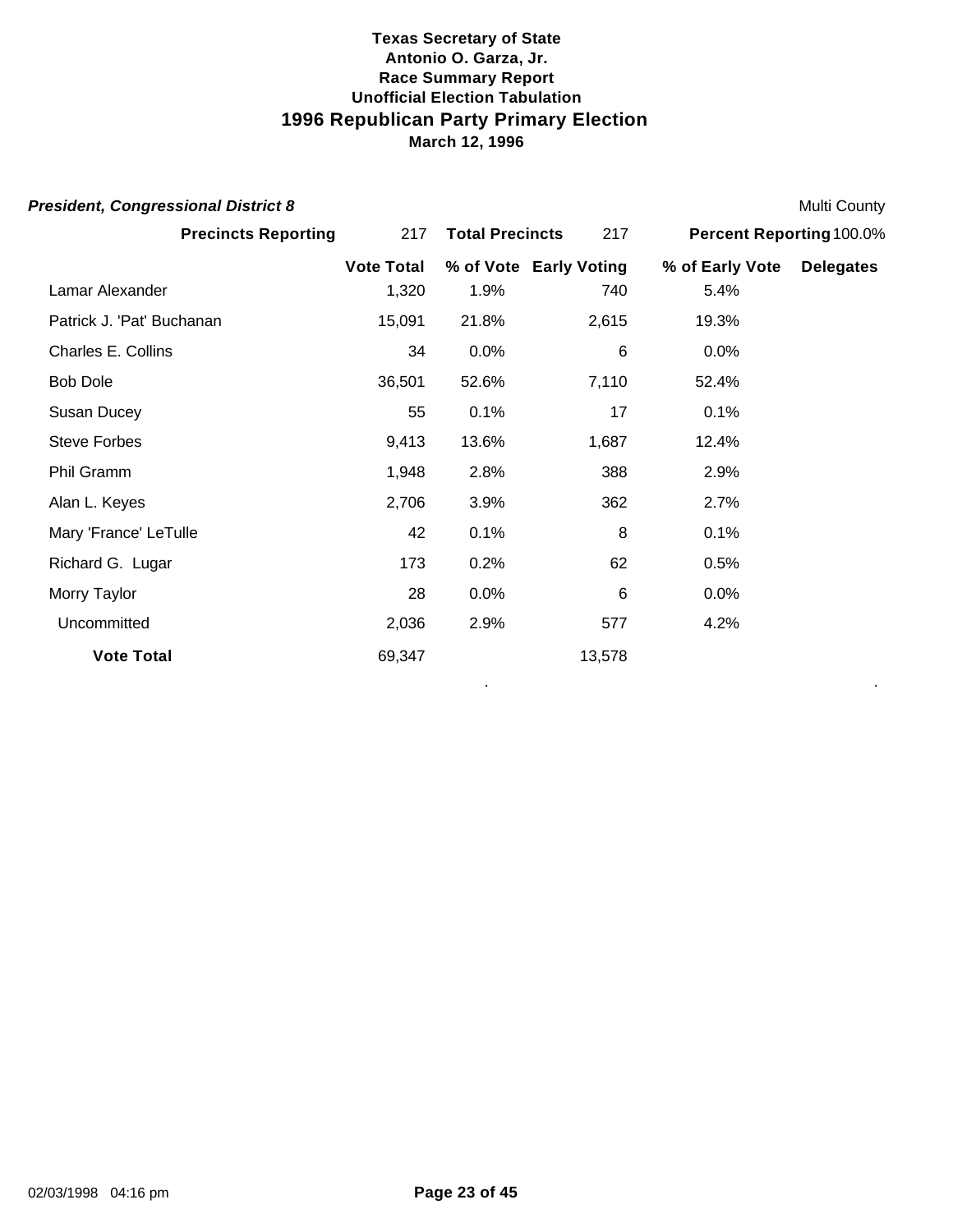| <b>President, Congressional District 9</b> |                   |                        |                |                          | <b>Multi County</b> |
|--------------------------------------------|-------------------|------------------------|----------------|--------------------------|---------------------|
| <b>Precincts Reporting</b>                 | 210               | <b>Total Precincts</b> | 210            | Percent Reporting 100.0% |                     |
|                                            | <b>Vote Total</b> | % of Vote Early Voting |                | % of Early Vote          | <b>Delegates</b>    |
| Lamar Alexander                            | 329               | 1.3%                   | 181            | 3.9%                     |                     |
| Patrick J. 'Pat' Buchanan                  | 7,013             | 27.2%                  | 1,399          | 30.2%                    |                     |
| Charles E. Collins                         | 17                | 0.1%                   | $\overline{2}$ | 0.0%                     |                     |
| <b>Bob Dole</b>                            | 13,389            | 52.0%                  | 2,319          | 50.0%                    |                     |
| Susan Ducey                                | 23                | 0.1%                   | $\overline{2}$ | 0.0%                     |                     |
| <b>Steve Forbes</b>                        | 3,240             | 12.6%                  | 509            | 11.0%                    |                     |
| Phil Gramm                                 | 402               | 1.6%                   | 70             | 1.5%                     |                     |
| Alan L. Keyes                              | 946               | 3.7%                   | 77             | 1.7%                     |                     |
| Mary 'France' LeTulle                      | 15                | 0.1%                   | 6              | 0.1%                     |                     |
| Richard G. Lugar                           | 36                | 0.1%                   | 13             | 0.3%                     |                     |
| Morry Taylor                               | 2                 | 0.0%                   | 1              | 0.0%                     |                     |
| Uncommitted                                | 352               | 1.4%                   | 57             | 1.2%                     |                     |
| <b>Vote Total</b>                          | 25,764            |                        | 4,636          |                          |                     |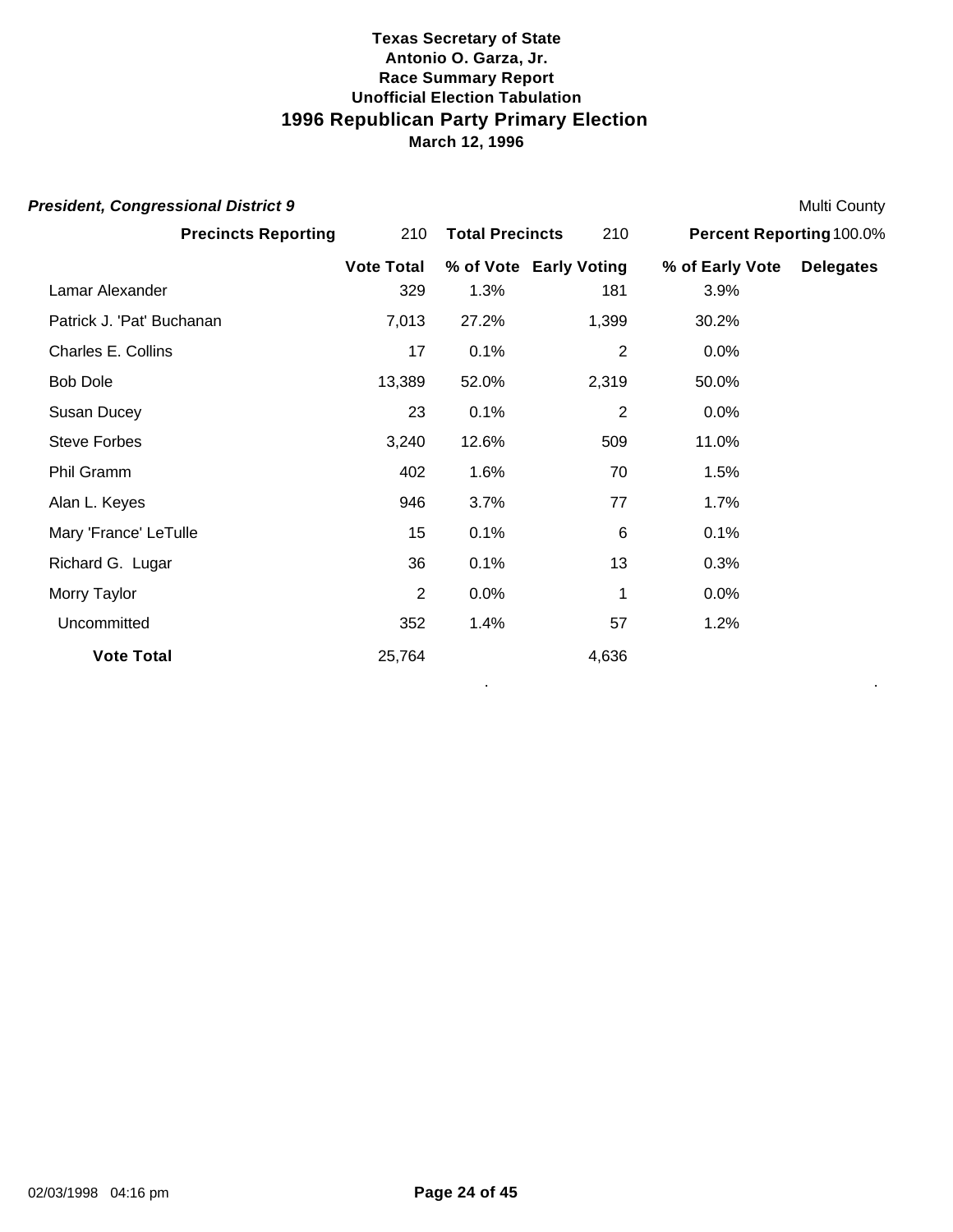| <b>President, Congressional District 10</b> |                   |                        |                        |                          | Single County    |
|---------------------------------------------|-------------------|------------------------|------------------------|--------------------------|------------------|
| <b>Precincts Reporting</b>                  | 208               | <b>Total Precincts</b> | 208                    | Percent Reporting 100.0% |                  |
|                                             | <b>Vote Total</b> |                        | % of Vote Early Voting | % of Early Vote          | <b>Delegates</b> |
| Lamar Alexander                             | 1,091             | 2.7%                   | 794                    | 7.3%                     |                  |
| Patrick J. 'Pat' Buchanan                   | 6,024             | 15.1%                  | 2,045                  | 18.9%                    |                  |
| Charles E. Collins                          | 11                | 0.0%                   | 4                      | 0.0%                     |                  |
| <b>Bob Dole</b>                             | 23,338            | 58.5%                  | 7,262                  | 67.0%                    |                  |
| Susan Ducey                                 | 57                | 0.1%                   | 26                     | 0.2%                     |                  |
| <b>Steve Forbes</b>                         | 6,504             | 16.3%                  | 3                      | 0.0%                     |                  |
| Phil Gramm                                  | 367               | 0.9%                   | 124                    | 1.1%                     |                  |
| Alan L. Keyes                               | 1,804             | 4.5%                   | 323                    | 3.0%                     |                  |
| Mary 'France' LeTulle                       | 34                | 0.1%                   | 17                     | 0.2%                     |                  |
| Richard G. Lugar                            | 128               | 0.3%                   | 62                     | 0.6%                     |                  |
| Morry Taylor                                | 16                | 0.0%                   | 5                      | 0.0%                     |                  |
| Uncommitted                                 | 533               | 1.3%                   | 179                    | 1.7%                     |                  |
| <b>Vote Total</b>                           | 39,907            |                        | 10,844                 |                          |                  |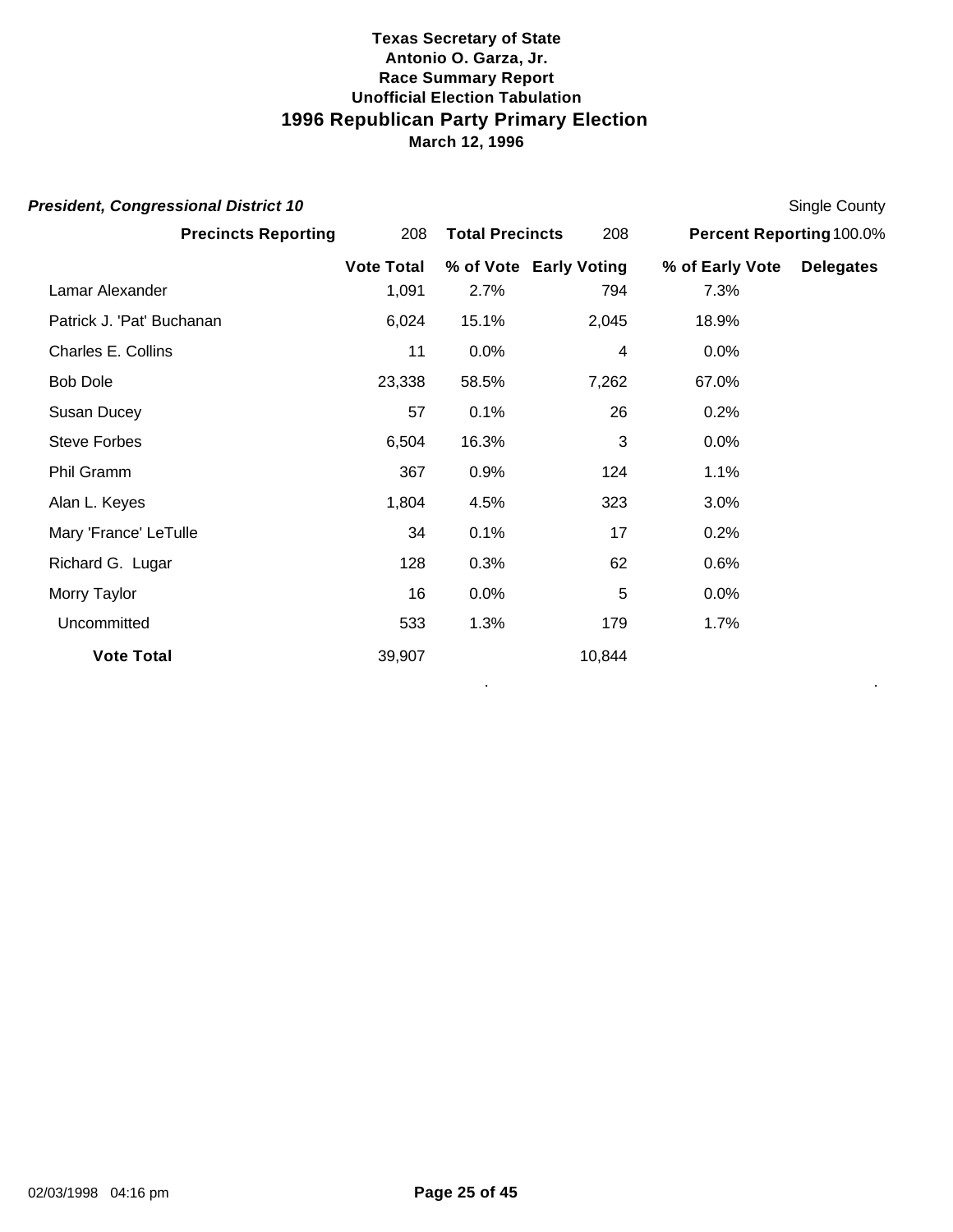| <b>President, Congressional District 11</b> |                   |                        |                        |                          | <b>Multi County</b> |
|---------------------------------------------|-------------------|------------------------|------------------------|--------------------------|---------------------|
| <b>Precincts Reporting</b>                  | 268               | <b>Total Precincts</b> | 268                    | Percent Reporting 100.0% |                     |
|                                             | <b>Vote Total</b> |                        | % of Vote Early Voting | % of Early Vote          | <b>Delegates</b>    |
| Lamar Alexander                             | 542               | 1.8%                   | 327                    | 4.9%                     |                     |
| Patrick J. 'Pat' Buchanan                   | 6,036             | 20.2%                  | 1,370                  | 20.6%                    |                     |
| Charles E. Collins                          | 27                | 0.1%                   | 4                      | 0.1%                     |                     |
| <b>Bob Dole</b>                             | 17,422            | 58.2%                  | 3,799                  | 57.1%                    |                     |
| Susan Ducey                                 | 33                | 0.1%                   | 8                      | 0.1%                     |                     |
| <b>Steve Forbes</b>                         | 3,599             | 12.0%                  | 746                    | 11.2%                    |                     |
| Phil Gramm                                  | 756               | 2.5%                   | 107                    | 1.6%                     |                     |
| Alan L. Keyes                               | 922               | 3.1%                   | 139                    | 2.1%                     |                     |
| Mary 'France' LeTulle                       | 17                | 0.1%                   | 1                      | 0.0%                     |                     |
| Richard G. Lugar                            | 76                | 0.3%                   | 20                     | 0.3%                     |                     |
| Morry Taylor                                | 29                | 0.1%                   | 5                      | 0.1%                     |                     |
| Uncommitted                                 | 480               | 1.6%                   | 131                    | 2.0%                     |                     |
| <b>Vote Total</b>                           | 29,939            |                        | 6,657                  |                          |                     |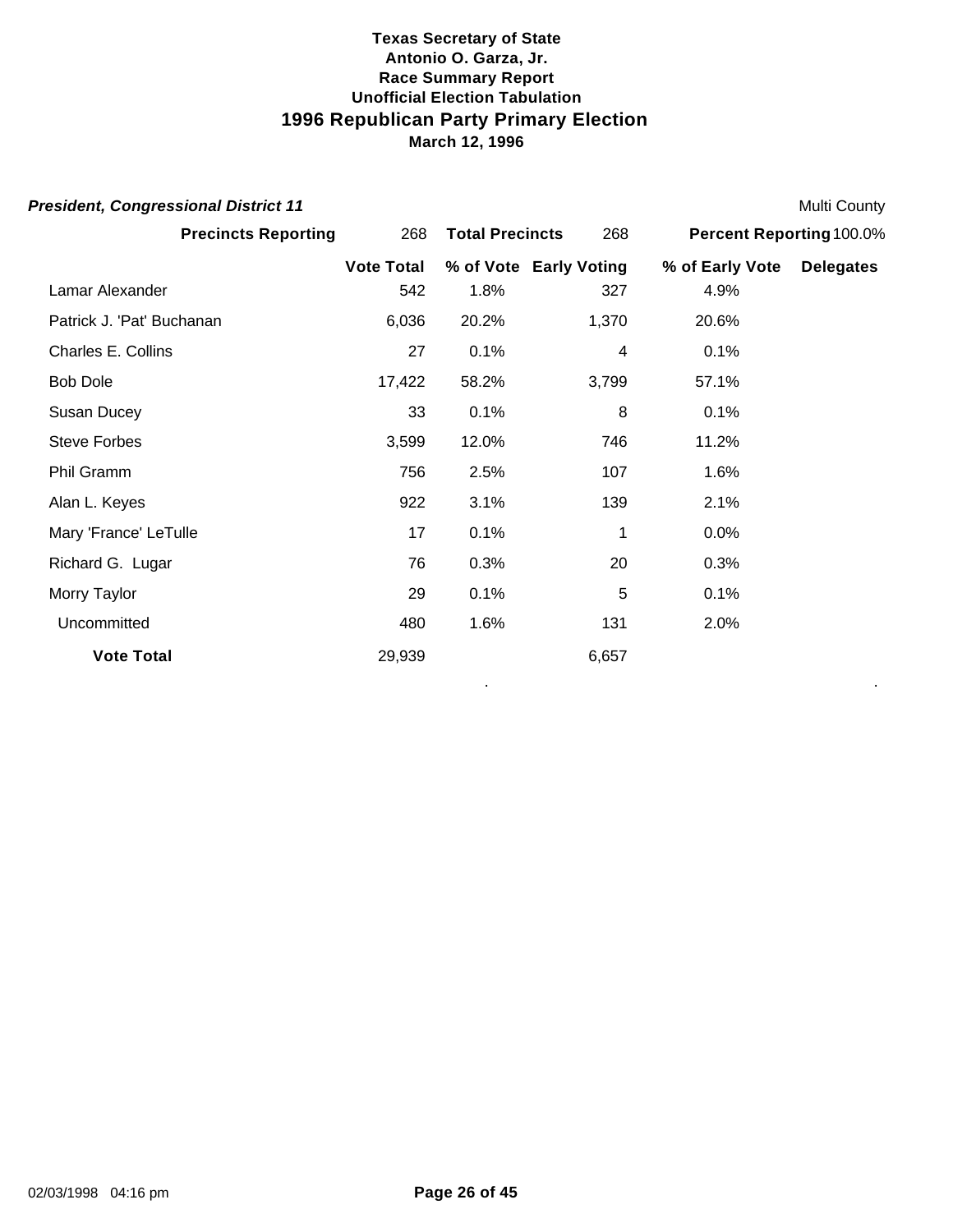| <b>President, Congressional District 12</b> |                   |                        |                        |                          | Multi County     |
|---------------------------------------------|-------------------|------------------------|------------------------|--------------------------|------------------|
| <b>Precincts Reporting</b>                  | 273               | <b>Total Precincts</b> | 273                    | Percent Reporting 100.0% |                  |
|                                             | <b>Vote Total</b> |                        | % of Vote Early Voting | % of Early Vote          | <b>Delegates</b> |
| Lamar Alexander                             | 498               | 1.5%                   | 259                    | 4.8%                     |                  |
| Patrick J. 'Pat' Buchanan                   | 7,527             | 23.4%                  | 1,156                  | 21.6%                    |                  |
| Charles E. Collins                          | 19                | 0.1%                   | 4                      | 0.1%                     |                  |
| <b>Bob Dole</b>                             | 17,573            | 54.6%                  | 3,031                  | 56.5%                    |                  |
| Susan Ducey                                 | 41                | 0.1%                   | 11                     | 0.2%                     |                  |
| <b>Steve Forbes</b>                         | 3,616             | 11.2%                  | 530                    | 9.9%                     |                  |
| Phil Gramm                                  | 472               | 1.5%                   | 87                     | 1.6%                     |                  |
| Alan L. Keyes                               | 1,589             | 4.9%                   | 92                     | 1.7%                     |                  |
| Mary 'France' LeTulle                       | 15                | 0.0%                   | 3                      | 0.1%                     |                  |
| Richard G. Lugar                            | 46                | 0.1%                   | 12                     | 0.2%                     |                  |
| Morry Taylor                                | 24                | 0.1%                   | 2                      | 0.0%                     |                  |
| Uncommitted                                 | 763               | 2.4%                   | 175                    | 3.3%                     |                  |
| <b>Vote Total</b>                           | 32,183            |                        | 5,362                  |                          |                  |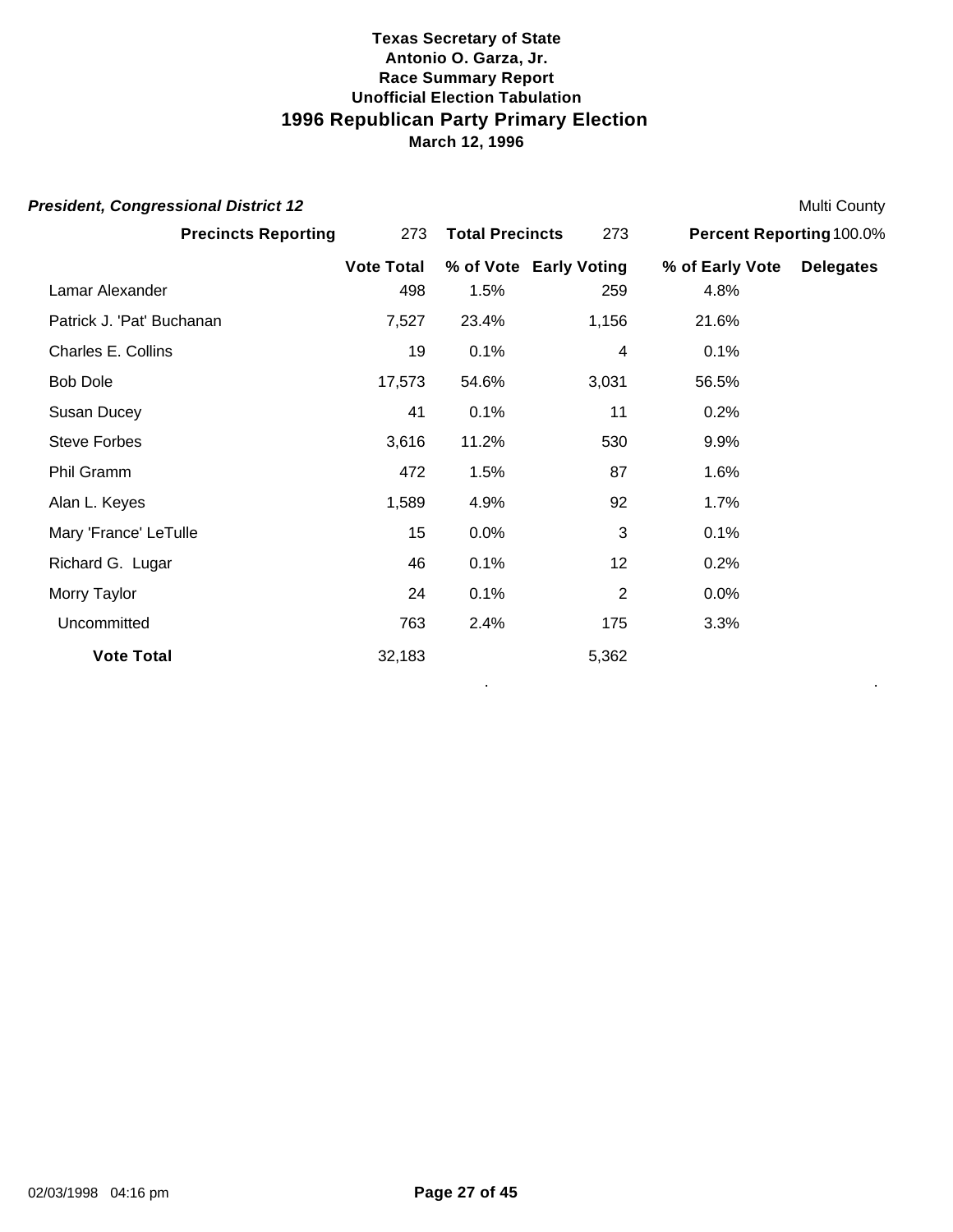| <b>President, Congressional District 13</b> |                   |                        |                        |                           | <b>Multi County</b> |
|---------------------------------------------|-------------------|------------------------|------------------------|---------------------------|---------------------|
| <b>Precincts Reporting</b>                  | 314               | <b>Total Precincts</b> | 314                    | Percent Reporting 100.0%  |                     |
|                                             | <b>Vote Total</b> |                        | % of Vote Early Voting | % of Early Vote Delegates |                     |
| Lamar Alexander                             | 558               | 1.7%                   | 319                    | 4.9%                      |                     |
| Patrick J. 'Pat' Buchanan                   | 6,871             | 21.3%                  | 1,359                  | 21.0%                     |                     |
| Charles E. Collins                          | 15                | 0.0%                   | 4                      | 0.1%                      |                     |
| <b>Bob Dole</b>                             | 18,331            | 57.0%                  | 3,498                  | 54.1%                     |                     |
| Susan Ducey                                 | 40                | 0.1%                   | 7                      | 0.1%                      |                     |
| <b>Steve Forbes</b>                         | 3,537             | 11.0%                  | 736                    | 11.4%                     |                     |
| Phil Gramm                                  | 730               | 2.3%                   | 150                    | 2.3%                      |                     |
| Alan L. Keyes                               | 1,139             | 3.5%                   | 135                    | 2.1%                      |                     |
| Mary 'France' LeTulle                       | 43                | 0.1%                   | $\, 8$                 | 0.1%                      |                     |
| Richard G. Lugar                            | 52                | 0.2%                   | 18                     | 0.3%                      |                     |
| Morry Taylor                                | 26                | 0.1%                   | $\overline{7}$         | 0.1%                      |                     |
| Uncommitted                                 | 842               | 2.6%                   | 225                    | 3.5%                      |                     |
| <b>Vote Total</b>                           | 32,184            |                        | 6,466                  |                           |                     |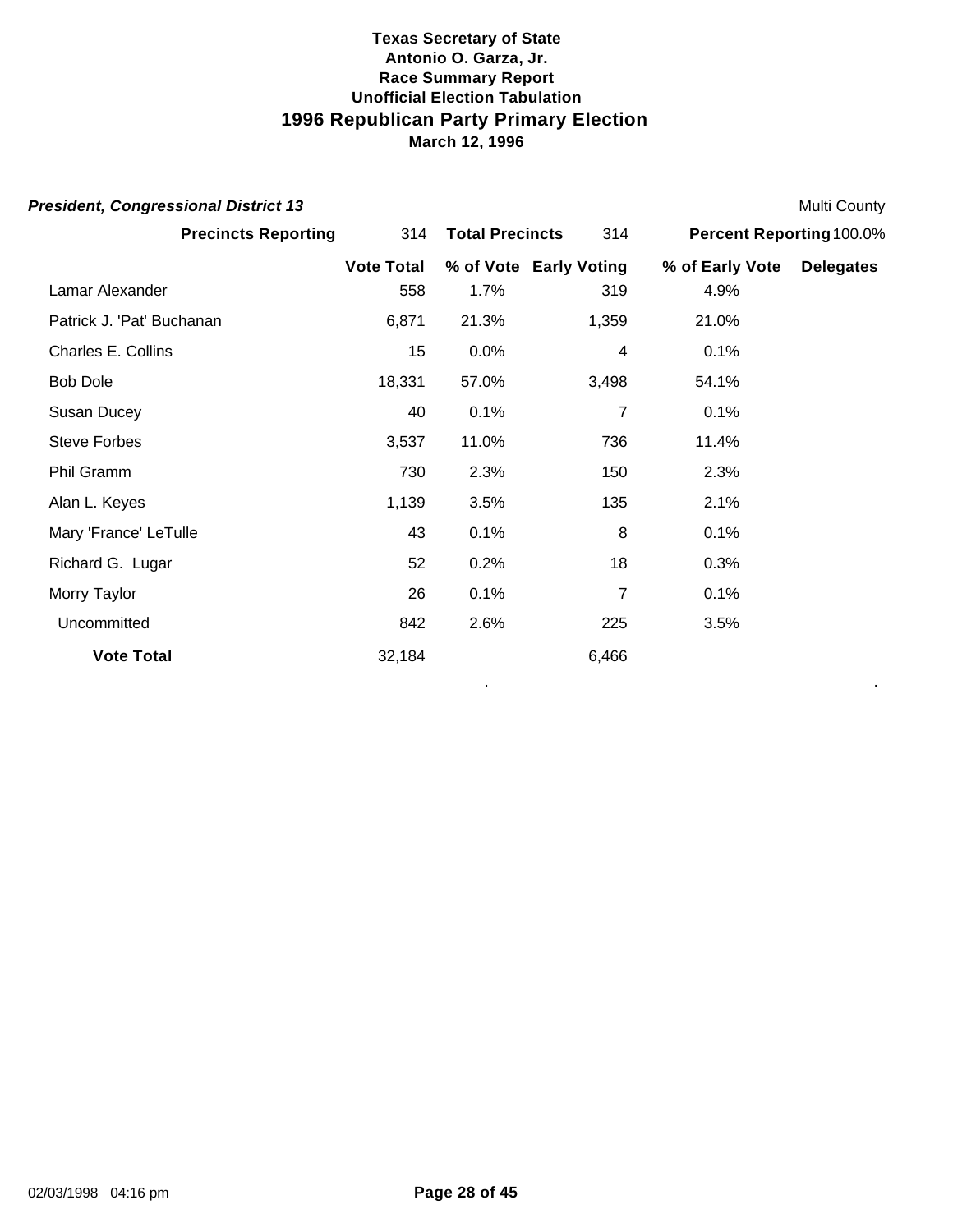| <b>President, Congressional District 14</b> |                   |                        |                        |                          | <b>Multi County</b> |
|---------------------------------------------|-------------------|------------------------|------------------------|--------------------------|---------------------|
| <b>Precincts Reporting</b>                  | 377               | <b>Total Precincts</b> | 377                    | Percent Reporting 100.0% |                     |
|                                             | <b>Vote Total</b> |                        | % of Vote Early Voting | % of Early Vote          | <b>Delegates</b>    |
| Lamar Alexander                             | 665               | 1.9%                   | 382                    | 5.1%                     |                     |
| Patrick J. 'Pat' Buchanan                   | 7,966             | 22.6%                  | 1,642                  | 22.0%                    |                     |
| Charles E. Collins                          | 28                | 0.1%                   | 5                      | 0.1%                     |                     |
| <b>Bob Dole</b>                             | 19,637            | 55.7%                  | 4,038                  | 54.0%                    |                     |
| Susan Ducey                                 | 89                | 0.3%                   | 8                      | 0.1%                     |                     |
| <b>Steve Forbes</b>                         | 4,346             | 12.3%                  | 914                    | 12.2%                    |                     |
| Phil Gramm                                  | 734               | 2.1%                   | 139                    | 1.9%                     |                     |
| Alan L. Keyes                               | 1,097             | 3.1%                   | 161                    | 2.2%                     |                     |
| Mary 'France' LeTulle                       | 31                | 0.1%                   | 4                      | 0.1%                     |                     |
| Richard G. Lugar                            | 62                | 0.2%                   | 26                     | 0.3%                     |                     |
| Morry Taylor                                | 24                | 0.1%                   | 8                      | 0.1%                     |                     |
| Uncommitted                                 | 604               | 1.7%                   | 150                    | 2.0%                     |                     |
| <b>Vote Total</b>                           | 35,283            |                        | 7,477                  |                          |                     |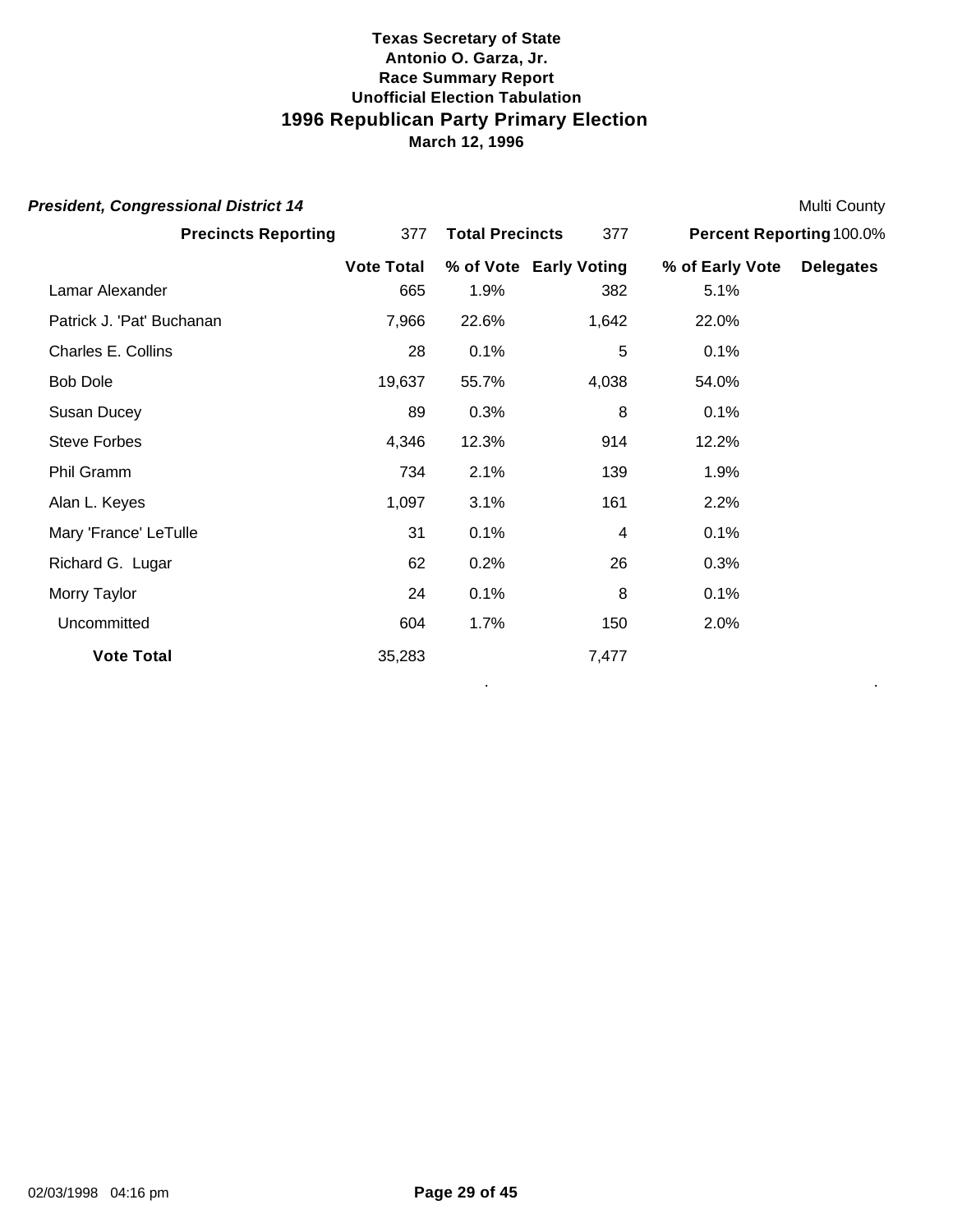| <b>President, Congressional District 15</b> |                   |                        |                        |                          | <b>Multi County</b> |
|---------------------------------------------|-------------------|------------------------|------------------------|--------------------------|---------------------|
| <b>Precincts Reporting</b>                  | 231               | <b>Total Precincts</b> | 231                    | Percent Reporting 100.0% |                     |
|                                             | <b>Vote Total</b> |                        | % of Vote Early Voting | % of Early Vote          | <b>Delegates</b>    |
| Lamar Alexander                             | 241               | 2.0%                   | 161                    | 5.1%                     |                     |
| Patrick J. 'Pat' Buchanan                   | 2,579             | 21.9%                  | 709                    | 22.5%                    |                     |
| Charles E. Collins                          | 7                 | 0.1%                   | 1                      | 0.0%                     |                     |
| <b>Bob Dole</b>                             | 6,740             | 57.2%                  | 1,663                  | 52.9%                    |                     |
| Susan Ducey                                 | 26                | 0.2%                   | 4                      | 0.1%                     |                     |
| <b>Steve Forbes</b>                         | 1,421             | 12.1%                  | 416                    | 13.2%                    |                     |
| Phil Gramm                                  | 216               | 1.8%                   | 48                     | 1.5%                     |                     |
| Alan L. Keyes                               | 338               | 2.9%                   | 59                     | 1.9%                     |                     |
| Mary 'France' LeTulle                       | 12                | 0.1%                   | 3                      | 0.1%                     |                     |
| Richard G. Lugar                            | 49                | 0.4%                   | 26                     | 0.8%                     |                     |
| Morry Taylor                                | 10                | 0.1%                   | $\,6\,$                | 0.2%                     |                     |
| Uncommitted                                 | 150               | 1.3%                   | 49                     | 1.6%                     |                     |
| <b>Vote Total</b>                           | 11,789            |                        | 3,145                  |                          |                     |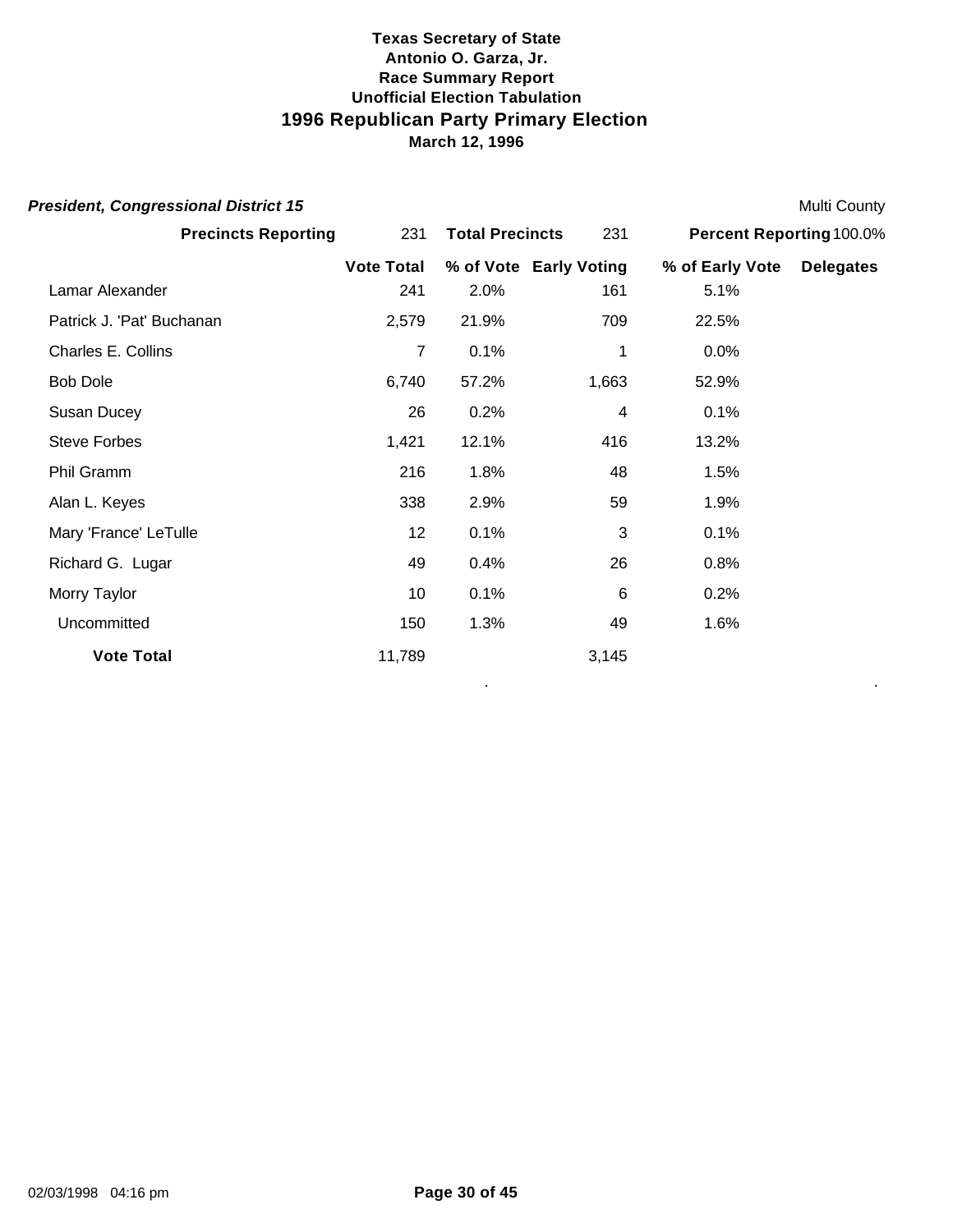| <b>President, Congressional District 16</b> |                   |                        |                        |                          | Single County    |
|---------------------------------------------|-------------------|------------------------|------------------------|--------------------------|------------------|
| <b>Precincts Reporting</b>                  | 145               | <b>Total Precincts</b> | 145                    | Percent Reporting 100.0% |                  |
|                                             | <b>Vote Total</b> |                        | % of Vote Early Voting | % of Early Vote          | <b>Delegates</b> |
| Lamar Alexander                             | 259               | 1.8%                   | 170                    | 4.2%                     |                  |
| Patrick J. 'Pat' Buchanan                   | 2,323             | 16.2%                  | 728                    | 18.1%                    |                  |
| Charles E. Collins                          | 27                | 0.2%                   | 9                      | 0.2%                     |                  |
| <b>Bob Dole</b>                             | 8,718             | 60.9%                  | 2,317                  | 57.5%                    |                  |
| Susan Ducey                                 | 28                | 0.2%                   | 12                     | 0.3%                     |                  |
| <b>Steve Forbes</b>                         | 1,740             | 12.2%                  | 488                    | 12.1%                    |                  |
| Phil Gramm                                  | 487               | 3.4%                   | 104                    | 2.6%                     |                  |
| Alan L. Keyes                               | 275               | 1.9%                   | 58                     | 1.4%                     |                  |
| Mary 'France' LeTulle                       | 44                | 0.3%                   | 19                     | 0.5%                     |                  |
| Richard G. Lugar                            | 61                | 0.4%                   | 26                     | 0.6%                     |                  |
| Morry Taylor                                | 7                 | 0.0%                   | 3                      | 0.1%                     |                  |
| Uncommitted                                 | 337               | 2.4%                   | 94                     | 2.3%                     |                  |
| <b>Vote Total</b>                           | 14,306            |                        | 4,028                  |                          |                  |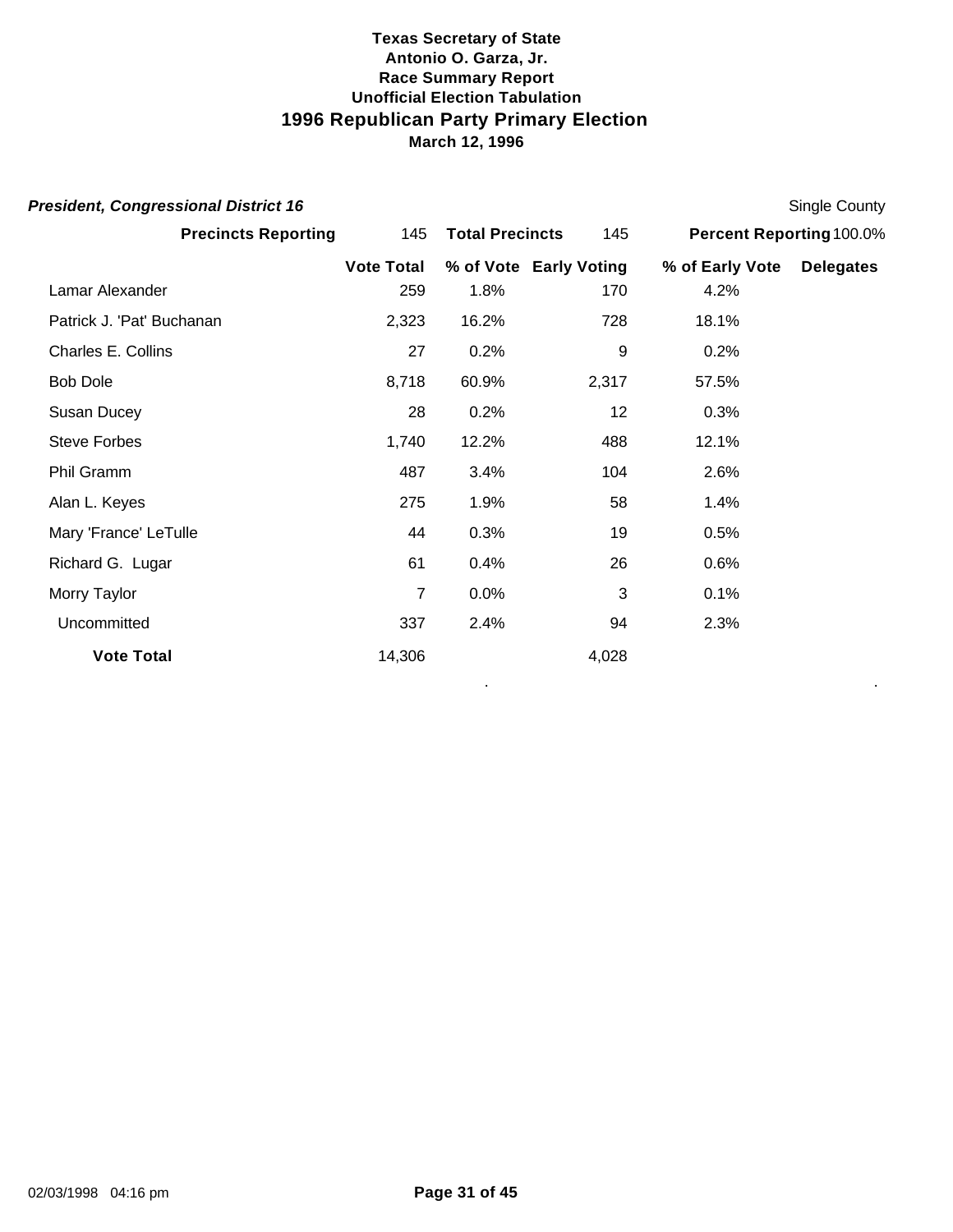| <b>President, Congressional District 17</b> |                   |                        |                        |                          | Multi County     |
|---------------------------------------------|-------------------|------------------------|------------------------|--------------------------|------------------|
| <b>Precincts Reporting</b>                  | 310               | <b>Total Precincts</b> | 310                    | Percent Reporting 100.0% |                  |
|                                             | <b>Vote Total</b> |                        | % of Vote Early Voting | % of Early Vote          | <b>Delegates</b> |
| Lamar Alexander                             | 615               | 2.0%                   | 522                    | 6.0%                     |                  |
| Patrick J. 'Pat' Buchanan                   | 7,141             | 23.8%                  | 1,983                  | 22.8%                    |                  |
| Charles E. Collins                          | 22                | 0.1%                   | 6                      | 0.1%                     |                  |
| <b>Bob Dole</b>                             | 16,627            | 55.4%                  | 4,669                  | 53.8%                    |                  |
| Susan Ducey                                 | 38                | 0.1%                   | 20                     | 0.2%                     |                  |
| <b>Steve Forbes</b>                         | 3,234             | 10.8%                  | 922                    | 10.6%                    |                  |
| Phil Gramm                                  | 554               | 1.8%                   | 159                    | 1.8%                     |                  |
| Alan L. Keyes                               | 1,133             | 3.8%                   | 207                    | 2.4%                     |                  |
| Mary 'France' LeTulle                       | 24                | 0.1%                   | 13                     | 0.1%                     |                  |
| Richard G. Lugar                            | 42                | 0.1%                   | 17                     | 0.2%                     |                  |
| Morry Taylor                                | 15                | 0.0%                   | 5                      | 0.1%                     |                  |
| Uncommitted                                 | 570               | 1.9%                   | 156                    | 1.8%                     |                  |
| <b>Vote Total</b>                           | 30,015            |                        | 8,679                  |                          |                  |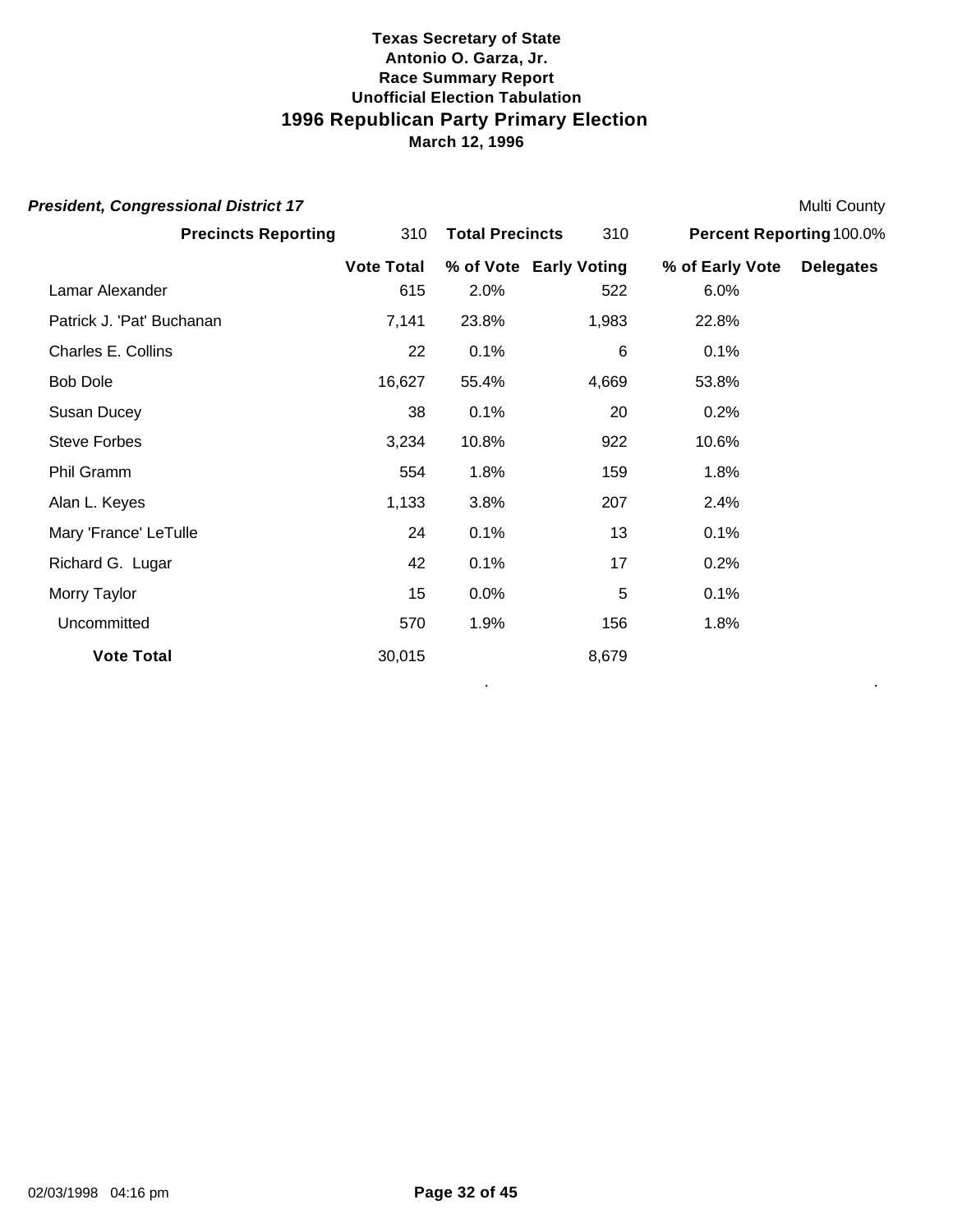| <b>President, Congressional District 18</b> |                   |                        |                |                          | Single County    |
|---------------------------------------------|-------------------|------------------------|----------------|--------------------------|------------------|
| <b>Precincts Reporting</b>                  | 314               | <b>Total Precincts</b> | 314            | Percent Reporting 100.0% |                  |
|                                             | <b>Vote Total</b> | % of Vote Early Voting |                | % of Early Vote          | <b>Delegates</b> |
| Lamar Alexander                             | 184               | 1.3%                   | 63             | 4.0%                     |                  |
| Patrick J. 'Pat' Buchanan                   | 3,150             | 23.1%                  | 291            | 18.4%                    |                  |
| Charles E. Collins                          | 13                | 0.1%                   | 1              | 0.1%                     |                  |
| <b>Bob Dole</b>                             | 7,453             | 54.6%                  | 969            | 61.2%                    |                  |
| Susan Ducey                                 | 5                 | 0.0%                   | 0              | 0.0%                     |                  |
| <b>Steve Forbes</b>                         | 1,931             | 14.2%                  | 189            | 11.9%                    |                  |
| Phil Gramm                                  | 142               | 1.0%                   | 11             | 0.7%                     |                  |
| Alan L. Keyes                               | 588               | 4.3%                   | 39             | 2.5%                     |                  |
| Mary 'France' LeTulle                       | 7                 | 0.1%                   | $\Omega$       | 0.0%                     |                  |
| Richard G. Lugar                            | 38                | 0.3%                   | $\overline{2}$ | 0.1%                     |                  |
| Morry Taylor                                | 9                 | 0.1%                   | 1              | 0.1%                     |                  |
| Uncommitted                                 | 123               | 0.9%                   | 17             | 1.1%                     |                  |
| <b>Vote Total</b>                           | 13,643            |                        | 1,583          |                          |                  |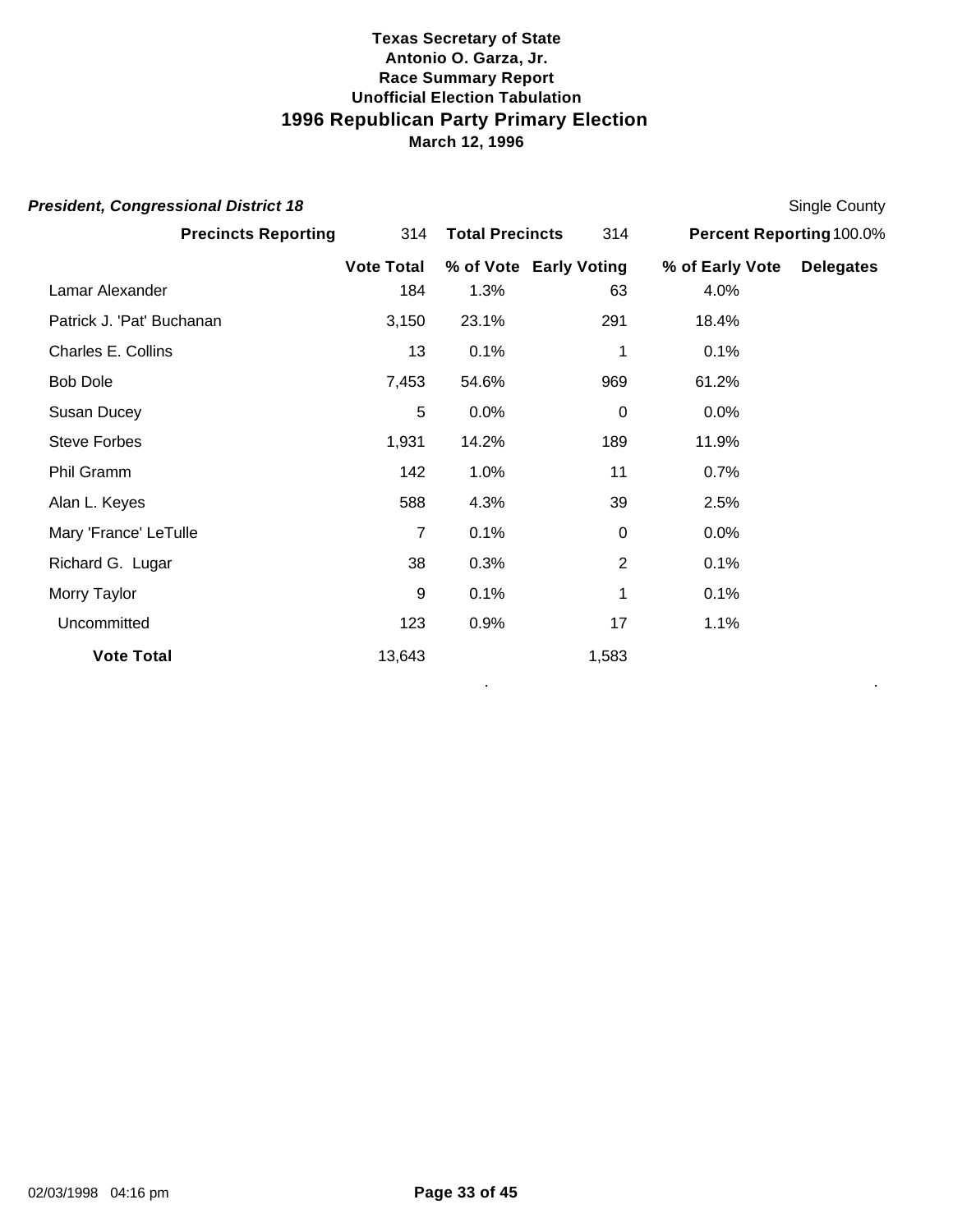| <b>President, Congressional District 19</b> |                   |                        |        |                          | Multi County     |
|---------------------------------------------|-------------------|------------------------|--------|--------------------------|------------------|
| <b>Precincts Reporting</b>                  | 255               | <b>Total Precincts</b> | 255    | Percent Reporting 100.0% |                  |
|                                             | <b>Vote Total</b> | % of Vote Early Voting |        | % of Early Vote          | <b>Delegates</b> |
| Lamar Alexander                             | 1,353             | 2.3%                   | 834    | 5.4%                     |                  |
| Patrick J. 'Pat' Buchanan                   | 13,433            | 23.0%                  | 3,529  | 22.9%                    |                  |
| Charles E. Collins                          | 44                | 0.1%                   | 21     | 0.1%                     |                  |
| <b>Bob Dole</b>                             | 32,381            | 55.5%                  | 8,148  | 52.9%                    |                  |
| Susan Ducey                                 | 76                | 0.1%                   | 19     | 0.1%                     |                  |
| <b>Steve Forbes</b>                         | 6,474             | 11.1%                  | 1,669  | 10.8%                    |                  |
| Phil Gramm                                  | 1,361             | 2.3%                   | 422    | 2.7%                     |                  |
| Alan L. Keyes                               | 1,732             | 3.0%                   | 302    | 2.0%                     |                  |
| Mary 'France' LeTulle                       | 44                | 0.1%                   | 12     | 0.1%                     |                  |
| Richard G. Lugar                            | 112               | 0.2%                   | 61     | 0.4%                     |                  |
| Morry Taylor                                | 25                | 0.0%                   | 10     | 0.1%                     |                  |
| Uncommitted                                 | 1,311             | 2.2%                   | 370    | 2.4%                     |                  |
| <b>Vote Total</b>                           | 58,346            |                        | 15,397 |                          |                  |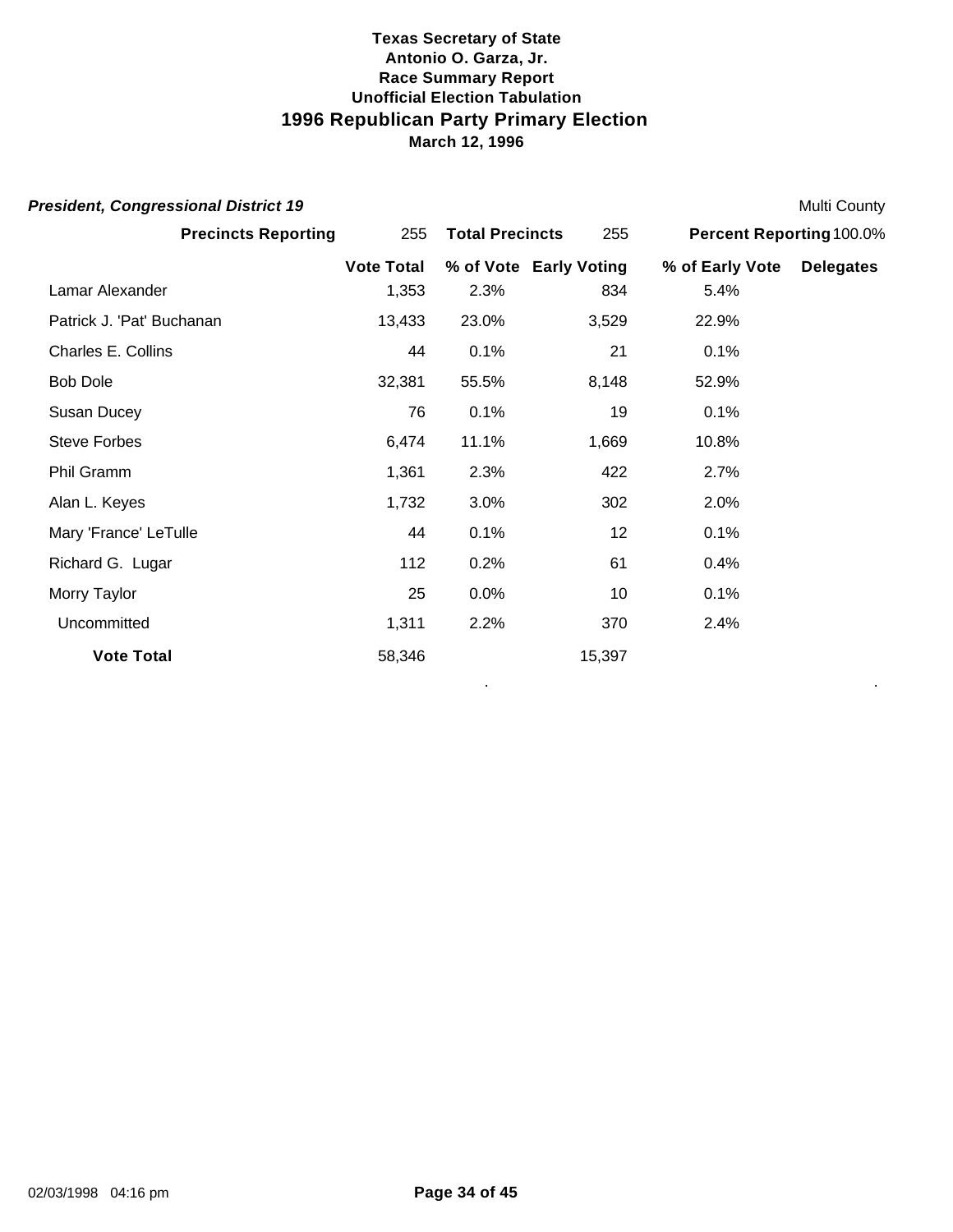| <b>President, Congressional District 20</b> |                   |                        |                        |                          | Single County    |
|---------------------------------------------|-------------------|------------------------|------------------------|--------------------------|------------------|
| <b>Precincts Reporting</b>                  | 267               | <b>Total Precincts</b> |                        | Percent Reporting 100.0% |                  |
|                                             | <b>Vote Total</b> |                        | % of Vote Early Voting | % of Early Vote          | <b>Delegates</b> |
| Lamar Alexander                             | 419               | 2.2%                   | 325                    | 4.2%                     |                  |
| Patrick J. 'Pat' Buchanan                   | 3,434             | 18.1%                  | 1,407                  | 18.0%                    |                  |
| Charles E. Collins                          | 10 <sup>1</sup>   | 0.1%                   | 4                      | 0.1%                     |                  |
| <b>Bob Dole</b>                             | 11,037            | 58.0%                  | 4,564                  | 58.4%                    |                  |
| Susan Ducey                                 | 30                | 0.2%                   | 11                     | 0.1%                     |                  |
| <b>Steve Forbes</b>                         | 2,524             | 13.3%                  | 978                    | 12.5%                    |                  |
| Phil Gramm                                  | 186               | 1.0%                   | 86                     | 1.1%                     |                  |
| Alan L. Keyes                               | 1,024             | 5.4%                   | 240                    | 3.1%                     |                  |
| Mary 'France' LeTulle                       | 13                | 0.1%                   | 6                      | 0.1%                     |                  |
| Richard G. Lugar                            | 42                | 0.2%                   | 30                     | 0.4%                     |                  |
| Morry Taylor                                | 15                | 0.1%                   | 6                      | 0.1%                     |                  |
| Uncommitted                                 | 280               | 1.5%                   | 154                    | 2.0%                     |                  |
| <b>Vote Total</b>                           | 19,014            |                        | 7,811                  |                          |                  |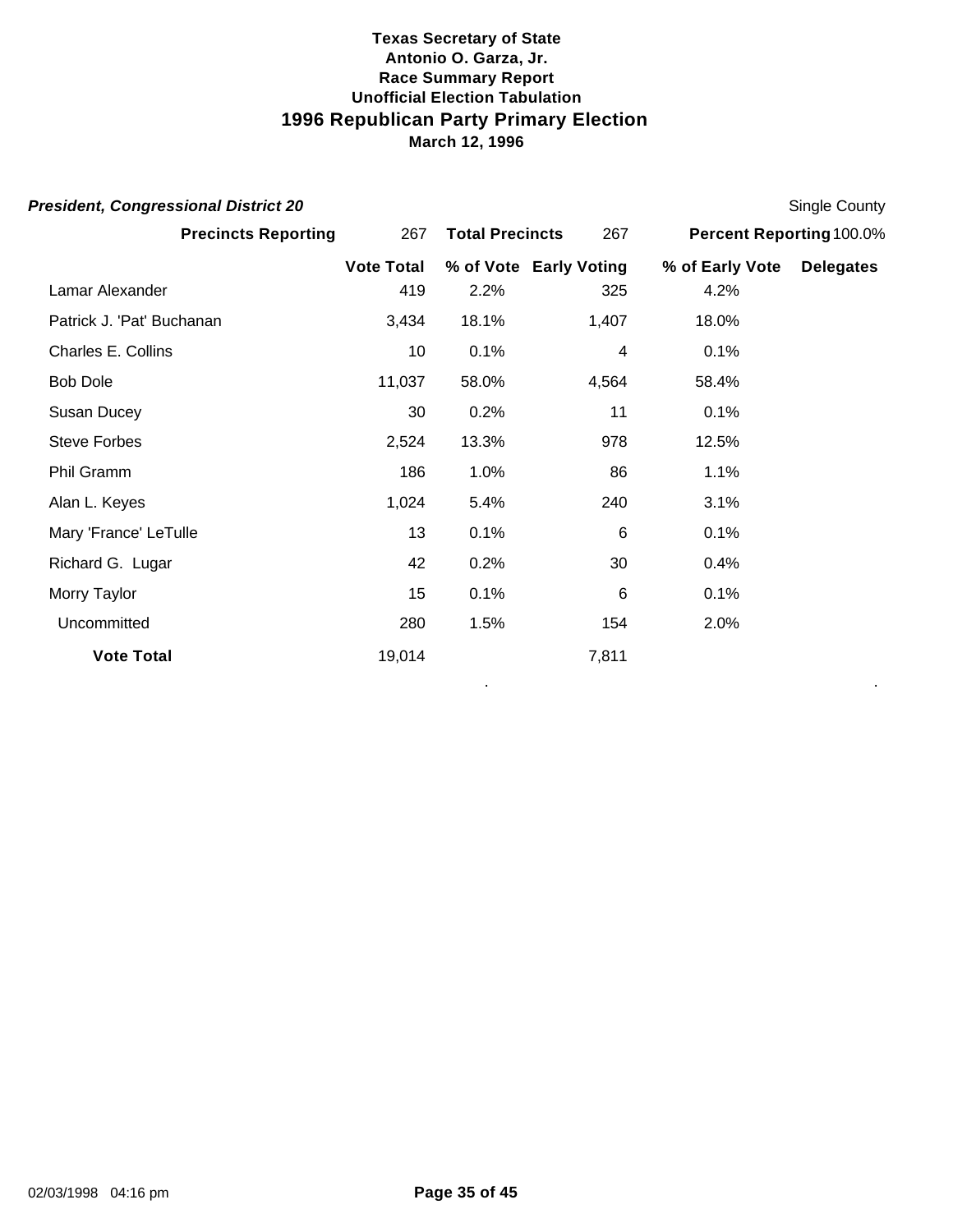| <b>President, Congressional District 21</b> |                   |                        |                        |                          | <b>Multi County</b> |
|---------------------------------------------|-------------------|------------------------|------------------------|--------------------------|---------------------|
| <b>Precincts Reporting</b>                  | 383               | <b>Total Precincts</b> |                        | Percent Reporting 100.0% |                     |
|                                             | <b>Vote Total</b> |                        | % of Vote Early Voting | % of Early Vote          | <b>Delegates</b>    |
| Lamar Alexander                             | 2,127             | 2.4%                   | 1,466                  | 5.1%                     |                     |
| Patrick J. 'Pat' Buchanan                   | 15,045            | 17.0%                  | 4,737                  | 16.6%                    |                     |
| Charles E. Collins                          | 27                | 0.0%                   | 8                      | 0.0%                     |                     |
| <b>Bob Dole</b>                             | 51,553            | 58.2%                  | 16,558                 | 58.0%                    |                     |
| Susan Ducey                                 | 104               | 0.1%                   | 32                     | 0.1%                     |                     |
| <b>Steve Forbes</b>                         | 12,658            | 14.3%                  | 3,830                  | 13.4%                    |                     |
| Phil Gramm                                  | 1,419             | 1.6%                   | 456                    | 1.6%                     |                     |
| Alan L. Keyes                               | 3,304             | 3.7%                   | 641                    | 2.2%                     |                     |
| Mary 'France' LeTulle                       | 58                | 0.1%                   | 15                     | 0.1%                     |                     |
| Richard G. Lugar                            | 244               | 0.3%                   | 125                    | 0.4%                     |                     |
| Morry Taylor                                | 32                | 0.0%                   | 10                     | 0.0%                     |                     |
| Uncommitted                                 | 2,048             | 2.3%                   | 689                    | 2.4%                     |                     |
| <b>Vote Total</b>                           | 88,619            |                        | 28,567                 |                          |                     |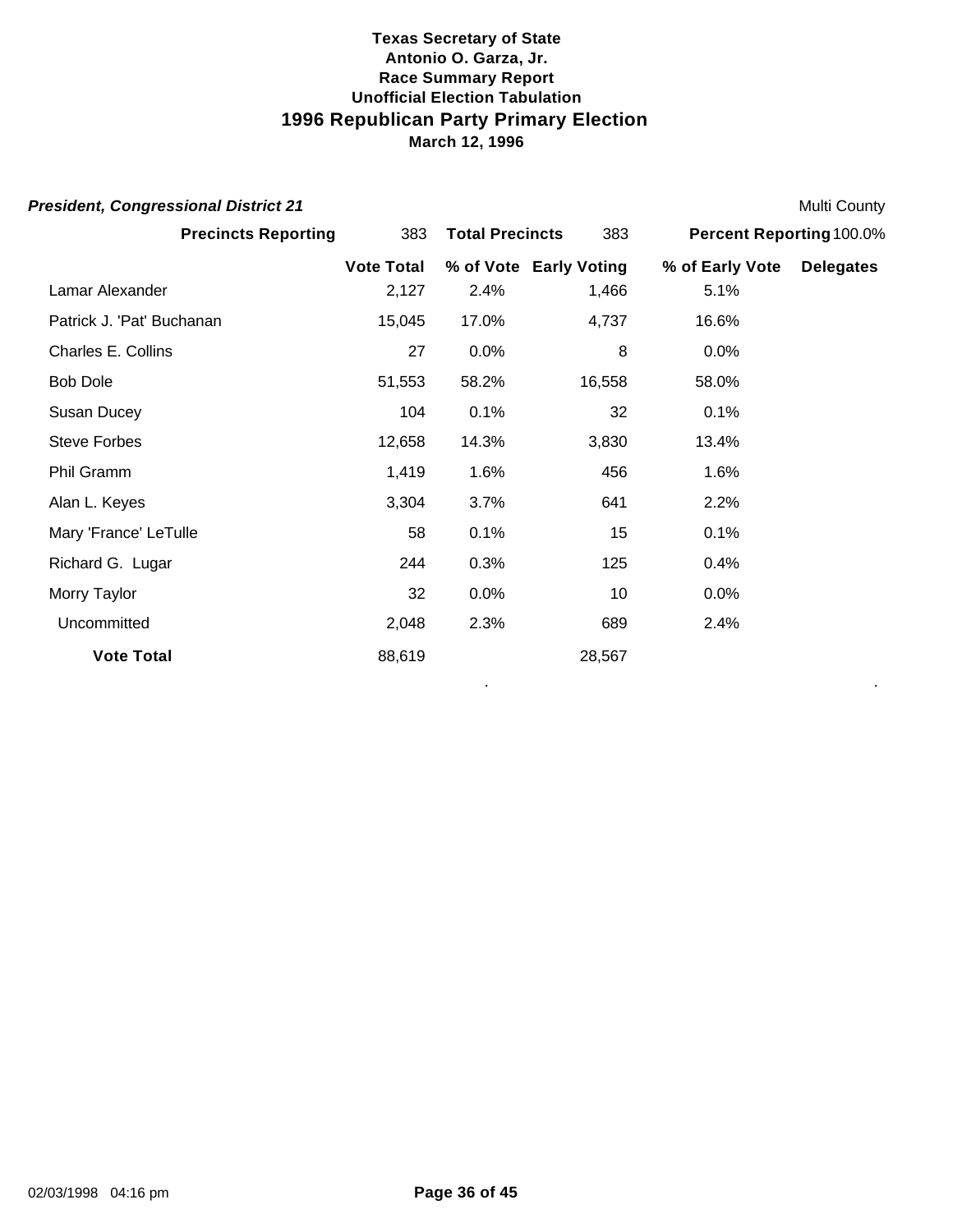| <b>President, Congressional District 22</b> |                   |                        |                        |                          | Multi County     |
|---------------------------------------------|-------------------|------------------------|------------------------|--------------------------|------------------|
| <b>Precincts Reporting</b>                  | 210               | <b>Total Precincts</b> | 210                    | Percent Reporting 100.0% |                  |
|                                             | <b>Vote Total</b> |                        | % of Vote Early Voting | % of Early Vote          | <b>Delegates</b> |
| Lamar Alexander                             | 815               | 1.5%                   | 380                    | 4.2%                     |                  |
| Patrick J. 'Pat' Buchanan                   | 11,640            | 20.9%                  | 1,825                  | 20.2%                    |                  |
| Charles E. Collins                          | 35                | 0.1%                   | 7                      | 0.1%                     |                  |
| <b>Bob Dole</b>                             | 31,215            | 56.0%                  | 5,046                  | 55.7%                    |                  |
| Susan Ducey                                 | 55                | 0.1%                   | 10                     | 0.1%                     |                  |
| <b>Steve Forbes</b>                         | 7,699             | 13.8%                  | 1,129                  | 12.5%                    |                  |
| Phil Gramm                                  | 1,006             | 1.8%                   | 187                    | 2.1%                     |                  |
| Alan L. Keyes                               | 2,083             | 3.7%                   | 213                    | 2.4%                     |                  |
| Mary 'France' LeTulle                       | 25                | 0.0%                   | 6                      | 0.1%                     |                  |
| Richard G. Lugar                            | 120               | 0.2%                   | 33                     | 0.4%                     |                  |
| Morry Taylor                                | 18                | 0.0%                   | 3                      | 0.0%                     |                  |
| Uncommitted                                 | 1,007             | 1.8%                   | 214                    | 2.4%                     |                  |
| <b>Vote Total</b>                           | 55,718            |                        | 9,053                  |                          |                  |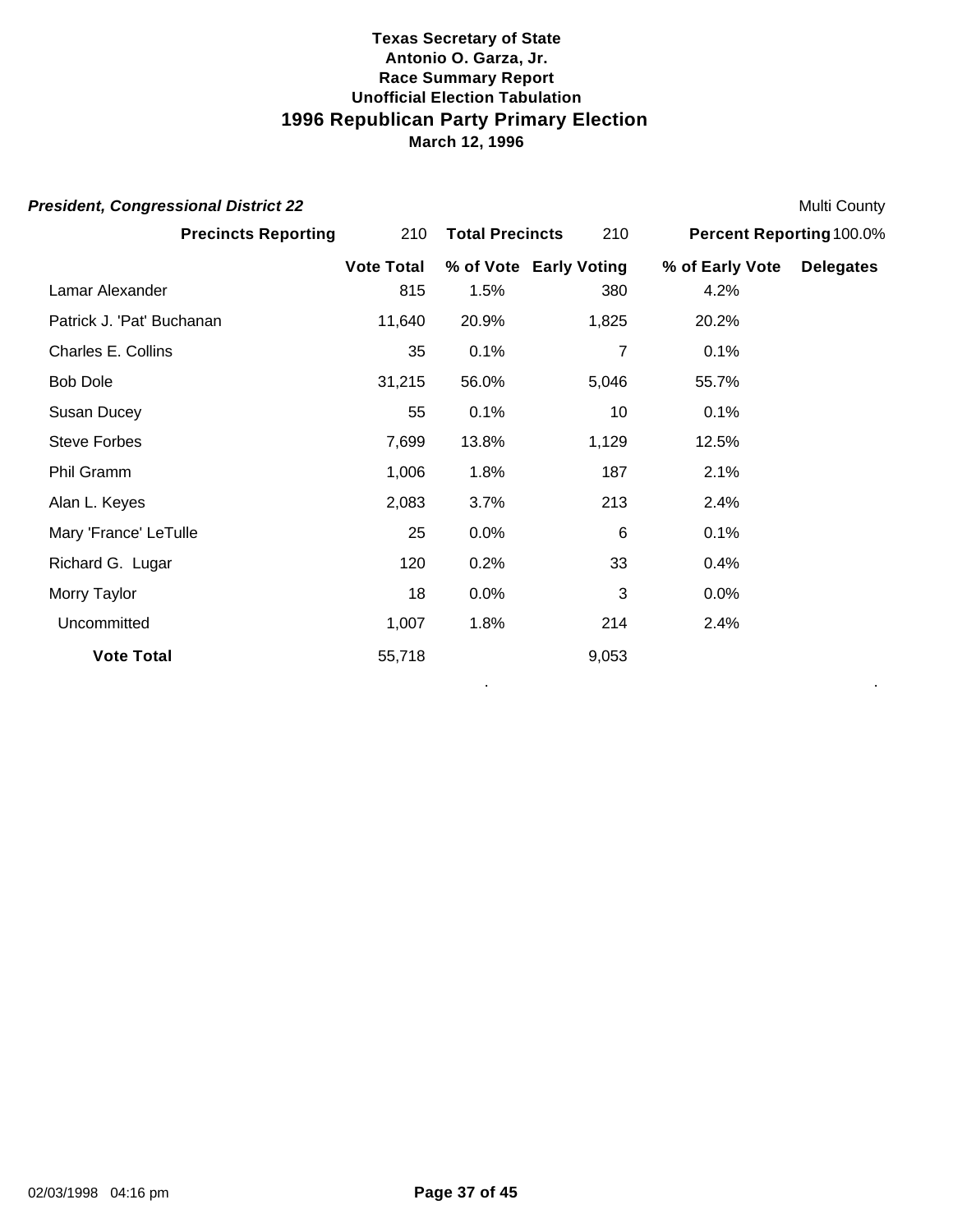| <b>President, Congressional District 23</b> |                   |                        |                        |                           | Multi County |
|---------------------------------------------|-------------------|------------------------|------------------------|---------------------------|--------------|
| <b>Precincts Reporting</b>                  | 315               | <b>Total Precincts</b> |                        | Percent Reporting 100.0%  |              |
|                                             | <b>Vote Total</b> |                        | % of Vote Early Voting | % of Early Vote Delegates |              |
| Lamar Alexander                             | 655               | 2.6%                   | 474                    | 5.5%                      |              |
| Patrick J. 'Pat' Buchanan                   | 4,846             | 19.4%                  | 1,689                  | 19.5%                     |              |
| Charles E. Collins                          | 30                | 0.1%                   | 13                     | 0.1%                      |              |
| <b>Bob Dole</b>                             | 13,761            | 55.1%                  | 4,666                  | 53.8%                     |              |
| Susan Ducey                                 | 50                | 0.2%                   | 21                     | 0.2%                      |              |
| <b>Steve Forbes</b>                         | 3,555             | 14.2%                  | 1,165                  | 13.4%                     |              |
| Phil Gramm                                  | 521               | 2.1%                   | 175                    | 2.0%                      |              |
| Alan L. Keyes                               | 994               | 4.0%                   | 214                    | 2.5%                      |              |
| Mary 'France' LeTulle                       | 20                | 0.1%                   | 9                      | 0.1%                      |              |
| Richard G. Lugar                            | 90                | 0.4%                   | 46                     | 0.5%                      |              |
| Morry Taylor                                | 9                 | 0.0%                   | 3                      | 0.0%                      |              |
| Uncommitted                                 | 463               | 1.9%                   | 193                    | 2.2%                      |              |
| <b>Vote Total</b>                           | 24,994            |                        | 8,668                  |                           |              |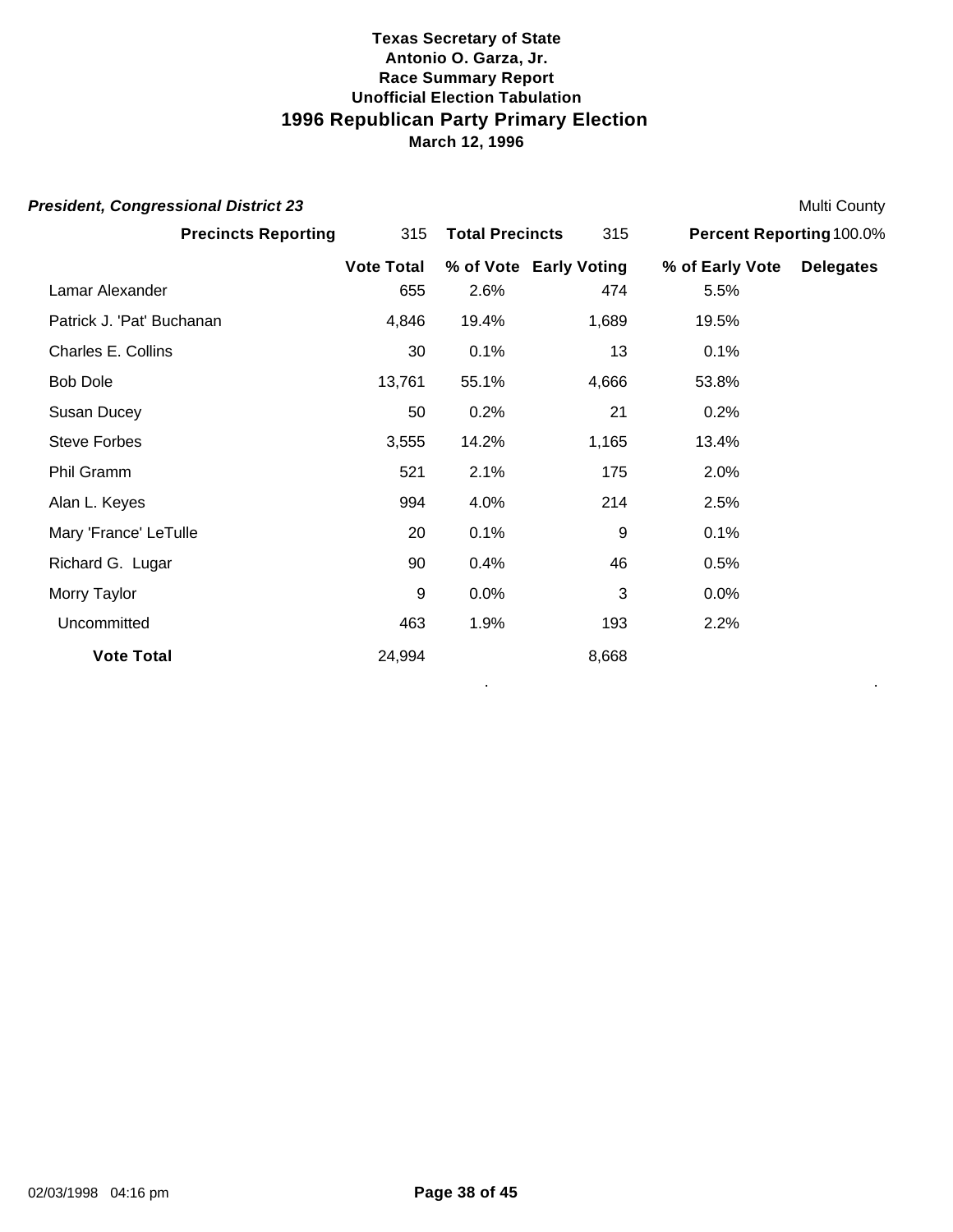| <b>President, Congressional District 24</b> |                   |                        |                        |                          | <b>Multi County</b> |
|---------------------------------------------|-------------------|------------------------|------------------------|--------------------------|---------------------|
| <b>Precincts Reporting</b>                  | 280               | <b>Total Precincts</b> | 280                    | Percent Reporting 100.0% |                     |
|                                             | <b>Vote Total</b> |                        | % of Vote Early Voting | % of Early Vote          | <b>Delegates</b>    |
| Lamar Alexander                             | 332               | 1.4%                   | 106                    | 4.4%                     |                     |
| Patrick J. 'Pat' Buchanan                   | 5,969             | 25.6%                  | 583                    | 24.2%                    |                     |
| Charles E. Collins                          | 15                | 0.1%                   | 1                      | 0.0%                     |                     |
| <b>Bob Dole</b>                             | 12,117            | 52.0%                  | 1,319                  | 54.8%                    |                     |
| Susan Ducey                                 | 23                | 0.1%                   | 3                      | 0.1%                     |                     |
| <b>Steve Forbes</b>                         | 2,510             | 10.8%                  | 232                    | 9.6%                     |                     |
| Phil Gramm                                  | 361               | 1.5%                   | 54                     | 2.2%                     |                     |
| Alan L. Keyes                               | 1,480             | 6.4%                   | 51                     | 2.1%                     |                     |
| Mary 'France' LeTulle                       | 15                | 0.1%                   | $\overline{2}$         | 0.1%                     |                     |
| Richard G. Lugar                            | 34                | 0.1%                   | 4                      | 0.2%                     |                     |
| Morry Taylor                                | 8                 | 0.0%                   | 0                      | 0.0%                     |                     |
| Uncommitted                                 | 440               | 1.9%                   | 54                     | 2.2%                     |                     |
| <b>Vote Total</b>                           | 23,304            |                        | 2,409                  |                          |                     |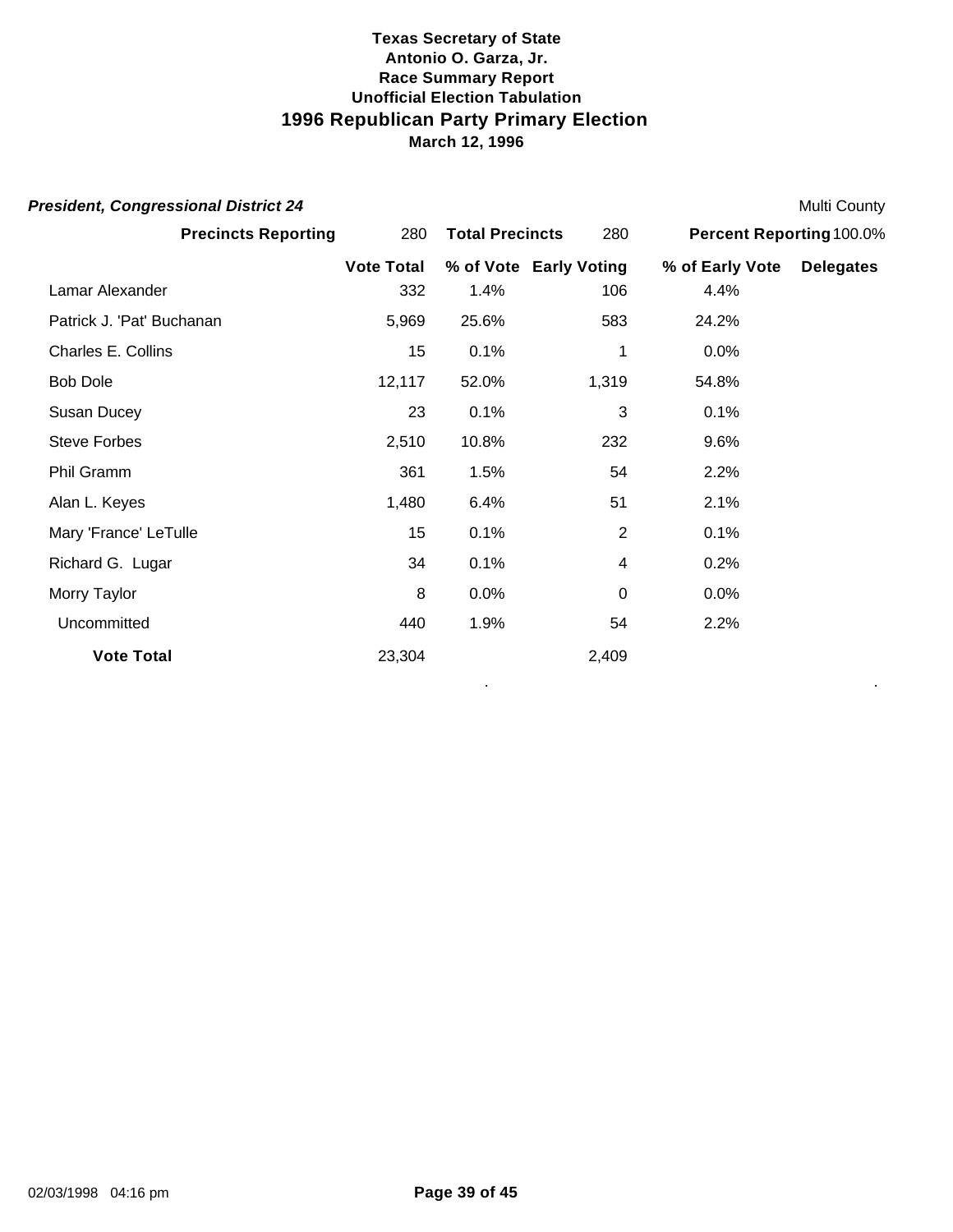| <b>President, Congressional District 25</b> |                   |                        |                |                          | Multi County     |
|---------------------------------------------|-------------------|------------------------|----------------|--------------------------|------------------|
| <b>Precincts Reporting</b>                  | 207               | <b>Total Precincts</b> |                | Percent Reporting 100.0% |                  |
|                                             | <b>Vote Total</b> | % of Vote Early Voting |                | % of Early Vote          | <b>Delegates</b> |
| Lamar Alexander                             | 308               | 1.3%                   | 108            | 3.8%                     |                  |
| Patrick J. 'Pat' Buchanan                   | 5,702             | 24.2%                  | 548            | 19.2%                    |                  |
| Charles E. Collins                          | 22                | 0.1%                   | $\overline{2}$ | 0.1%                     |                  |
| <b>Bob Dole</b>                             | 12,995            | 55.2%                  | 1,733          | 60.8%                    |                  |
| Susan Ducey                                 | 21                | 0.1%                   | $\overline{2}$ | 0.1%                     |                  |
| <b>Steve Forbes</b>                         | 3,002             | 12.8%                  | 310            | 10.9%                    |                  |
| Phil Gramm                                  | 310               | 1.3%                   | 26             | 0.9%                     |                  |
| Alan L. Keyes                               | 887               | 3.8%                   | 57             | 2.0%                     |                  |
| Mary 'France' LeTulle                       | 15                | 0.1%                   | 3              | 0.1%                     |                  |
| Richard G. Lugar                            | 43                | 0.2%                   | 8              | 0.3%                     |                  |
| Morry Taylor                                | 11                | 0.0%                   | 0              | 0.0%                     |                  |
| Uncommitted                                 | 224               | 1.0%                   | 53             | 1.9%                     |                  |
| <b>Vote Total</b>                           | 23,540            |                        | 2,850          |                          |                  |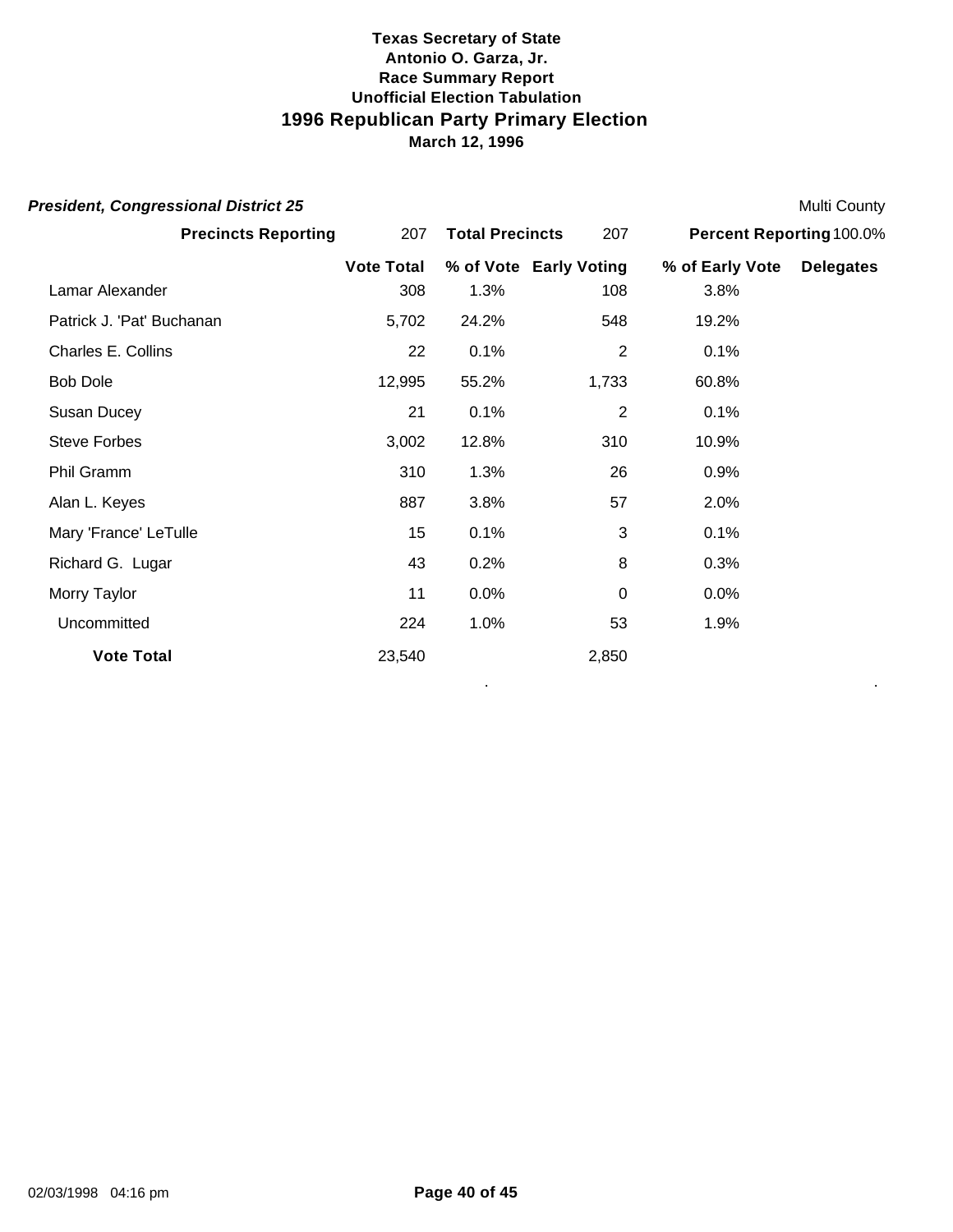| <b>President, Congressional District 26</b> |                   |                        |                        |                          | <b>Multi County</b> |
|---------------------------------------------|-------------------|------------------------|------------------------|--------------------------|---------------------|
| <b>Precincts Reporting</b>                  | 236               | <b>Total Precincts</b> | 236                    | Percent Reporting 100.0% |                     |
|                                             | <b>Vote Total</b> |                        | % of Vote Early Voting | % of Early Vote          | <b>Delegates</b>    |
| Lamar Alexander                             | 874               | 1.8%                   | 408                    | 5.9%                     |                     |
| Patrick J. 'Pat' Buchanan                   | 9,422             | 19.4%                  | 1,328                  | 19.4%                    |                     |
| Charles E. Collins                          | 28                | 0.1%                   | 3                      | 0.0%                     |                     |
| <b>Bob Dole</b>                             | 26,558            | 54.6%                  | 3,652                  | 53.2%                    |                     |
| Susan Ducey                                 | 30                | 0.1%                   | $\overline{2}$         | 0.0%                     |                     |
| <b>Steve Forbes</b>                         | 7,282             | 15.0%                  | 940                    | 13.7%                    |                     |
| Phil Gramm                                  | 836               | 1.7%                   | 151                    | 2.2%                     |                     |
| Alan L. Keyes                               | 2,843             | 5.8%                   | 212                    | 3.1%                     |                     |
| Mary 'France' LeTulle                       | 24                | 0.0%                   | 4                      | 0.1%                     |                     |
| Richard G. Lugar                            | 103               | 0.2%                   | 32                     | 0.5%                     |                     |
| Morry Taylor                                | 12                | 0.0%                   | 1                      | 0.0%                     |                     |
| Uncommitted                                 | 660               | 1.4%                   | 130                    | 1.9%                     |                     |
| <b>Vote Total</b>                           | 48,672            |                        | 6,863                  |                          |                     |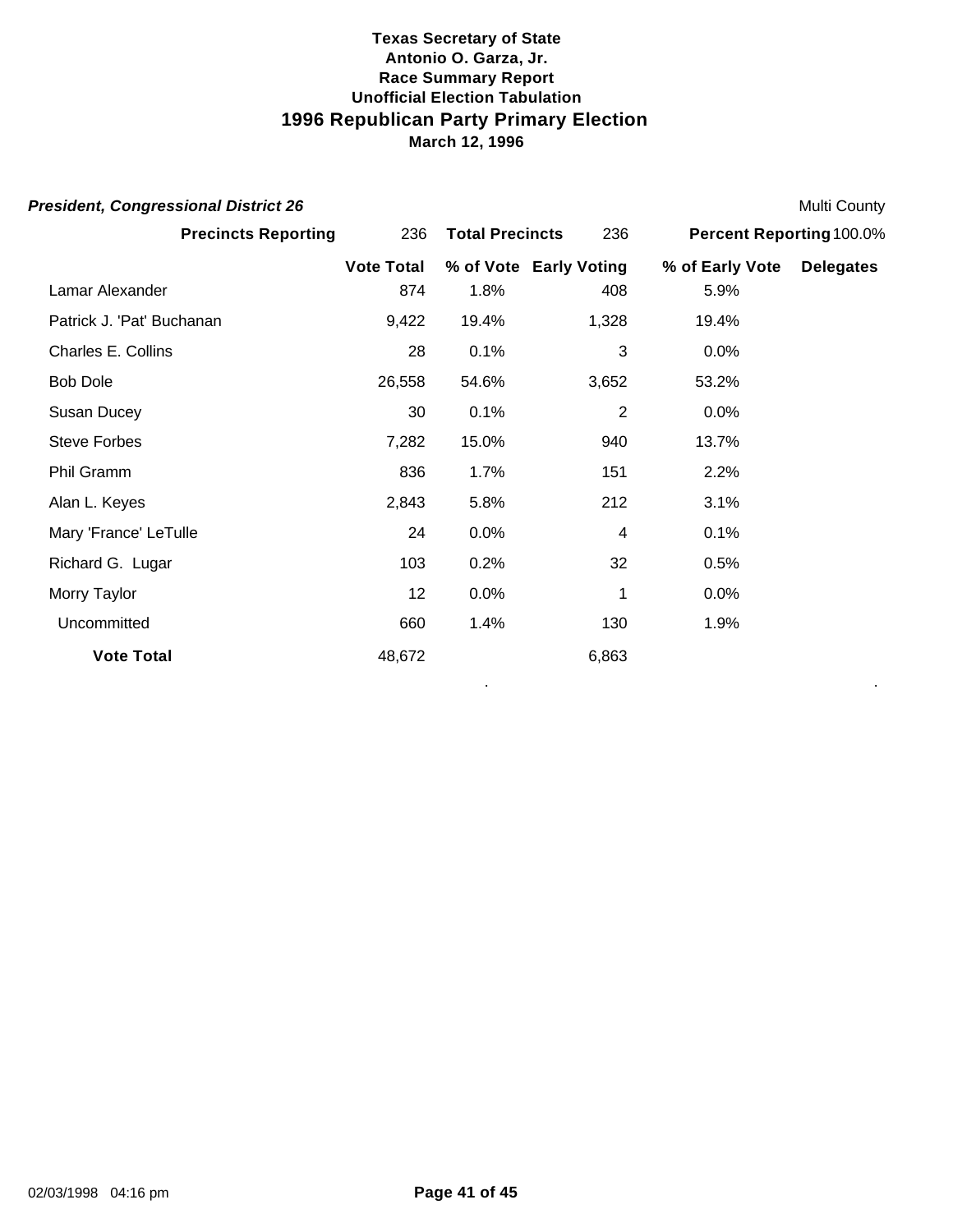| <b>President, Congressional District 27</b> |                   |                        |                        |                          | <b>Multi County</b> |
|---------------------------------------------|-------------------|------------------------|------------------------|--------------------------|---------------------|
| <b>Precincts Reporting</b>                  | 211               | <b>Total Precincts</b> |                        | Percent Reporting 100.0% |                     |
|                                             | <b>Vote Total</b> |                        | % of Vote Early Voting | % of Early Vote          | <b>Delegates</b>    |
| Lamar Alexander                             | 384               | 2.2%                   | 247                    | 5.9%                     |                     |
| Patrick J. 'Pat' Buchanan                   | 3,323             | 18.9%                  | 857                    | 20.4%                    |                     |
| Charles E. Collins                          | 5                 | 0.0%                   | 1                      | 0.0%                     |                     |
| <b>Bob Dole</b>                             | 10,348            | 58.8%                  | 2,216                  | 52.8%                    |                     |
| Susan Ducey                                 | 26                | 0.1%                   | 5                      | 0.1%                     |                     |
| <b>Steve Forbes</b>                         | 2,385             | 13.6%                  | 600                    | 14.3%                    |                     |
| Phil Gramm                                  | 388               | 2.2%                   | 84                     | 2.0%                     |                     |
| Alan L. Keyes                               | 403               | 2.3%                   | 72                     | 1.7%                     |                     |
| Mary 'France' LeTulle                       | 8                 | 0.0%                   | 3                      | 0.1%                     |                     |
| Richard G. Lugar                            | 54                | 0.3%                   | 26                     | 0.6%                     |                     |
| Morry Taylor                                | 18                | 0.1%                   | 5                      | 0.1%                     |                     |
| Uncommitted                                 | 258               | 1.5%                   | 81                     | 1.9%                     |                     |
| <b>Vote Total</b>                           | 17,600            |                        | 4,197                  |                          |                     |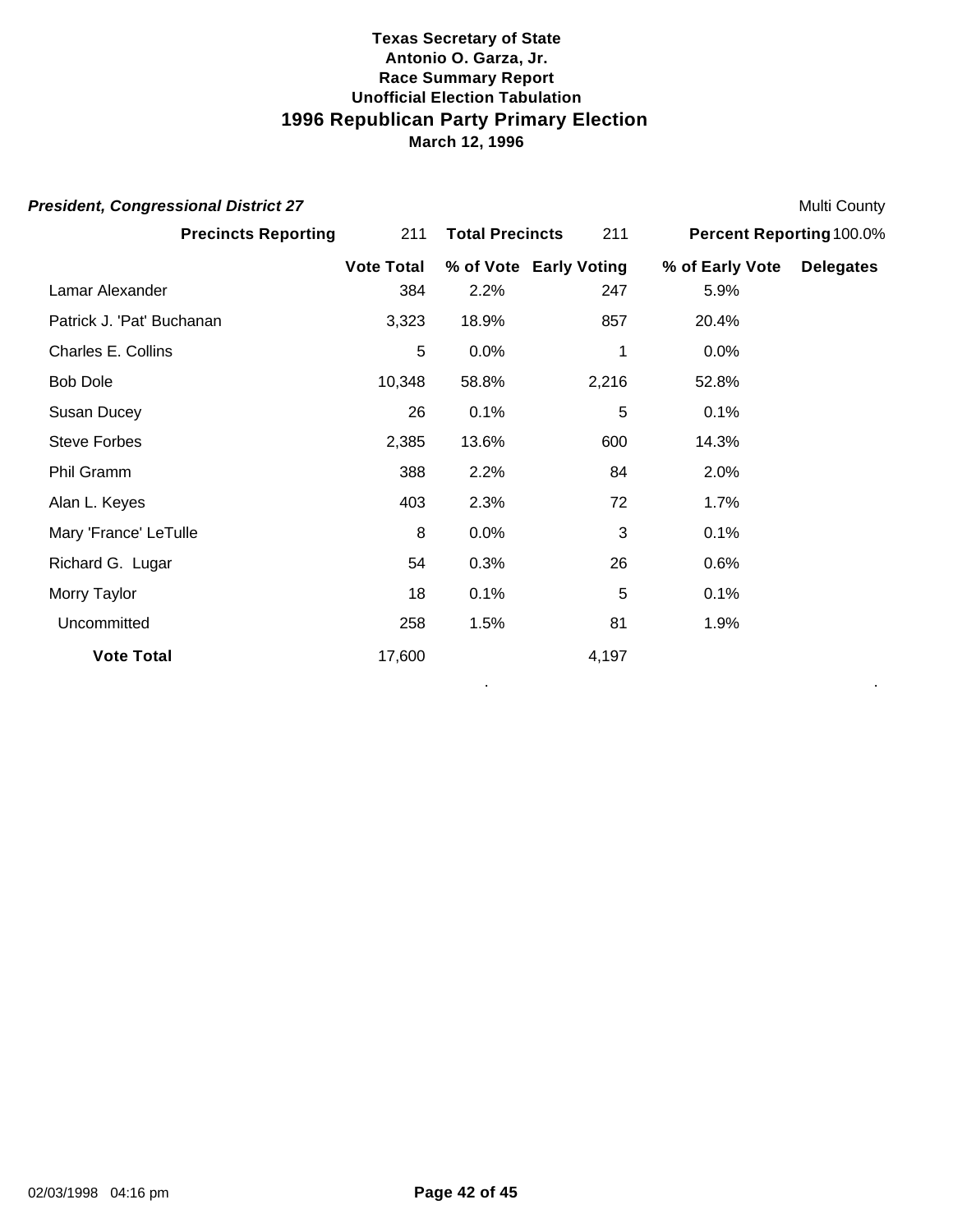| <b>President, Congressional District 28</b> |                   |                        |                        |                          | <b>Multi County</b> |
|---------------------------------------------|-------------------|------------------------|------------------------|--------------------------|---------------------|
| <b>Precincts Reporting</b>                  | 292               | <b>Total Precincts</b> |                        | Percent Reporting 100.0% |                     |
|                                             | <b>Vote Total</b> |                        | % of Vote Early Voting | % of Early Vote          | <b>Delegates</b>    |
| Lamar Alexander                             | 294               | 1.9%                   | 206                    | 4.1%                     |                     |
| Patrick J. 'Pat' Buchanan                   | 3,114             | 20.5%                  | 983                    | 19.7%                    |                     |
| Charles E. Collins                          | 11                | 0.1%                   | 4                      | 0.1%                     |                     |
| <b>Bob Dole</b>                             | 8,610             | 56.7%                  | 2,844                  | 56.9%                    |                     |
| Susan Ducey                                 | 26                | 0.2%                   | 17                     | 0.3%                     |                     |
| <b>Steve Forbes</b>                         | 1,877             | 12.4%                  | 617                    | 12.4%                    |                     |
| Phil Gramm                                  | 238               | 1.6%                   | 71                     | 1.4%                     |                     |
| Alan L. Keyes                               | 659               | 4.3%                   | 137                    | 2.7%                     |                     |
| Mary 'France' LeTulle                       | 14                | 0.1%                   | $\overline{2}$         | 0.0%                     |                     |
| Richard G. Lugar                            | 33                | 0.2%                   | 15                     | 0.3%                     |                     |
| Morry Taylor                                | 4                 | 0.0%                   | 1                      | 0.0%                     |                     |
| Uncommitted                                 | 296               | 2.0%                   | 98                     | 2.0%                     |                     |
| <b>Vote Total</b>                           | 15,176            |                        | 4,995                  |                          |                     |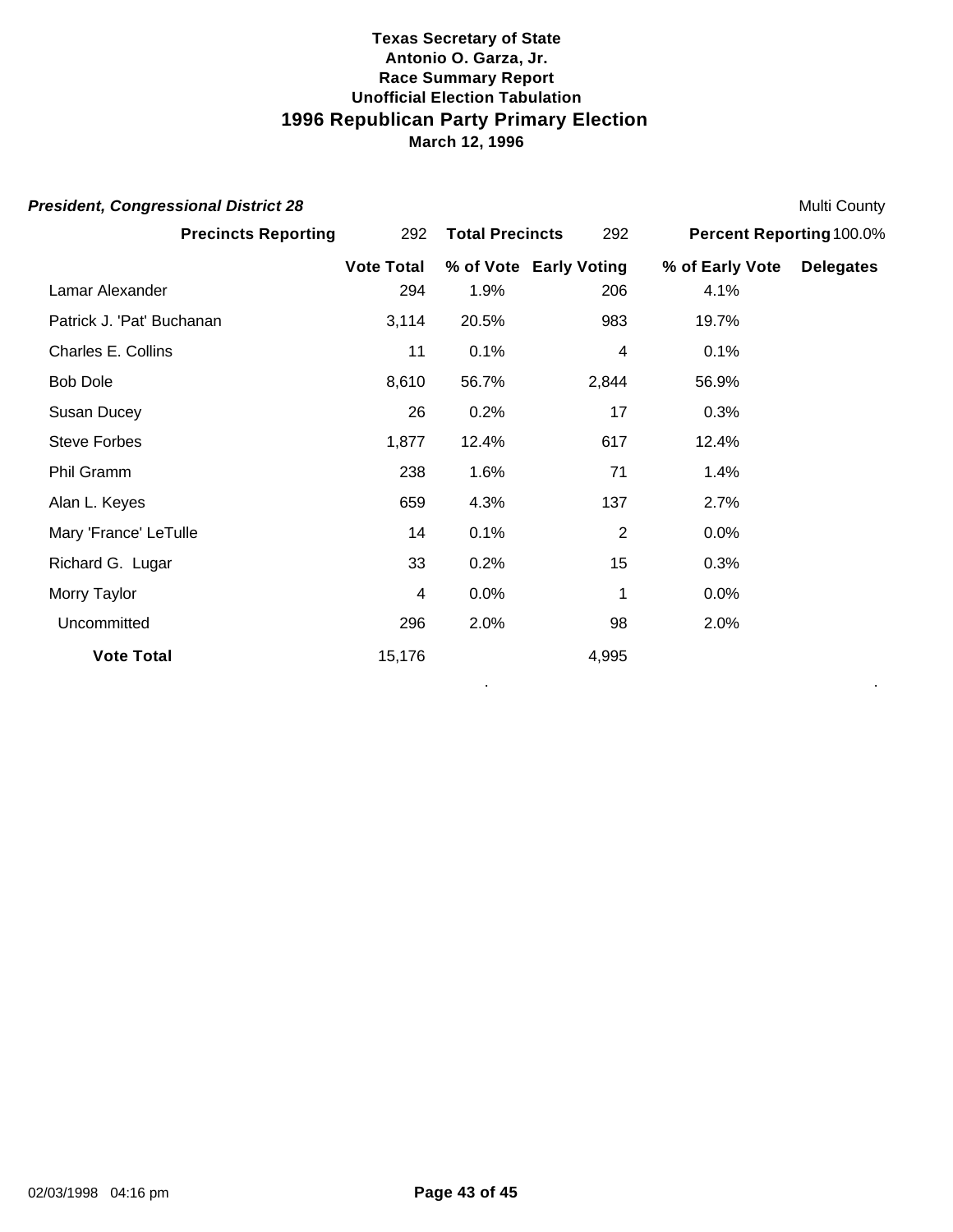| <b>President, Congressional District 29</b> |                   |                        |                        |                          | Single County    |
|---------------------------------------------|-------------------|------------------------|------------------------|--------------------------|------------------|
| <b>Precincts Reporting</b>                  | 318               | <b>Total Precincts</b> |                        | Percent Reporting 100.0% |                  |
|                                             | <b>Vote Total</b> |                        | % of Vote Early Voting | % of Early Vote          | <b>Delegates</b> |
| Lamar Alexander                             | 68                | 0.9%                   | 19                     | 2.1%                     |                  |
| Patrick J. 'Pat' Buchanan                   | 2,416             | 30.8%                  | 246                    | 27.8%                    |                  |
| Charles E. Collins                          | 13                | 0.2%                   | $\overline{2}$         | 0.2%                     |                  |
| <b>Bob Dole</b>                             | 3,875             | 49.4%                  | 508                    | 57.5%                    |                  |
| Susan Ducey                                 | 10                | 0.1%                   | $\overline{2}$         | 0.2%                     |                  |
| <b>Steve Forbes</b>                         | 920               | 11.7%                  | 67                     | 7.6%                     |                  |
| Phil Gramm                                  | 118               | 1.5%                   | 9                      | 1.0%                     |                  |
| Alan L. Keyes                               | 306               | 3.9%                   | 16                     | 1.8%                     |                  |
| Mary 'France' LeTulle                       | 4                 | 0.1%                   | 0                      | 0.0%                     |                  |
| Richard G. Lugar                            | 21                | 0.3%                   | 5                      | 0.6%                     |                  |
| Morry Taylor                                | 2                 | 0.0%                   | 0                      | 0.0%                     |                  |
| Uncommitted                                 | 89                | 1.1%                   | 10                     | 1.1%                     |                  |
| <b>Vote Total</b>                           | 7,842             |                        | 884                    |                          |                  |